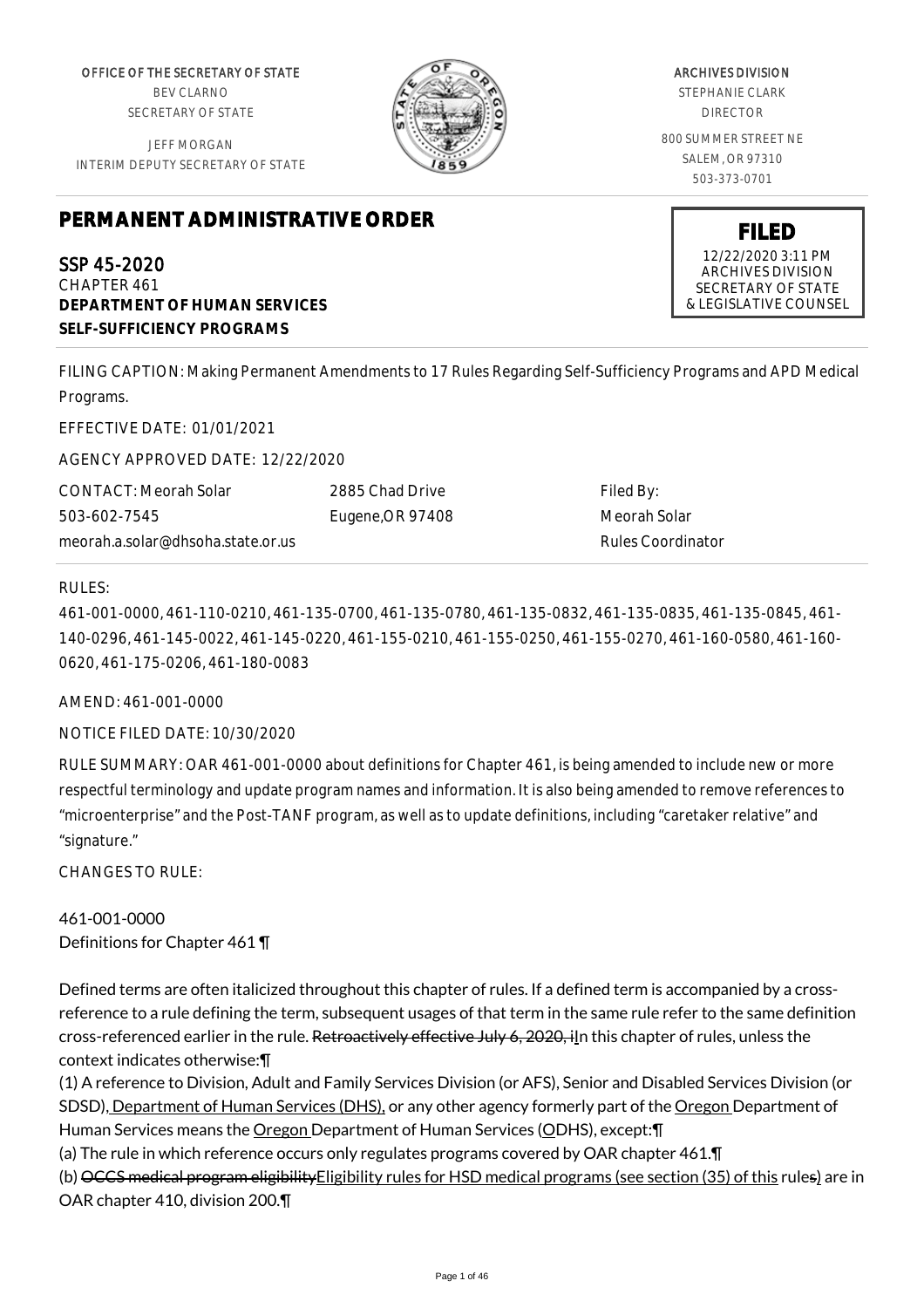(2) "Address Confidentiality Program" (ACP) means a program of the Oregon Department of Justice, which provides a substitute mailing address and mail forwarding service for ACP participants who are victims of domestic violence (see section (25) of this rule), sexual assault, or stalking.¶

(3) "Adjusted income" means the amount determined by subtracting income deductions from countable (see section (19) of this rule) income (see OAR 461-140-0010). Specific rules on the deductions are in OAR chapter 461, division 160.¶

(4) "Adoption assistance" means financial assistance provided to families adopting children with special needs. "Adoption assistance" may be state or federally funded. Federal adoption assistance is authorized by the Adoption Assistance and Child Welfare Act of 1980 (Pub. L. No. 96-272, 94 Stat. 500 (1980)). State adoption assistance is authorized by ORS 418.330 to 418.335.¶

(5) "Assets" mean income and resources.¶

(6) "Basic decision notice" means a decision notice (see section (21) of this rule) mailed no later than the date of action given in the notice.¶

(7) "Blind Work Expenses" has the meaning given in OAR 461-001-0035.¶

(8) "Branch office" means any Department or AAA (Area Agency on Aging) office serving a program covered by this chapter of rules.¶

(9) "Budgeting" means the process of calculating the benefit level.¶

(10) "Budget month" means the calendar month from which nonfinancial and financial information is used to determine eligibility (see section (28) of this rule) and benefit level for the payment month (see section (521) of this rule).¶

(11) "Cafeteria plan" means a written benefit plan offered by an employer in which:¶

(a) All participants are employees; and¶

(b) Participants may choose, cafeteria-style, from a menu of two or more cash or qualified benefits. In this context, qualified benefits are benefits other than cash that the Internal Revenue Service does not consider part of an employee's gross income. Qualified benefits include, but are not limited to:¶

(A) Accident and health plans (including medical plans, vision plans, dental plans, accident and disability insurance);¶

(B) Group term life insurance plans (up to \$50,000);¶

(C) Dependent care assistance plans; and¶

(D) Certain stock bonus plans under section 401(k)(2) of the Internal Revenue Code (but not 401(k)(1) plans).¶

(12) "Capital asset" means property that contributes toward earning self-employment income, including selfemployment income from a microenterprise (see section (45) of this rule), either directly or indirectly. A "capital asset" generally has a useful life of over one year and a value, alone or in combination, of \$100 or more.¶ (13) "Caretaker" means an individual who is responsible for the care, control, and supervision of a child (see section (16) of this rule). The status of "caretaker" ends once the individual no longer exercises care, control, and supervision of the child for 30 days.¶

(14) "Caretaker relative" means an individual with whom the dependent child (see section (23) of this rule) is living, who assumes primary responsibility for the care of the dependent child, and who is one of the following: F (a) A relative of the dependent child as follows:¶

(A) A blood relative who is a parent (see section (51) of this rule), sibling, first cousin, nephew, or niece; including those of preceding generations as denoted by prefixes of grand, great, or great-great.¶

(B) Stepfather, stepmother, stepbrother, and stepsister.¶

(C) An individual who legally adopts the dependent child and any individual related to the individual adopting the dependent child.¶

(b) The spouse (see section (65) of this rule) of a relative (see subsection (14)(a) of this section) of the dependent child:¶

(a) Is a biological, step, or adoptive relative of the dependent child; or¶

(b) Is the spouse of an individual described in subsection (a), even after the marriage is terminated by death or divorce.¶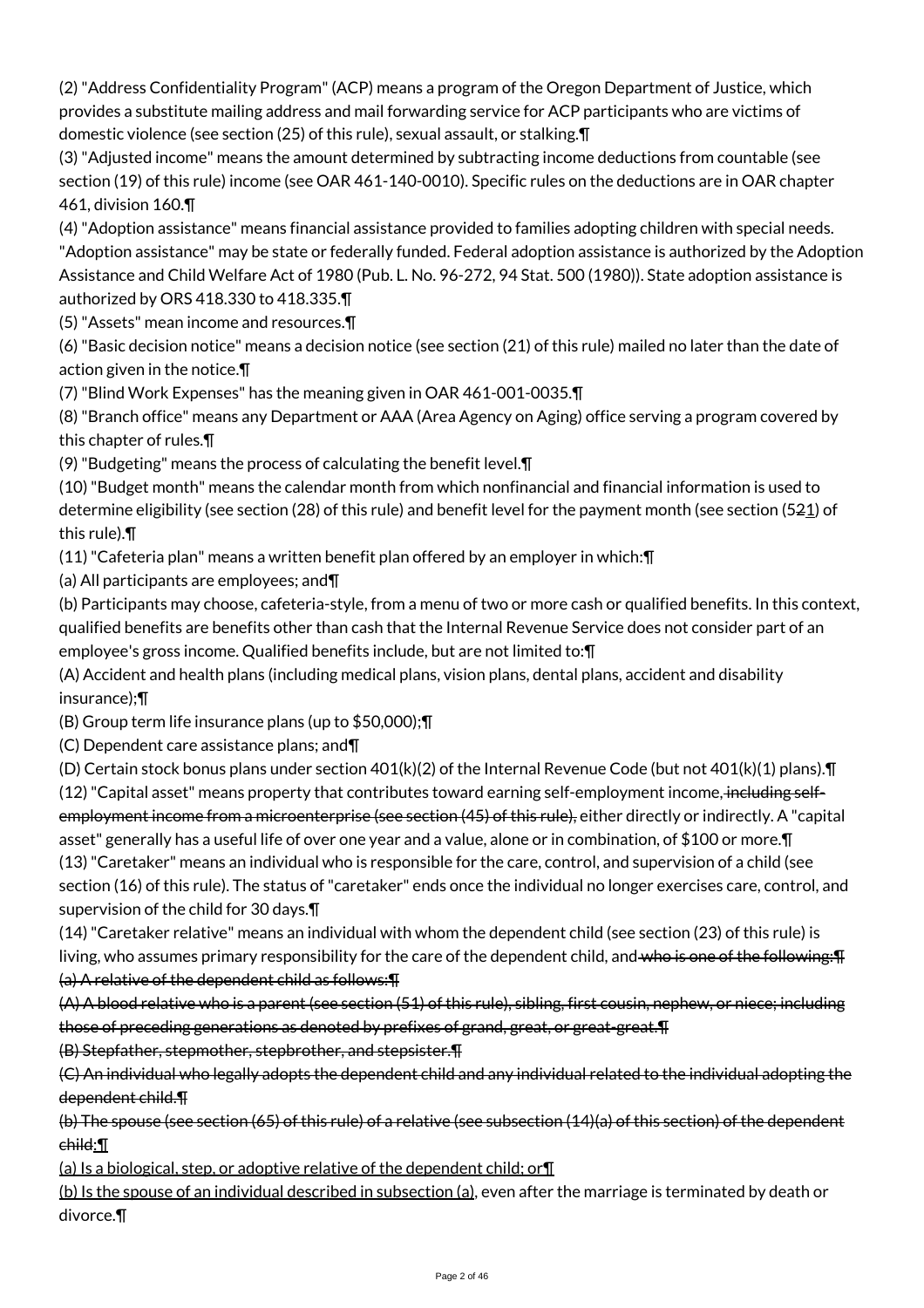(15) "Certification period" means the period for which an individual is certified eligible for a program.¶

(16) "Child" includes natural, step, and adoptive children. The term "child" does not include an unborn.¶

(a) In the ERDC program, a "child" need not have a biological or legal relationship to the caretaker but must be in the care and custody of the caretaker, must meet the citizenship or alinoncitizen status requirements of OAR 461-120-0110, and must be:¶

(A) Under the age of 18; or¶

(B) Under the age of 19 and in secondary school or vocational training at least half time.¶

(b) In the GA and OSIP programs, a "child" is an individual under the age of 18.¶

(c) In the OSIPM and QMB programs, "child" means an unmarried individual who:¶

(A) Is not considered a decision-maker in the household;¶

(B) Is under the age of 18; and¶

(C) Has at least one natural or adoptive parent in the same household.¶

(d) In the REF and REFM programs, a "child" is an individual who is not an emancipated minor and is under the age of 18.¶

(17) "Community based care" is any of the following:¶

(a) Adult foster care - Room and board and 24-hour care and services for the elderly or for people with disabilities 18 years of age or older. The care is contracted to be provided in a home for five or fewer <del>client</del>individuals. **[**] (b) Assisted living facility - A program approach, within a physical structure, which provides or coordinates a range of services, available on a 24-hour basis, for support of resident independence in a residential setting.¶ (c) In-home Services - Individuals living in their home receiving services determined necessary by the

Department.¶

(d) Residential care facility - A facility that provides residential care in one or more buildings on contiguous property for six or more individuals who have physical disabilities or are socially dependent.¶

(e) Specialized living facility - Identifiable services designed to meet the needs of individuals in specific target groups which exist as the result of a problem, condition, or dysfunction resulting from a physical disability or a behavioral disorder and require more than basic services of other established programs.¶

(f) Independent choices - In-Home Services program wherein the participant is given cash benefits to purchase self-directed personal assistance services or goods and services provided pursuant to a written service plan (see OAR 411-030-0020).¶

(18) "Continuing benefit decision notice" means a decision notice that informs the clientindividual of the right to continued benefits and is mailed in time to be received by the date benefits are, or would be, received.¶

(19) "Countable" means that an available asset (either income or a resource) is not excluded and may be considered by some programs to determine eligibility.¶

(20) "Custodial parents" mean parents who have physical custody of a child. "Custodial parents" may be receiving benefits as dependent children or as caretaker relatives for their own children.¶

(21) "Decision notice" means a written notice of a decision by the Department regarding an individual's eligibility for benefits in a program.¶

(22) "Department" means the Oregon Department of Human Services (ODHS).¶

(23) "Dependent child" in the TANF program means an individual who has not been legally emancipated and who is one of the following:¶

(a) An individual who is not a caretaker relative (see section (14) of this rule) of a child in the household, is unmarried or married but separated, and is under the age of 18, or 18 years of age and a full time student in secondary school or the equivalent level of vocational or technical training; or $\P$ 

(b) A minor parent (see section (467) of this rule) whose parents have chosen to apply for benefits for the minor parent. This does not apply to a minor parent who is married and living with his or her spouse.¶ (24) "Disability" means:¶

(a) In the SNAP program, see OAR 461-001-0015.¶

(b) In the REF, SFPSS, TA-DVS, and TANF programs, for purposes other than determining eligibility:¶

(A) An individual with a physical or mental impairment that substantially limits the individual's ability to meet the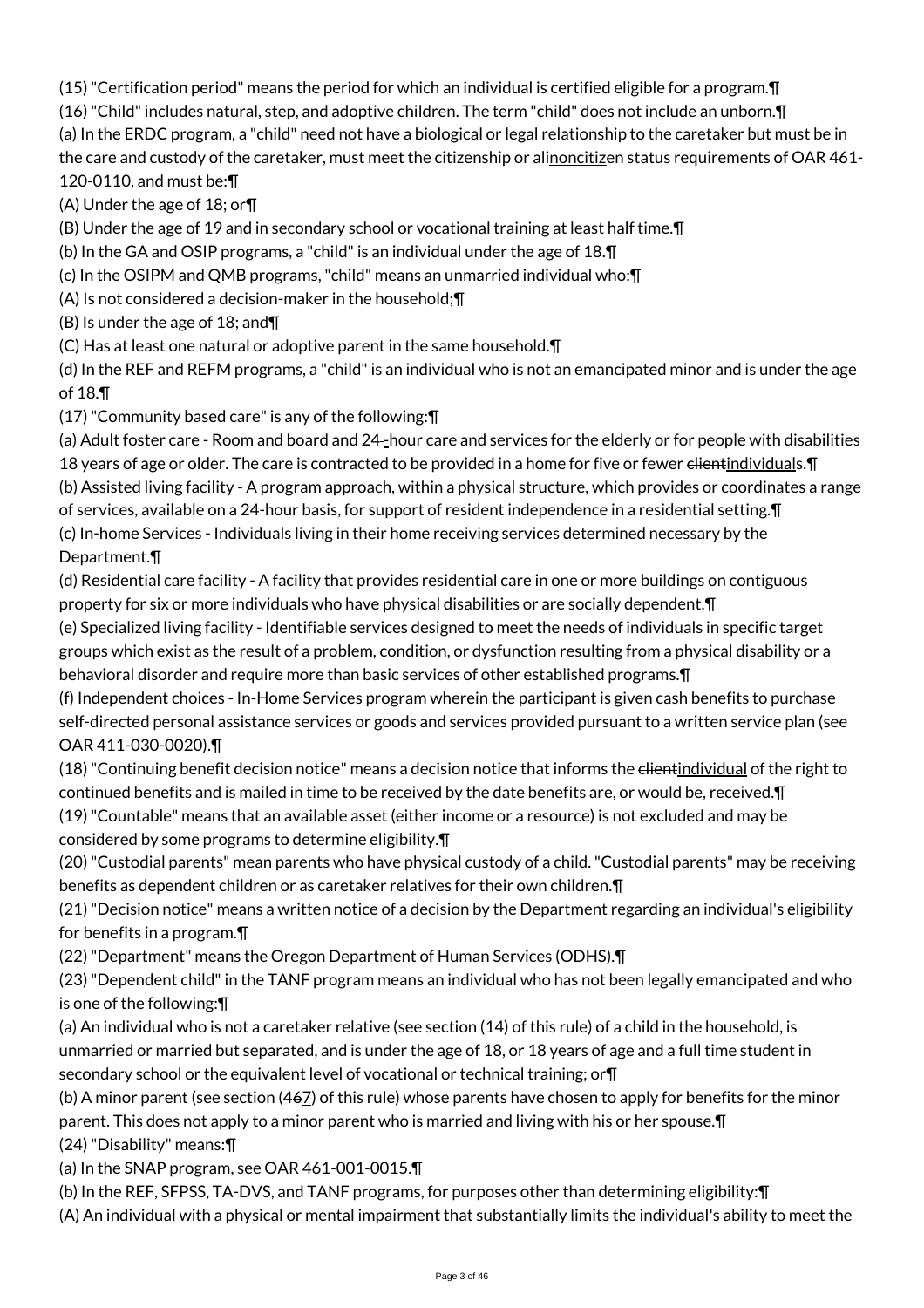requirements of the program; or¶

(B) An individual with a physical or mental impairment that substantially limits one or more major life activities, a record of such impairment, or who is regarded as having such an impairment as defined by the Americans with Disabilities Act (42 USC 12102; 28 CFR 35.104).¶

(25) "Domestic violence" means the occurrence of one or more of the acts described in subsections (a) to (d) of this section between family members, intimate partners, or household members:¶

(a) Attempting to cause or intentionally, knowingly, or recklessly causing physical injury or emotional, mental, or verbal abuse.¶

(b) Intentionally, knowingly, or recklessly placing another in fear of imminent serious physical injury.¶

(c) Committing sexual abuse in any degree as defined in ORS 163.415, 163.425 and 163.427.¶

(d) Using coercive or controlling behavior.¶

(e) As used in this section, "family members" and "household members" mean any of the following:¶ (A) Spouse;¶

(B) Former spouse;¶

(C) Individuals related by blood, marriage (see section (446) of this rule), or adoption;¶

(D) Individuals who are cohabitating or have cohabited with each other;¶

(E) Individuals who have been involved in a sexually intimate or dating relationship; or¶

(F) Unmarried parents of a child.¶

(26) "Domestic violence shelters" are public or private nonprofit residential facilities providing services to survivors of domestic violence. If the facility serves other people, a portion must be used solely for survivors of domestic violence.¶

(27) "Electronic application" is an application electronically signed and submitted through the Internet.¶

(28) "Eligibility" means the decision as to whether an individual qualifies, under financial and nonfinancial requirements, to receive program benefits.¶

(29) "Equity value" means fair market value (see section (30) of this rule) minus encumbrances.¶

(30) "Fair market value" means the amount an item is worth on the open market.¶

(31) "Family stability" in the JOBS, Pre-TANF, Post-TANF, SFPSS, TA-DVS, and TANF programs means the characteristics of a family that support healthy child development, including parental mental health, drug and alcohol free environment, stable relationships, and a supportive, flexible, and nurturing home environment. I (32) "Family stability activity" in the JOBS, Pre-TANF, Post-TANF, SFPSS, TA-DVS, and TANF programs means an action or set of actions taken by an individual, as specified in a case plan, intended to promote the ability of one or both parents to achieve or maintain family stability (see section (31) of this rule).¶

(33) "Financial institution" means a bank, credit union, savings and loan association, investment trust, or other organization held out to the public as a place receiving funds for deposit, savings, checking, or investment.¶

(34) "Homeless" in the ERDC program means lacking aSD" is the Health Systems Division.¶

(35) "HSD medical programs" means all programs under HSD, including:¶

(a) Breast and Cervical Cancer Treatment Program (BCCTP);¶

(b) Extended Medical Assistance (EXT);¶

(c) Former Foster Care Youth Medical (FFCYM);¶

(d) Substitute Care; and¶

# (e) MAGI Medicaid/CHIP programs for which eligibility is based on MAGI methodology, including:¶

(A) MAGI Child, ¶

(B) MAGI Parent or Caretaker Relative,¶

(C) MAGI Pregnant Woman,¶

(D) MAGI Children's Health Insurance Program (CHIP), and¶

(E) MAGI Adult.¶

(36) "Homeless" in the ERDC program means an individual who is experiencing a lack of fixed regular and adequate nighttime residence and includes living in an emergency shelter, shared housing with others due to loss of housing or economic hardship, staying in motels, cars, parks, public places, tents, trailers, or other similar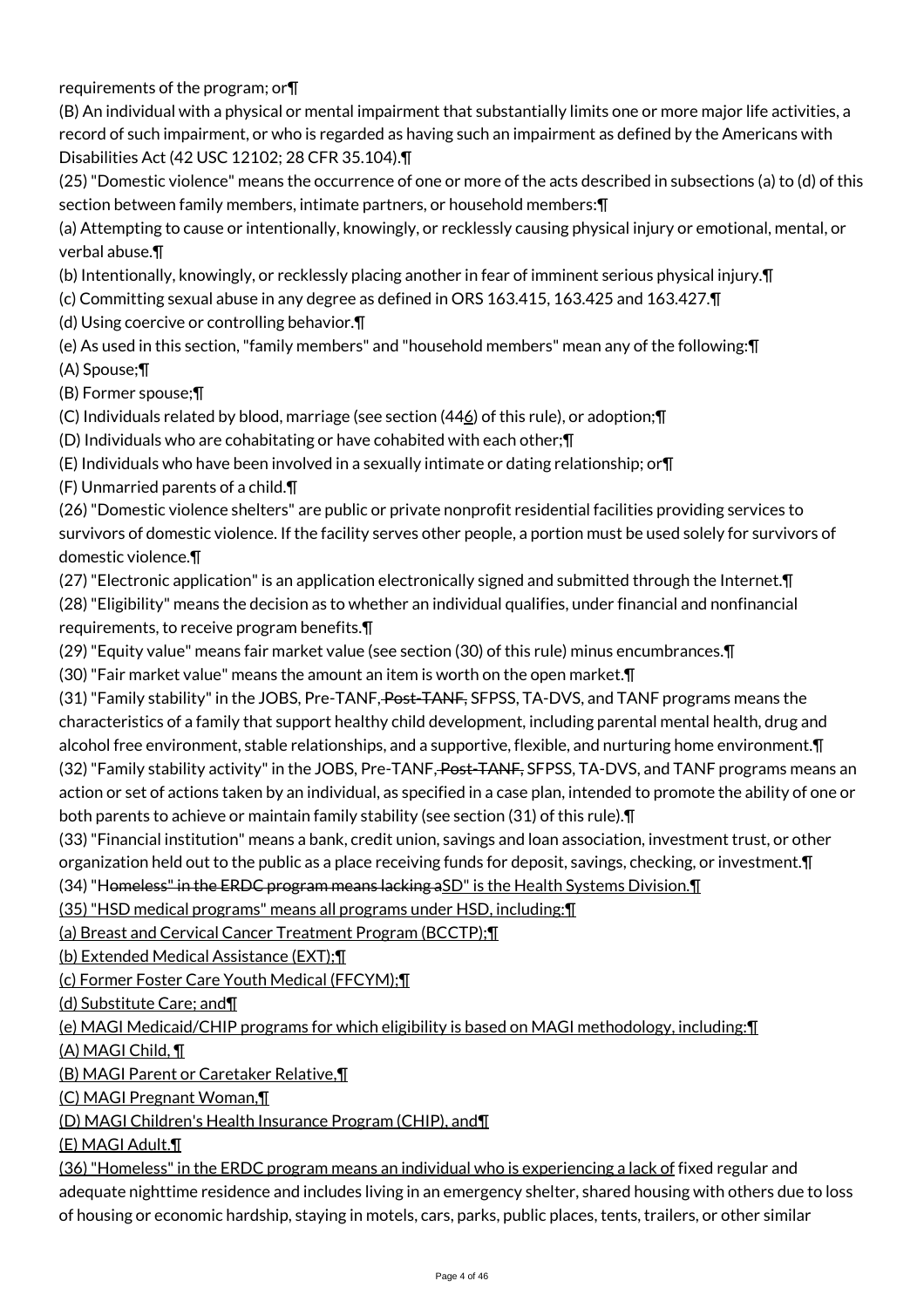settings.¶

(357) "Impairment-Related Work Expenses" have the meaning found in OAR 461-001-0035.¶

(368) "Income producing property" means:¶

(a) In all programs except OSIP, OSIPM, and QMB, real or personal property that generates income for the financial group (see OAR 461-110-0530). Examples of "income producing property" are:¶

(A) Livestock, poultry, and other animals.¶

(B) Farmland, rental homes (including a room or other space in the home or on the property of a member of the financial group), vacation homes, and condominiums.¶

(b) In the OSIP, OSIPM, and QMB programs, "income-producing property" means any real or personal property not used in self-employment (see OAR 461-145-0600 and 461-145-0915) that produces income for the financial group. "Income-producing property" includes:¶

(A) Livestock, poultry, or other animals that produce marketable products sold by the financial group.¶

(B) Farmland not excluded under OAR 461-145-0220 that is farmed or rented out by the financial group.¶

(C) Real property other than the home (including vacation homes and condominiums), that is rented out.¶

(c) In the OSIP, OSIPM, and QMB programs, "income-producing property" does not include:¶

(A) Rooms or other space for rent in the home (see OAR 461-145-0220).¶

(B) Livestock, poultry, or other animals kept for resale (see OAR 461-145-0010).¶

(379) "Initial month" of eligibility means any of the following:¶

(a) In all programs, the first month a benefit group (see OAR 461-110-0750) is eligible for a program benefit in Oregon after a period during which the group is not eligible.¶

(b) In all programs except the SNAP program, the first month a benefit group is eligible for a program benefit after there has been a break in the program benefit of at least one full calendar month. If benefits are suspended for one month, that is not considered a break.¶

(c) In the SNAP program:¶

(A) The first month for which the benefit group is certified following any period during which they were not certified to participate, except for migrant and seasonal farm workers (see OAR 461-001-0015).¶

(B) For migrant and seasonal farmworkers, the first month for which the benefit group is certified following any period of one month or more during which they were not certified to participate.¶

(d) For a new applicant to the OSIP or OSIPM program applying for care in a nonstandard living arrangement (see section (478) of this rule), for the purposes of calculating the correct divisor in OAR 461-140-0296, the month in which the individual would have been eligible had it not been for the disqualifying transfer of assets (see section (5) of this rule).¶

(e) For a current recipient of the OSIP or OSIPM program receiving or applying for care in a nonstandard living arrangement, for the purpose of calculating the correct divisor in OAR 461-140-0296, the later of the following:¶ (A) The month the disqualifying transfer occurred.¶

(B) The month of application for long-term care (see section (404) of this rule) services if the individual would have been eligible had it not been for the disqualifying transfer of assets.¶

(3840) "In-kind income" means income in a form other than money (such as food, clothing, cars, furniture, and payments made to a third party).¶

 $(3941)$  "Legally married" means a marriage uniting two individuals according to:  $\P$ 

(a) The statutes of the state where the marriage occurred;¶

(b) Except in the SNAP program, the common law of the state in which the two individuals previously resided while meeting the requirements for common law marriage in that state; or¶

(c) The laws of a country in which the two individuals previously resided while meeting the requirements for legal or cultural marriage in that country.¶

 $(492)$  "Life estate" means the right to property limited to the lifetime of the individual holding it or the lifetime of some other individual. In general, a "life estate" enables the owner of the "life estate" to possess, use, and obtain profits from property during the lifetime of a designated individual while actual ownership of the property is held by another individual. A "life estate" is created when an individual owns property and then transfers ownership to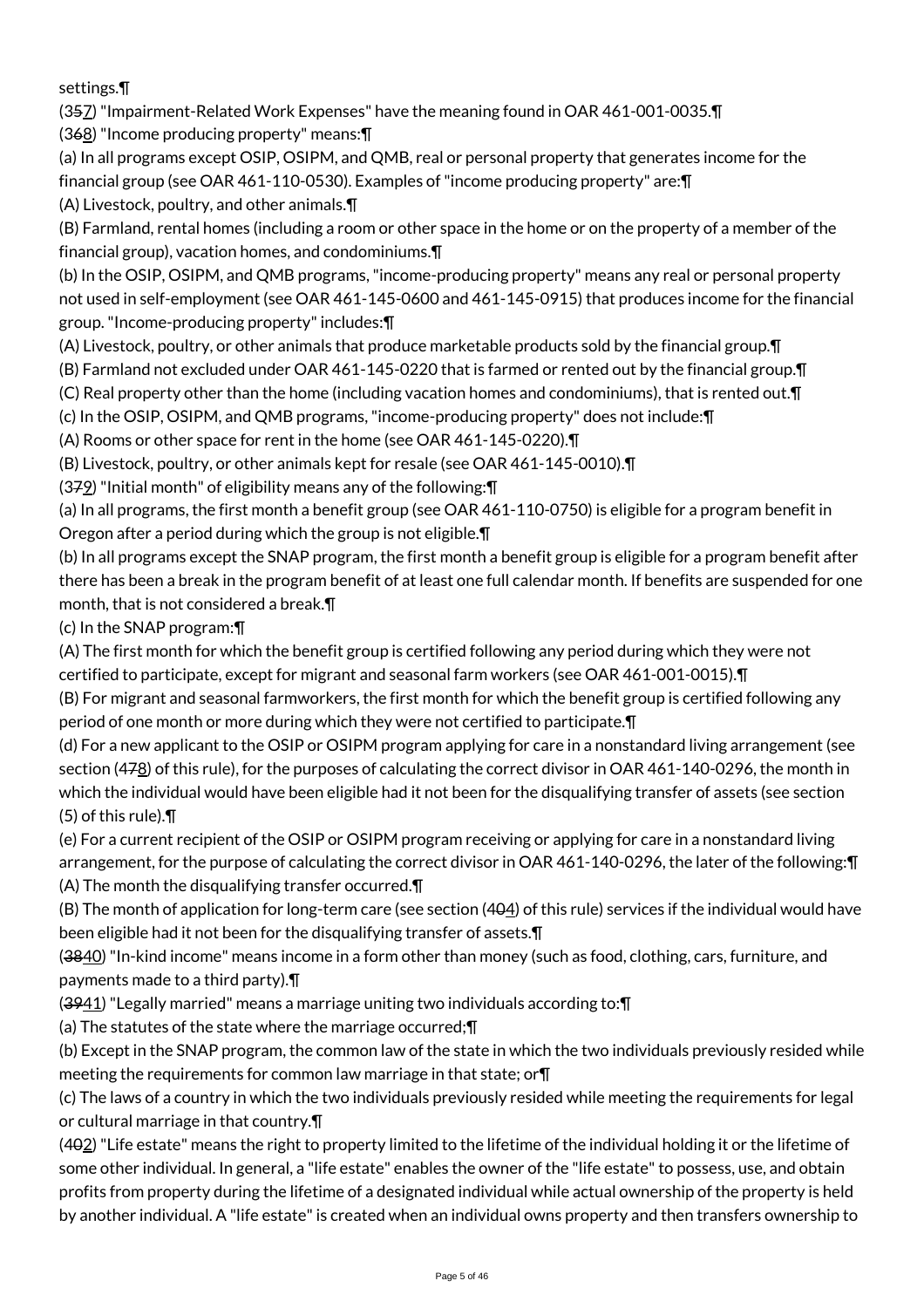another individual while retaining, for the rest of the individual's life, certain rights to that property. In addition, a "life estate" is established when a member of the financial group purchases a "life estate" interest in the home of another individual.¶

(443) "Lodger" means an someone who---1

(a) Is living with an individual, receiving with a Department client, who --benefits;  $\P$ 

(ab) Is not a member of the individual's filing group (see OAR 461-110-0310) of the Department client; and II (bc) Pays the filing group:¶

(A) In all programs except the OSIP, OSIPM, and QMB programs, for room and board.¶

(B) In the OSIP, OSIPM, and QMB programs, for room with or without board.¶

(424) "Long term care" means the system through which the Department provides a broad range of social and health services for extended periods of time to eligible adults who are aged, blind, or have disabilities. This includes nursing facilities and the Oregon State Hospital.¶

(435) "Lump-sum income" means earned or unearned income received too infrequently or irregularly to be reasonably anticipated, or received as a one-time payment. "Lump-sum income" includes but is not limited to:¶ (a) Retroactive benefits covering more than one month, whether received in a single payment or several payments.¶

(b) Income from inheritance, gifts, winnings, and personal injury claims.¶

(c) Income received less frequently than annually.¶

 $(446)$  "Marriage" means the union of two individuals who are legally married (see section  $(3941)$  of this rule). $\P$ (45) "Microenterprise" means a sole proprietorship, partnership, or family business with fewer than five employees and capital needs no greater than \$35,000.¶

(467) "Minor parent" in the ERDC and TANF programs means a parent under the age of 18.¶

(478) "Nonstandard living arrangement" is defined as follows:¶

(a) In the GA, OSIP, OSIPM, and QMB programs, an individual is considered to be in a "nonstandard living

arrangement" when the individual is applying for or receiving services in any of the following locations:¶

(A) A nursing facility in which the individual receives long-term care services paid with Medicaid funding, except

this subsection does not apply to a Medicare elrecipient in a skilled-stay nursing facility. T

(B) An intermediate care facility for individuals with intellectual disabilities (ICF/ID).¶

(C) A psychiatric institution, if the individual is not yet 21 years of age or has reached the age of 65.¶

(D) A community based care (see section (17) of this rule) setting, except a State Plan Personal Care (SPPC) setting is not considered a "nonstandard living arrangement".¶

(b) In all programs except GA, OSIP, OSIPM, and QMB, "nonstandard living arrangement" means each of the following locations:¶

(A) Foster care.¶

(B) Residential Care facility.¶

(C) Drug or alcohol residential treatment facility.¶

(D) HShelter for individuals who are homeless or domestic violence shelter.¶

(E) Lodging house if paying for room and board.¶

(F) Correctional facility.¶

(G) Medical institution.¶

(48) "OCCS" is the Office of Client and Community Services, part of the Medical Assistance Programs under the Oregon Health Authority responsible for OCCS medical program eligibility policy, community outreach, OCCS Medical Program eligibility determinations, and the OHA Customer Service Call Center.¶

(49) "OCCS Medical Programs" refers to programs for which eligibility policy can be found in OAR chapter 410, division 200, and includes CEC, CEM, MAA, MAF, EXT, OHP, Substitute Care, BCCTP, and MAGI Medicaid/CHIP programs, including:¶

(a) MAGI Adult;¶

(b) MAGI Child;¶

(c) MAGI Parent or Other Caretaker Relative;¶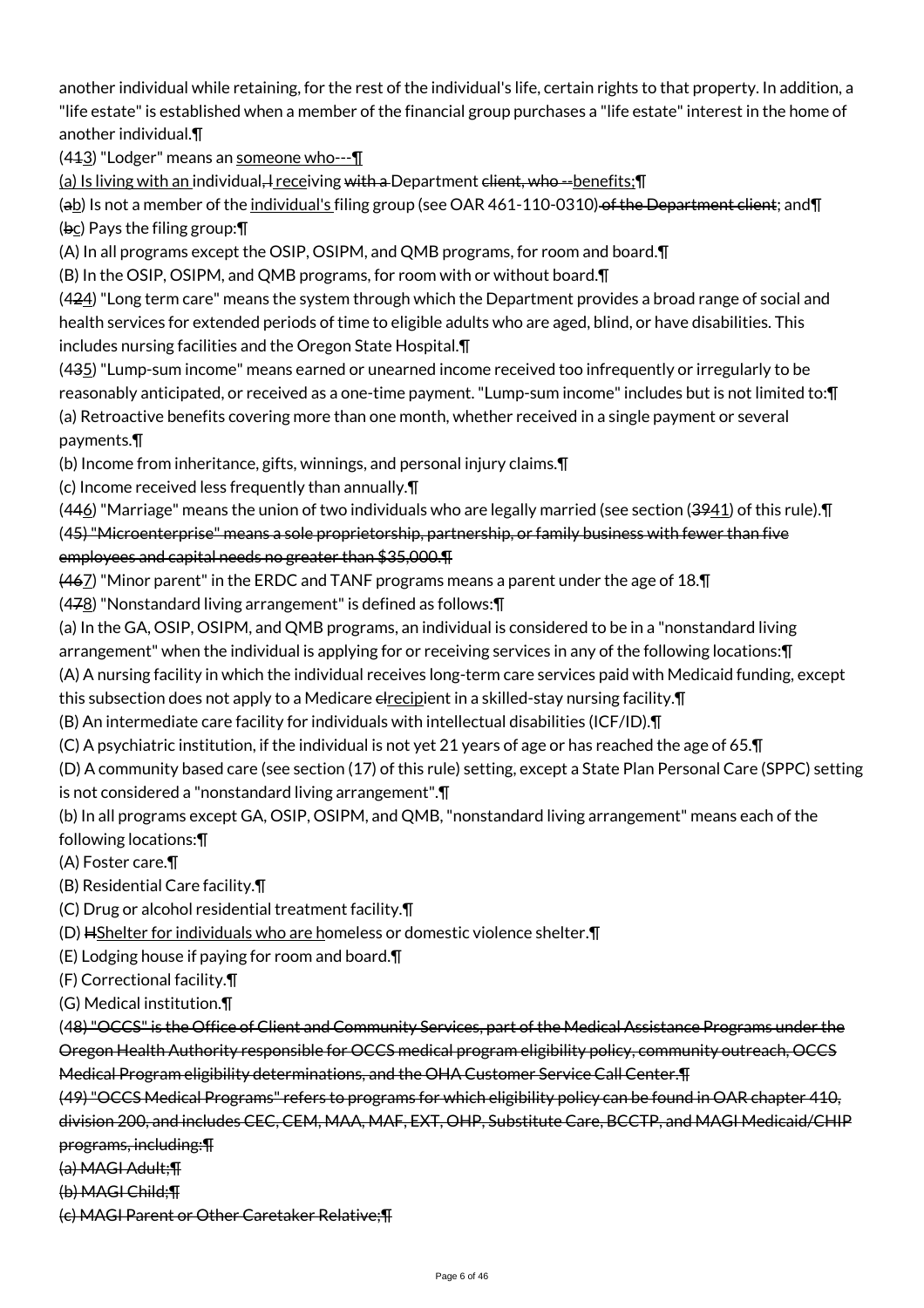# (d) MAGI Pregnant Woman; and¶

(e) MAGI CHIP.¶

(509) "Ongoing month" means one of the following:¶

(a) For all programs except the SNAP program, any month following the initial month (see section (379) of this rule) of eligibility, if there is no break in the program benefit of one or more calendar months.¶

(b) For the SNAP program, any month in the certification period (see section (15) of this rule) following the initial month of eligibility.¶

(510) "Parent" for all programs except JPI (see OAR 461-135-1260) and the SNAP program means the biological or legal mother or father of an individual or unborn. For JPI and the SNAP program, "parent" means the biological or legal mother or father of an individual.¶

(a) If the mother lives with a male and either she or the male claims that he is the father of the child or unborn, and no one else claims to be the father, he is treated as the father even if paternity has not been legally established.¶ (b) A stepparent relationship exists if:¶

(A) The individual is legally married to the child's biological or adoptive parent; and¶

(B) The marriage has not been terminated by legal separation, divorce, or death.¶

(c) A legal adoption erases all prior legal and blood relationships and establishes the adoptive parent as the legal parent. However, the biological parent is also considered a "parent" if both of the following are true:¶ (A) The child lives with the biological parent; and¶

(B) The legal parent has given up care, control, and supervision of the child.¶

(521) "Payment month" means, for all programs except EA, the calendar month for which benefits are issued. $\P$  $(532)$  "Payment period" means, for EA, the 30-day period starting with the date the first payment is issued and ending on the 30th day after the date the payment is issued.¶

(543) "Periodic income" means income received on a regular basis less often than monthly.¶

(554) "Primary person" for all programs except the SNAP program, means the filing group member who is responsible for providing information necessary to determine eligibility and calculate benefits. The "primary person" for individual programs is as follows:¶

(a) In the TANF program, the parent or caretaker relative.¶

(b) In the ERDC program, the caretaker.¶

(c) In the SNAP program, see OAR 461-001-0015.¶

(d) In the GA, OSIP, OSIPM, QMB, REF, and REFM programs, the <del>client or client</del>individual or individual's spouse. [1] (565) "Qualified Partnership Policy" means a long-term care insurance policy meeting the requirements of OAR 836-052-0531 that was either:¶

(a) Issued while the individual was a resident in Oregon on January 1, 2008 or later; or¶

(b) Issued in another state while the individual was a resident of that state on or after the effective date of that state's federally approved State Plan Amendment to issue qualified partnership policies.¶

(576) "Real property" means land, buildings, and whatever is erected on or affixed to the land and taxed as "real property".¶

(587) "Reimbursement" means money or in-kind compensation provided specifically for an identified expense.¶ (598) "Safe homes" mean private homes that provide a few nights lodging to survivors of domestic violence. The homes must be recognized as such by the local domestic violence agency, such as crisis hot lines and shelters.¶ (6059) "Shelter costs" mean, in all programs except the SNAP program, housing costs (rent or mortgage payments, property taxes) and utility costs, not including cable TV or non-basic telephone charges. In the SNAP program, see OAR 461-160-0420.¶

(610) "Shelter -in -kind" means an agency or individual outside the financial group provides the shelter of the financial group, or makes a payment to a third party for some or all of the shelter costs (see section (6059) of this rule) of the financial group. "Shelter-in-kind" does not include temporary shelter provided by a domestic violence shelter, shelter for individuals who are homeless-shelter, or residential alcohol and drug treatment facilities or situations where no shelter is being provided, such as sleeping in a doorway, park, or bus station.¶  $(621)$  "Sibling" means the brother or sister of an individual. "Blood related" means they share at least one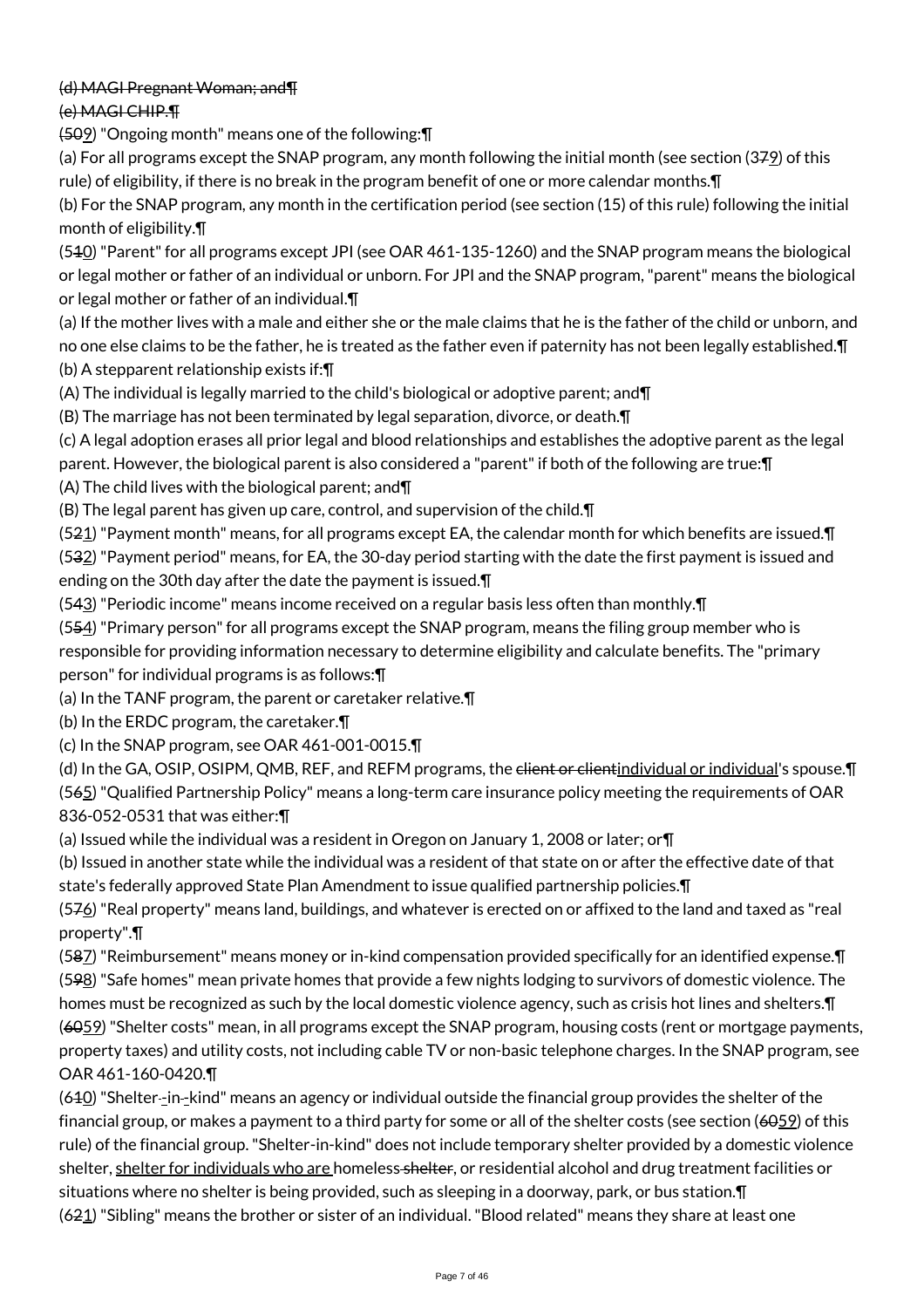biological or adoptive parent. "Step" means they are not related by blood, but are related by the marriage of their parents.¶

(63) "Signature" means:¶

(a) For all programs except TA-DVS, any written, electronic, or telephonic signature.¶

(b) For the TA-DVS program, a written or telephonic signature.¶

(642) "Spousal support" means income paid (voluntarily, per court order, or per administrative order) by a separated or divorced spouse to a member of the financial group.¶

(653) "Spouse" means an individual who is legally married to another individual.¶

(664) "Stable income" means income that is the same amount each time it is received.¶

 $(675)$  "Standard living arrangement" means a location that does not qualify as a nonstandard living arrangement.  $\P$ 

(686) "Teen parent" means, in the JOBS, REF, REFM, and TANF programs, a parent who is the age of 18 or 19.¶

(697) "Timely continuing benefit decision notice" means a decision notice that informs the individual of the right to continued benefits and is mailed no later than the time requirements in OAR 461-175-0050.¶

(7068) "Trust funds" mean money, securities, or similar property held by an individual or institution for the benefit of another individual.¶

 $(7469)$  "USDA meal reimbursements" mean cash reimbursements made by the Oregon Department of Education for family day-care providers who serve snacks and meals to children in their care.¶

(720) "Variable income" means earned or unearned income that is not always received in the same amount each month.

Statutory/Other Authority: ORS 329A.500, 409.050, 411.060, 411.070, 411.404, 411.706, 411.816, 412.006, 412.014, 412.049, 413.085, 414.685

Statutes/Other Implemented: ORS 329A.500, 409.010, 409.050, 411.060, 411.070, 411.404, 411.816, 411.837, 412.001, 412.006, 412.014, 412.049, 413.085, 414.685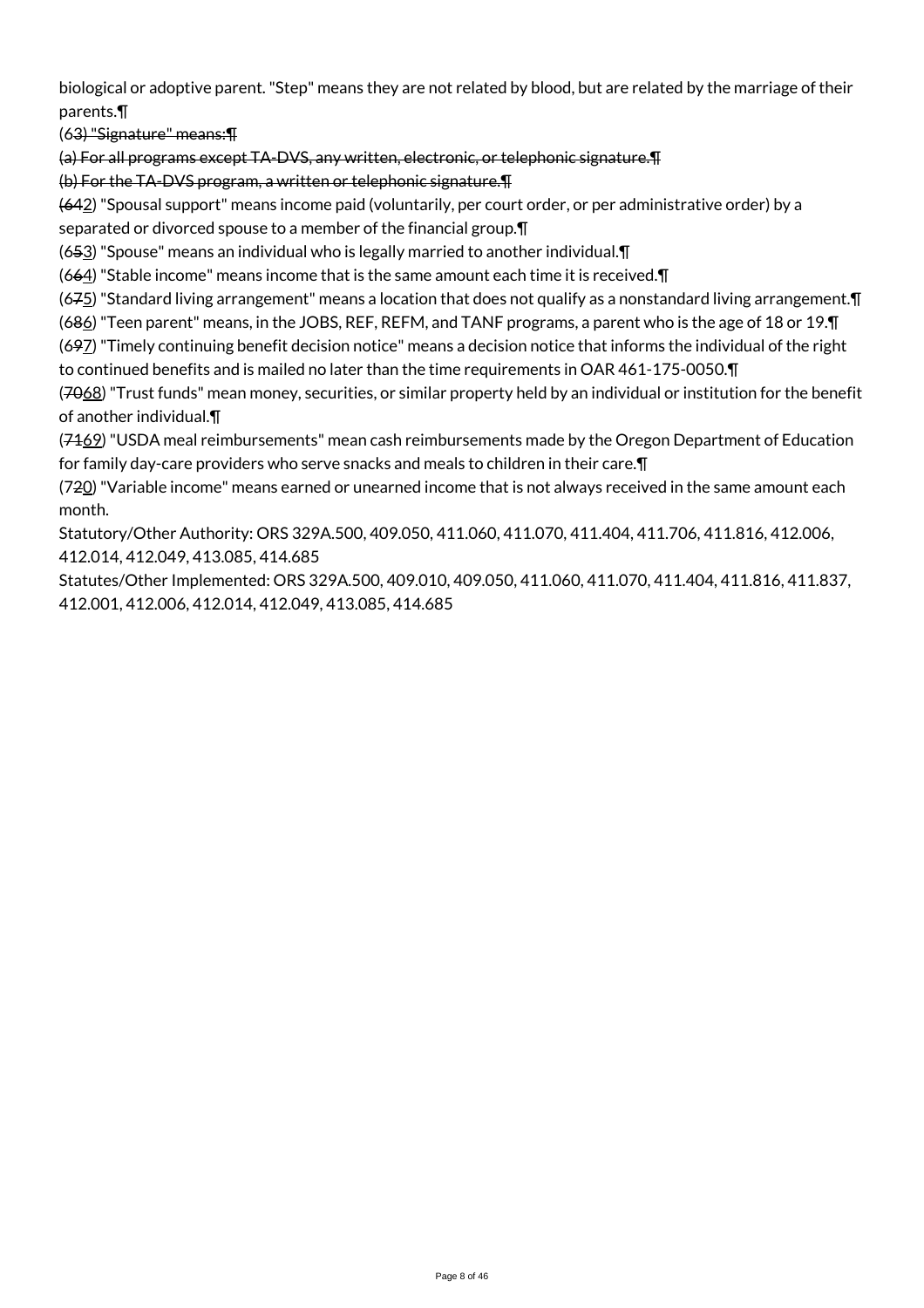## AMEND: 461-110-0210

#### NOTICE FILED DATE: 10/30/2020

RULE SUMMARY: OAR 461-110-0210 about household group, is being amended to make clear how the household group is formed for individuals that are experiencing homelessness. It is also being amended to add more respectful terminology for this population.

CHANGES TO RULE:

# 461-110-0210 Household Group ¶

(1) This rule describes who is included in the household group. The household group generally consists of the individuals who live together with or without the benefit of a dwelling.¶

(2) For homeless individuals who are homeless, the household group consists of the individuals who consider themselves living together. Individuals who are homeless who do not consider themselves living together are considered separate households.¶

(23) A separate dwelling is not recognized for the purpose of determining the members of a household group unless the living space has, separate from any other dwelling, an access to the outside that does not pass through another dwelling, a functional sleeping area, bathroom, and kitchen facility.¶

(34) Each individual in the household group who applies for benefits is an applicant. The household group and applicants form the basis for determining who is in the remaining eligibility groups.¶

(45) For all programs except the SNAP program, a separate household group is established for individuals who live in the same dwelling as another household group, if all the following subsections are true:¶

(a) There is a landlord-tenant relationship between the two household groups in which the tenant is billed by the landlord at fair market value (see OAR 461-001-0000) for housing.¶

(b) The tenant lives independently from the landlord.¶

(c) The tenant:¶

(A) Has and uses sleeping, bathroom, and kitchen facilities separate from the landlord; or¶

(B) Shares bathroom or kitchen facilities with the landlord, but the facilities are in a commercial establishment that provides room or board or both for compensation at fair market value.¶

(56) Individuals who live with more than one household group during a calendar month are members of the household group in which they spend more than half of their time, except as follows:¶

(a) In the ERDC program, if a child (see OAR 461-001-0000) lives with different caretakers during the month, the child is considered a member of both household groups.¶

(b) In the TANF program:¶

(A) If a parent (see OAR 461-001-0000) sleeps at least 30 percent of the time during the calendar month in the home of the dependent child (see OAR 461-001-0000), the parent is in the same household group as the dependent child.¶

(B) A dependent child is included in the household group with the caretaker relative (see OAR 461-001-0000), who usually has the major responsibility for care and control of the dependent child, if the dependent child lives with two household groups in the same calendar month for at least one of the following reasons:¶ (i) Education.¶

(ii) The usual caretaker relative is gone from the household for part of the month because of illness.¶

(iii) A family emergency.¶

(c) In the SNAP program:¶

(A) The individual is a member of the household group that provides the individual more than half of the individual's 21 weekly meals. If the individual is a child, the child is a member of the household group credited with providing the child more than half of the individual's 21 weekly meals. A household group is credited with providing breakfast and lunch for each day the child departs that group's home for school, even if the child eats no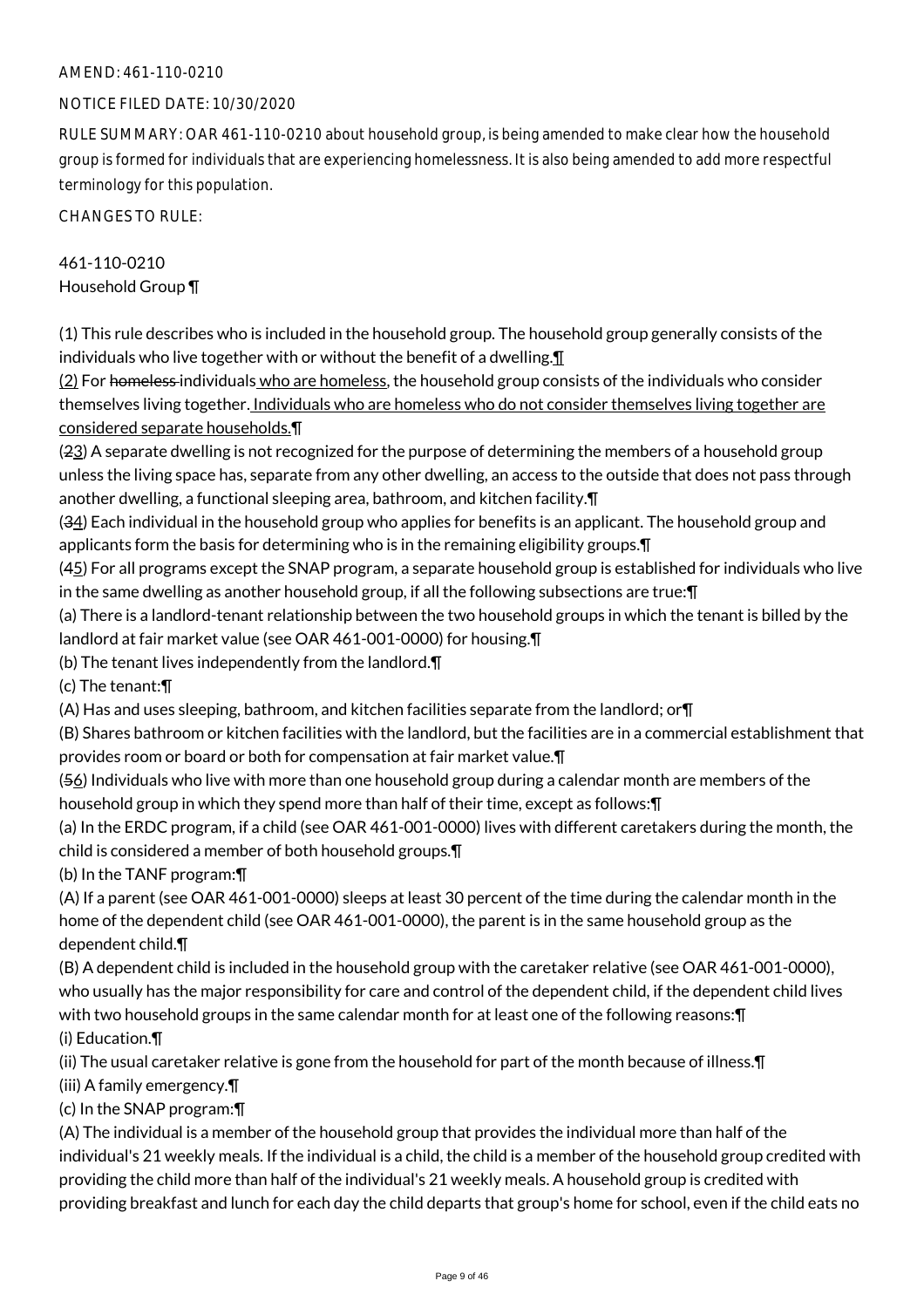breakfast or lunch at that home.¶

(B) During the month in which a resident of a domestic violence shelter (see OAR 461-001-0000) enters the domestic violence shelter, the resident may be included both in the household group he or she left and in a household group in the domestic violence shelter.¶

(67) In the OSIPM program, individuals who are being evaluated under OAR 461-135-0745 or OAR 461-135- 0750, or who are residing in a 24-hour mental health residential care setting are a household group of one regardless of others living in the individual's dwelling or facility.¶

(78) Individuals absent from the household for 30 days or more are no longer part of the household group, except for the following:¶

(a) In all programs except the OSIPM and SNAP programs, an individual in an acute care medical facility remains in the household group unless the individual enters long-term care (see OAR 461-001-0000).¶

(b) In the ERDC and TANF programs:¶

(A) A caretaker relative who is absent for up to 90 days while in a residential alcohol or drug treatment facility is in the household group.¶

(B) A child who is absent for 30 days or more is in the household group if the child is:¶

(i) Absent for illness (unless the child is in a long-term care Title XIX facility), social service, or educational reasons;¶

(ii) In foster care, but expected to return to the household within the next 30 days.¶

(c) In the ERDC program, an individual in the household group who is:¶

(A) Absent because of education, training, or employment, including long-haul truck driving, fishing, or active duty in the U.S. armed forces;¶

(B) Absent to care for an emergent need of an individual related to illness, injury, or death; or¶

(C) Absent but reasonably anticipated to return within 90 days.¶

(d) In the TANF program, when a filing group (see OAR 461-110-0310 and 461-110-0330) includes more than one caretaker relative, a caretaker relative in the household group who is absent:¶

(A) Because of education, training, or employment - including absence while working or looking for work outside the area of the residence of the caretaker relative, such as long-haul truck driving, fishing, or active duty in the U.S. armed forces; or¶

(B) For up to 60 days solely due to the regulations of a shelter for individuals who are homeless or domestic violence shelter or other circumstances beyond the individual's control but who would otherwise be included in the household group.¶

(e) In the REF and REFM programs, an individual in the household group who was absent:¶

(A) For up to 90 days while in a residential alcohol or drug treatment facility;¶

(B) To care for an emergent need of an individual related to illness, injury, or death;¶

(C) Because of education, training, or employment - including absence while working or looking for work outside the area of the individual's residence, such as long-haul truck driving, fishing, or active duty in the U.S. armed forces; or¶

(D) For up to 60 days solely due to the regulations of a shelter for individuals who are homeless or domestic violence shelter or other circumstances beyond the individual's control but who would otherwise be included in the household group.¶

(f) In the REF, REFM, and TANF programs, the Department may approve one or more 30-day extensions of this time period if the Department receives sufficient information to assure the Department that the absent individual will return within the extension period.¶

(89) In the OSIP-EPD and OSIPM-EPD programs, the household group consists only of the individual applying for or receiving benefits.

Statutory/Other Authority: ORS 329A.500, 409.050, 411.060, 411.070, 411.404, 411.706, 411.816, 412.006, 412.049, 413.085, 414.685

Statutes/Other Implemented: ORS 329A.500, 409.010, 409.050, 411.060, 411.070, 411.404, 411.704, 411.706, 411.816, 412.001, 412.006, 412.049, 413.085, 414.685, 414.839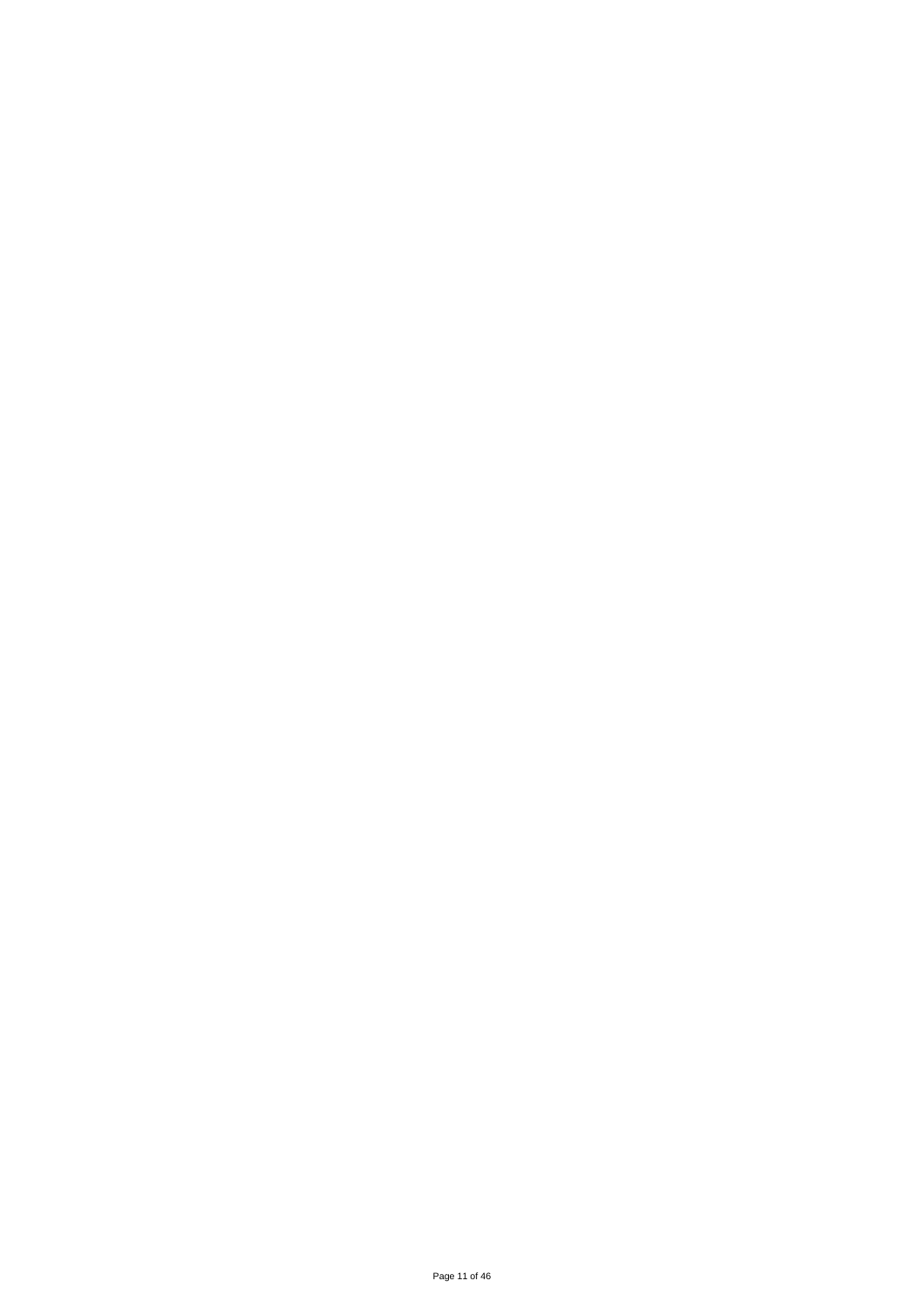#### AMEND: 461-135-0700

#### NOTICE FILED DATE: 10/30/2020

RULE SUMMARY: OAR 461-135-0700 about Specific Requirements; GA, is being changed to change outdated terminology, clarify and expand what conditions need exist in order to be considered an individual who is homeless for the purposes of this rule. The rule is also being changed to change what steps must be taken in order for the Supplemental Security Income application and Interim Assistance Agreement process to be considered complete. It is also being changed to allow the Department to close GA after a final decision is issued by a Social Security Administration administrative law judge.

CHANGES TO RULE:

461-135-0700 Specific Requirements; GA ¶

(1) For purposes of this rule, referring to an individual as "homeless" means any of the following:¶

(a) The individual does not have a fixed or regular nighttime residence<sub></sub>;  $\P$ 

(b) The individual will lose his or provides the Department with verification, under OAR 461-115-0700, that they are required to leave their ownplace of residence within 90 days due to eviction or the inability to pay rent or mortgage; orthe upcoming 90 days. If the individual is not able to provide documentation verification, the Department will accept, on a case-by-case basis, self-attestation under the following circumstances:¶

(A) Documentation does not exist at application; or¶

(B) Documentation is not reasonably available at application, such as in the case of homelessness, domestic violence, or natural disaster.¶

(c) The individual's primary residence is one of the following:¶

(A) A supervised shelter that provides temporary accommodations.¶

(B) A halfway house or residence for individuals who may become institutionalized.¶

(C) A temporary accommodation in another individual's or family's residence for 90 days or less.¶

(D) A place not designed to be or ordinarily used as a place for individuals to sleep, such as a hallway, bus station, or similar place.¶

(E) A place lacking consistent and operational access to essential utilities.¶

(F) A temporary accommodation rented or leased by another person or entity, on behalf of the individual, for 90 or fewer days.¶

(2) To be eligible for GA, an individual must meet all of the following requirements:¶

(a) The individual must be 18 years of age or older.¶

(b) The individual must be an individual who is homeless (see section (1) of this rule).¶

(c) The individual may not be in the same OSIPM household group (see OAR 461-110-0210) with his or her child (see OAR 461-001-0000).¶

(d) The individual may not be receiving TANF benefits.¶

(e) The individual must be eligible for and receiving OSIPM with a basis of need established under OAR 461-125-  $0370(1)(c)$ .

(f) The individual may not be in a nonstandard living arrangement (see OAR 461-001-0000) other than at home receiving in-home services (see OAR 411-030-0020).¶

(g) The individual must complete the application process for Supplemental Security Income (SSI); cooperate with the Department in applying to the Social Security Administration for SSI; appeal all denials of SSI made below the Appeal's Council level; and attend all appointments designated by the Department relating to obtaining SSI. The Department must also receive verification from the Social Security Administration that the individual's application for SSI benefits has been received.¶

(h) The individual must meet the non-financial, non-disability requirements for SSI.¶

(i) The individual must complete and sign an interim assistance agreement authorizing the Department to recover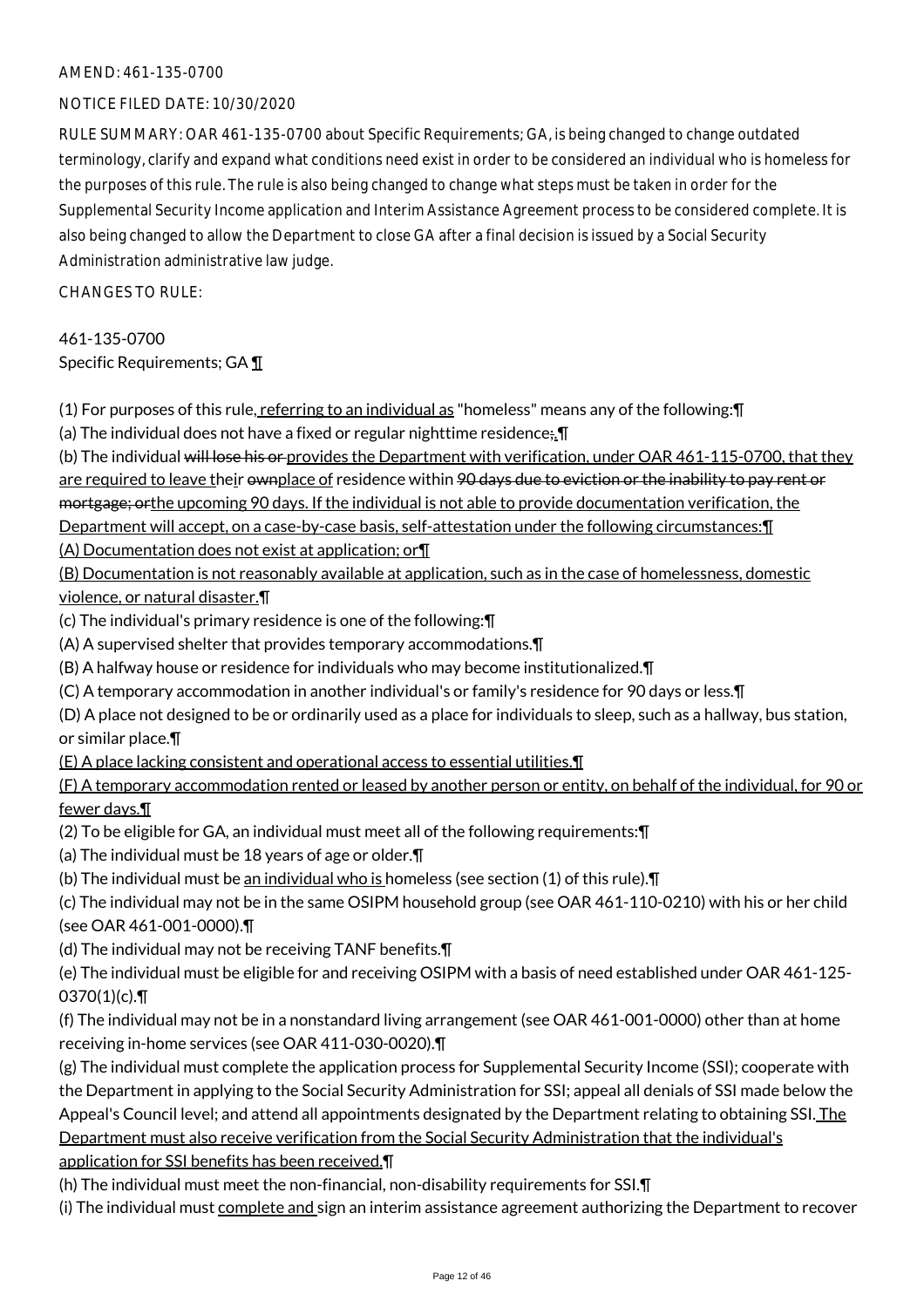interim GA benefits paid to the client (or paid to providers on the client's behalf) from the initial SSI payment or initial post-eligibility payment. The Social Security Administration must also receive the interim assistance

agreement. The following provisions are considered part of the interim assistance agreement:¶

(A) Interim GA benefits include only those GA cash benefits paid during the period of time that the SSI benefit covers.¶

(B) For any month in which SSI is prorated, the Department may recover only a prorated amount of the interim GA cash benefit.¶

(C) If the Department is unable to stop delivery of a GA benefit issued after the SSI payment is made, the GA payment will be included in the interim assistance to be reimbursed to the Department.¶ (3) Financial Eligibility.¶

(a) The OSIPM income and resource methodology are used to determine financial eligibility for the GA program.¶

(b) The GA benefit amount is determined according to OAR 461-155-0210 and 461-160-0500.¶

(4) If the Department determines that the individual no longer has an impairment that meets the criteria in OAR 461-125-0370, the individual is ineligible for GA.¶

(5) An individual found by the Social Security Administration (SSA) not to meet disability criteria at the initial, reconsideration, or hearing level may continue receiving GA benefits until all SSA administrative appeals are exhaustedthe disability claim is denied in a final decision by a Social Security Administration administrative law judge pursuant to 20 CFR 2416.1453.

Statutory/Other Authority: ORS 411.060

Statutes/Other Implemented: ORS 411.710, OL 2016, ch 93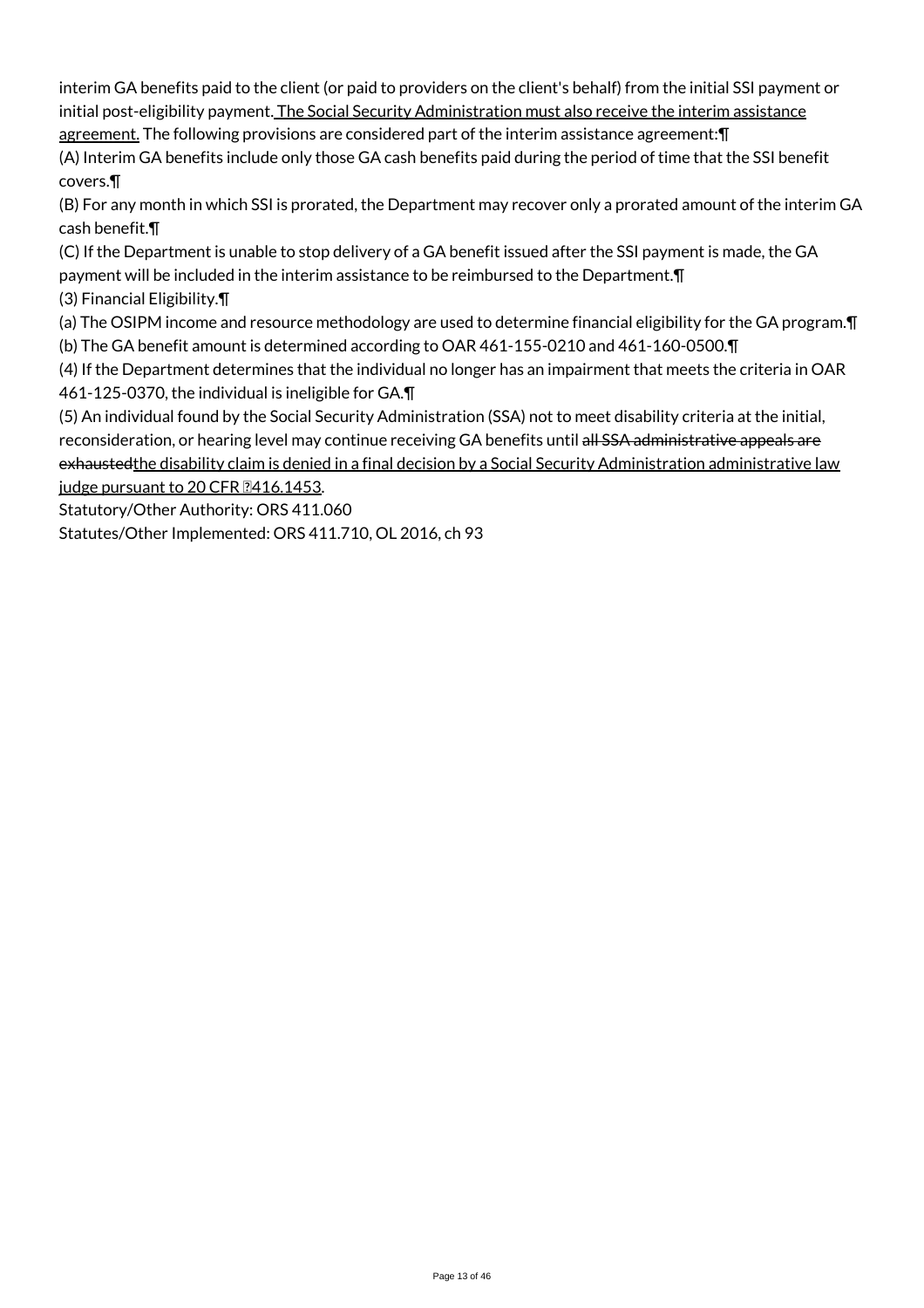#### AMEND: 461-135-0780

#### NOTICE FILED DATE: 10/30/2020

RULE SUMMARY: OAR 461-135-0780 about eligibility for Pickle Amendment clients in the OSIPM program is being amended to adjust standards to reflect the annual federal cost of living adjustments that happen every January. These amendments keep Oregon in line with current federal standards for Department Medicaid programs and changes in the cost of living.

CHANGES TO RULE:

461-135-0780 Pickle Amendment Clients; OSIPM ¶

#### In the OSIPM program:¶

(1) The countable (see OAR 461-001-0000) SSB income of an individual is determined according to sections (2) to (4) of this rule if the individual meets all of the following requirements:¶

(a) Is receiving Social Security Benefits (SSB);¶

(b) Was eligible for and receiving SSI or state supplements but became ineligible for those payments after April 1977; and¶

(c) Would be eligible for SSI or state supplement if the SSB COLA increases paid under section 215(i) of the Social Security Act, after the last month the individual was both eligible for and received SSI or a supplement and was entitled to SSB, were deducted from current SSB.¶

(2) The SSB amount received by the individual when the individual became ineligible for SSI or OSIP is used as the individual's countable SSB income, for the purposes of the Pickle Amendment. If the spouse (see OAR 461-001- 0000) of the individual also had Social Security benefits at the time the individual lost SSI benefits, SSB amount at that time of the spouse is considered the countable income of the spouse. If the amount cannot be determined using the information provided by the SSA, it is calculated in accordance with section (3) of this rule.¶

(3) The Department determines the month in which the individual was entitled to SSB and received SSI in the same month. The Department uses the table in section (4) of this rule to find the percentage that applies to that month. The Department multiplies the present amount of the SSB of the individual by the applicable percentage. If the spouse of the individual also had SSB at the time the individual lost SSI benefits, the Department adjusts the SSB of the spouse using the same multiplier that was used for the individual's calculation under this section. This amount, rounded down to the next lower whole dollar, is the individual's countable SSB income.¶

(4) The following guide contains the calculations used to determine the SSB for prior years (the Department uses this table only if the prior year's amount using information provided by SSA): [see attached table] If SSI was Last Received During ........................................ Multiply Current SSB by¶

¶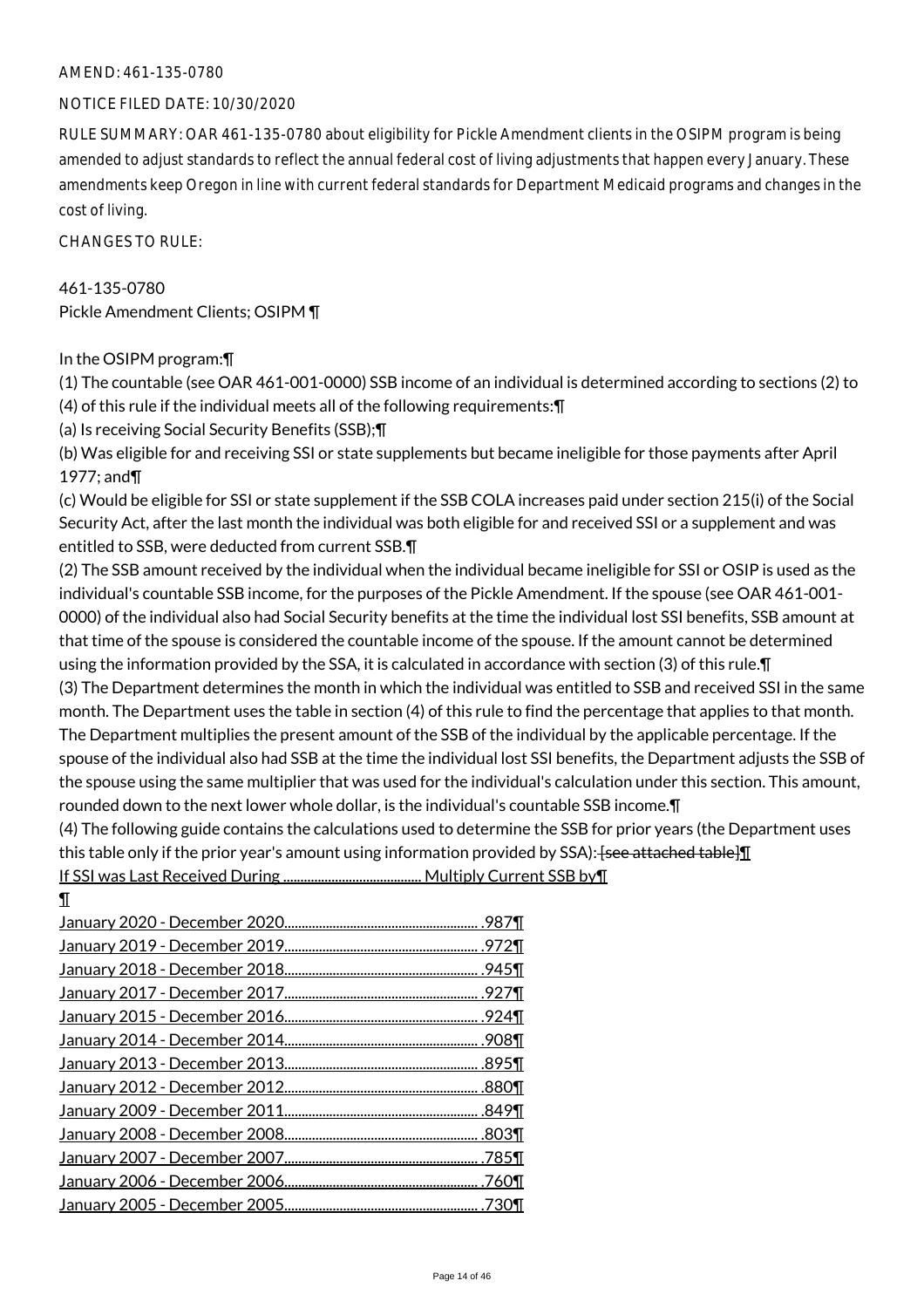Statutory/Other Authority: ORS 409.050, 411.060, 411.070, 411.083, 411.404, ORS 409.050, 413.085, 414.685 Statutes/Other Implemented: ORS 409.010, 411.060, 411.070, 411.083, 411.404, 411.704, 413.085, 414.685, 42 CFR 435.135, P.L. 92-336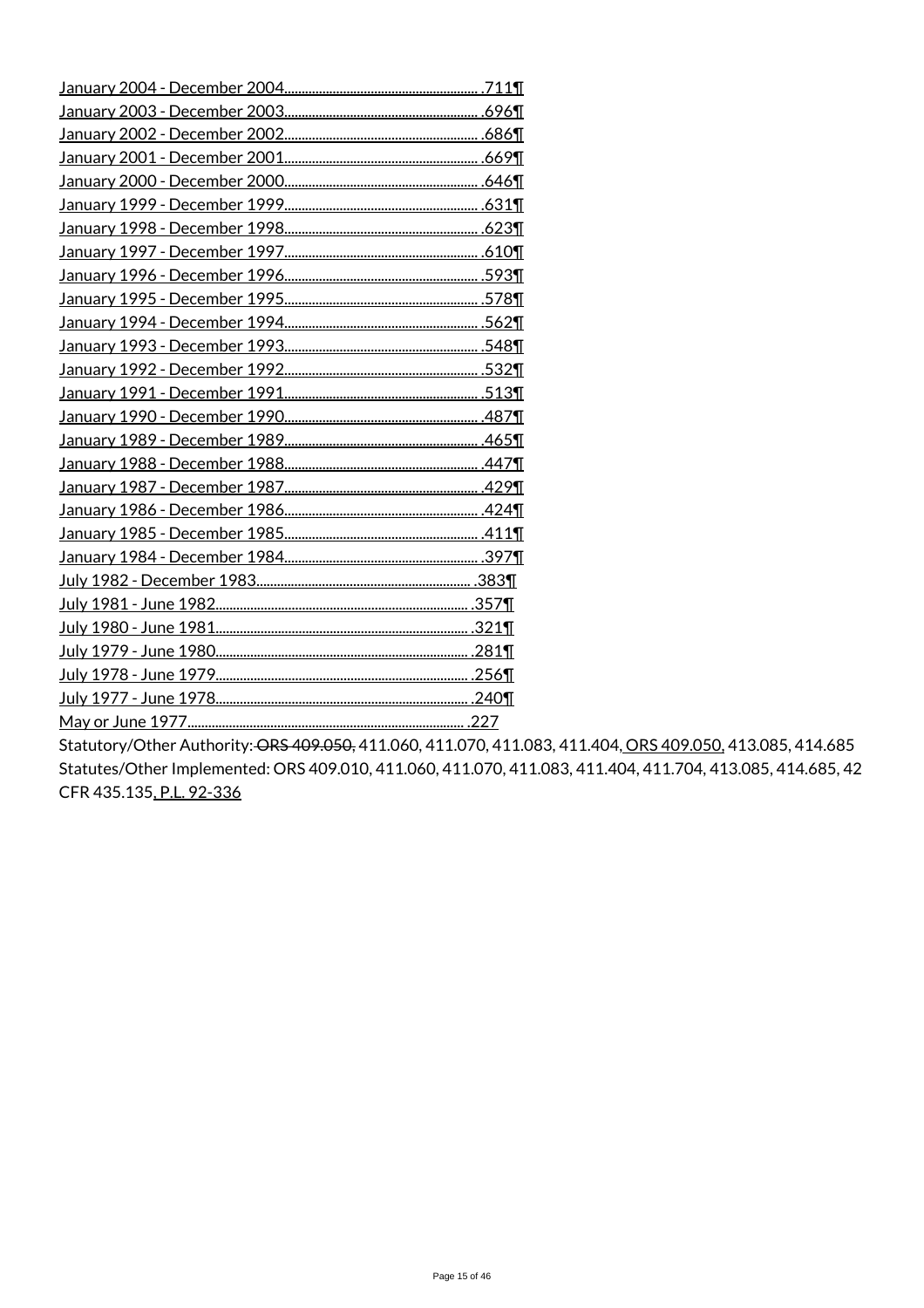#### AMEND: 461-135-0832

#### NOTICE FILED DATE: 10/30/2020

RULE SUMMARY: OAR 461-135-0832 about Estate Administration; Definitions, is being changed to delete the definition of "domestic partner" and add a definition for "registered domestic partner."

CHANGES TO RULE:

## 461-135-0832

Estate Administration; Definitions ¶

Effective July 18, 1995, for purposes of these rules (OAR 461-135-0832 to 461-135-0847) and ORS 93.268, 410.075, 411.620, 411.630, 411.694, 411.708, 411.795, 416.310, 416.340, and 416.350 the terms listed below have the meanings ascribed to them herein; provided, however, as used in these rules, any term has the same meaning as when used in a comparable context in the laws of the United States in effect on June 1, 1996, relating to the recovery of medical assistance paid by a state pursuant to 42 USC 1396 et. seq. relating to Grants to States for Medical Assistance Programs, unless a different meaning is clearly required or the term is specifically defined herein. The Department applies the definitions and procedures set forth in these rules to recoveries and claims made pursuant to ORS 411.708, 411.795, 416.310, 416.340, and 416.350.¶

(1) "Assets" means all income and resources of an individual, including any income or resources that an individual is entitled to at the time of death, including any income or resources to which the individual is entitled, but does not receive, because of action: by the individual; the individual's spouse (see OAR 461-001-0000); by a person, including a court or administrative body with legal authority to act in place of or on behalf of the individual; or by any person, including any court or administrative body, acting at the direction or upon the request of the individual.¶

(2) "Assign" means a person who acquires an interest in real or personal property or an asset pursuant to a written or oral assignment of such real or personal property or asset from a person with the legal right to assign it.¶ (3) "Assistance" means general assistance and public assistance as defined in ORS 411.010 and medical assistance as defined in ORS 414.025.¶

(4) "Bona fide purchaser for value" means any person who provides consideration, including money or property, to a seller or transferor of real property or personal property equal to the fair market value of the real or personal property sold or transferred.¶

(5) "Child under age 21" means the deceased recipient's natural or adopted son or daughter who is under 21 years of age throughout the time the Department seeks to enforce its claim.¶

(6) "Child with a disability" means the deceased recipient's natural or adopted son or daughter of any age, who meets SSI disability criteria throughout the time the Department seeks to enforce its claim, and who presents evidence to the Department substantiating the disability within two years after the Department initially asserts its claim.¶

(7) "Child with a visual impairment" means the deceased recipient's natural or adopted son or daughter, of any age, who, within two years after the Department initially asserts its claim, substantiates blindness throughout the time the Department seeks to enforce its claim by presenting evidence of:¶

(a) Vision of 20/200 or less in the better eye with a corrective lens;¶

(b) A limitation in vision field to an angle of 20 degrees or less; or¶

(c) Meeting any other SSI criteria for blindness.¶

(8) "Consideration furnished test" means the method by which the ownership of real or personal property is traced to its economic origin. The fractional share of the property considered owned by a co-owner shall be that fractional share to have originally belonged to or to be attributable to the monetary consideration furnished by the co-owner. The fractional share is based on the proportion the original ownership share or monetary consideration bore to the acquisition cost and, if applicable, capital additions for the property. The fractional share is not based on the dollar amount of contribution compared to the current market value of the property. For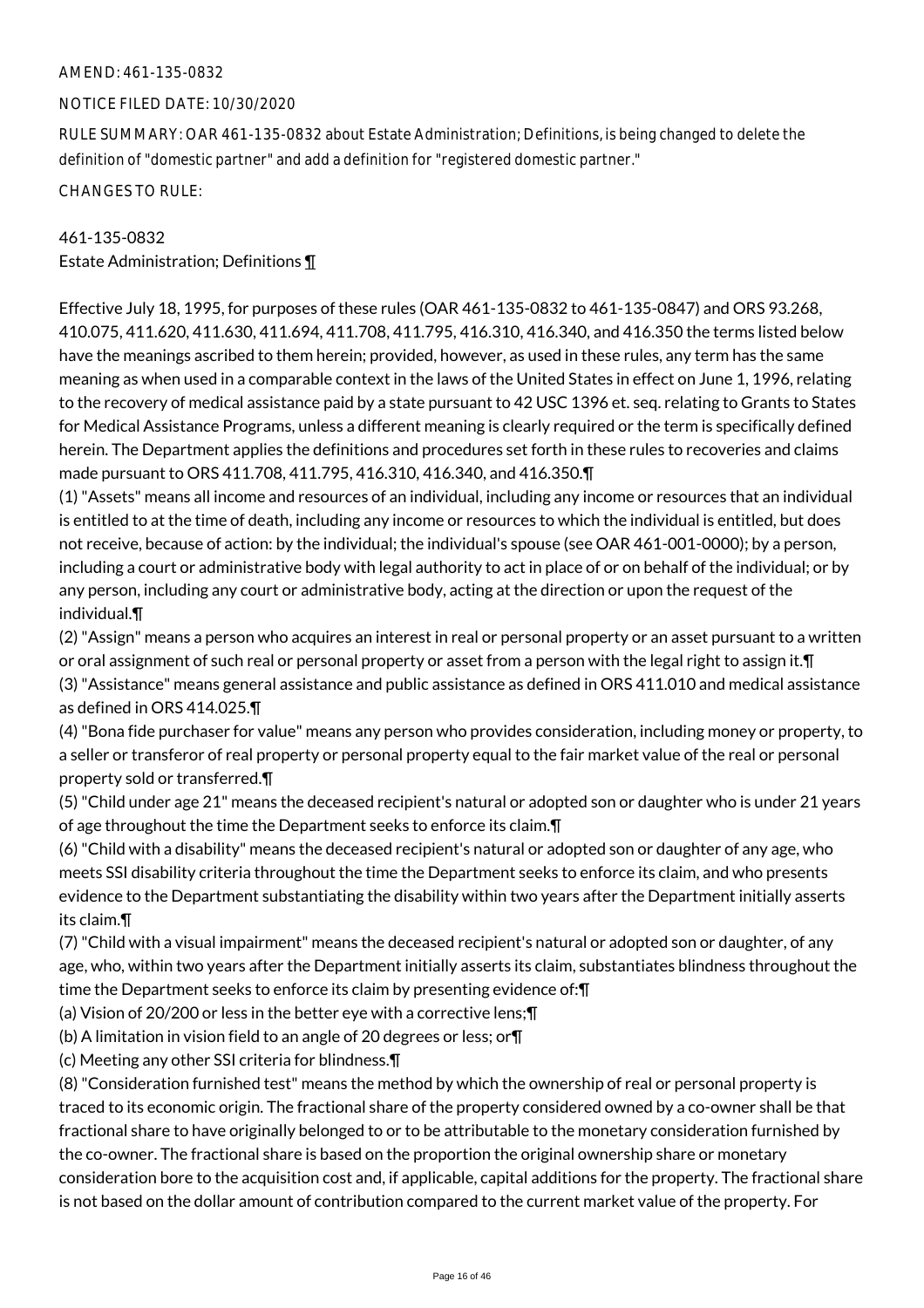example, if one co-owner contributed \$2,500 and the other \$7,500 to the purchase price of a \$10,000 property in 1960; in 1995, the property is appraised at \$50,000. The co-owner who contributed \$2,500 is considered to own 25% of the property in 1995.¶

(9) "Convincing evidence" includes, but is not limited to:¶

(a) Recorded documents of title.¶

(b) Unrecorded documents of title executed contemporaneously with the transaction or transfer at issue.¶

(c) Tax statements or returns.¶

(d) Records of banking, financial or other similar institutions.¶

(e) Written receipts, bills of sale or other writings or documents executed contemporaneously with the transaction or transfer at issue.¶

(f) Such other reliable, probative evidence, including oral, of a similar nature and authenticity that accurately reflects the true facts of the transaction or transfer at issue.¶

(10) "Date of request" means the date an individual or someone authorized on behalf of the individual contacts the Department or uses another appropriate method to request benefits (see OAR 461-115-0150). The request may be oral or in writing. It starts the application process.¶

(11) "Department" means the Department of Human Services, the Oregon Health Authority, or both.¶

(12) "Domestic partner" means an individual joined in a domestic partnership as defined in ORS 106.310.¶

(13) "Estate" means with respect to the collection of payments made for medical assistance provided on or after July 18, 1995 all real property, personal property, or other assets, wherever located, in which a recipient had any legal title or ownership or beneficial interest at the time of death, including real property, personal property, or other assets conveyed by the recipient to, subsequently acquired by, or traceable to, a person, including the recipient's spouse and any successor-in-interest to the recipient's spouse, through:¶

(a) Tenancy by the entirety;¶

(b) Joint tenancy;¶

(c) Tenancy in common;¶

(d) Not as tenants in common, but with the right of survivorship;¶

(e) Life estate;¶

(f) Transfer on death deed;¶

(g) Living trust;¶

(h) Annuity purchased on or after April 1, 2001; or¶

(i) Other similar arrangement.¶

(143) "General Assistance" means "general assistance" as defined in ORS 411.010.¶

(154) "Heir" means any individual, including the surviving spouse, who is entitled under intestate succession to the real property, personal property, and assets of a decedent who died wholly or partially intestate.¶

(165) "Interest" means any form of legal, beneficial, equitable or ownership interest.¶

(176) "Interspousal transfer" means any transfer, or chain of transfers, that effectively transfers title or control of an asset, or an interest in an asset, from one spouse to another, including: direct transfers between spouses,

transfers from one or both spouses to a trust, and transfers from one trust to another trust.¶

(187) "Intestate" means one who dies without leaving a valid will, or the circumstance of dying without leaving a valid will, effectively disposing of all of a decedent's estate.¶

 $(198)$  "Intestate succession" means succession to real property, personal property or assets of a decedent who dies intestate or partially intestate.¶

(2019) "Joint tenancy" means ownership of property held under circumstances that entitle one or more owners to the whole of the property on the death of the other owner(s), including, but not limited to, joint tenants with right of survivorship and tenants by the entirety.¶

 $(240)$  "Legal title" means legal ownership by a person. $\P$ 

 $(221)$  "Life estate" means an interest in real or personal property that terminates upon the death of a measuring life.¶

(232) "Living trust" means a revocable or irrevocable inter vivos trust funded with assets to which the recipient is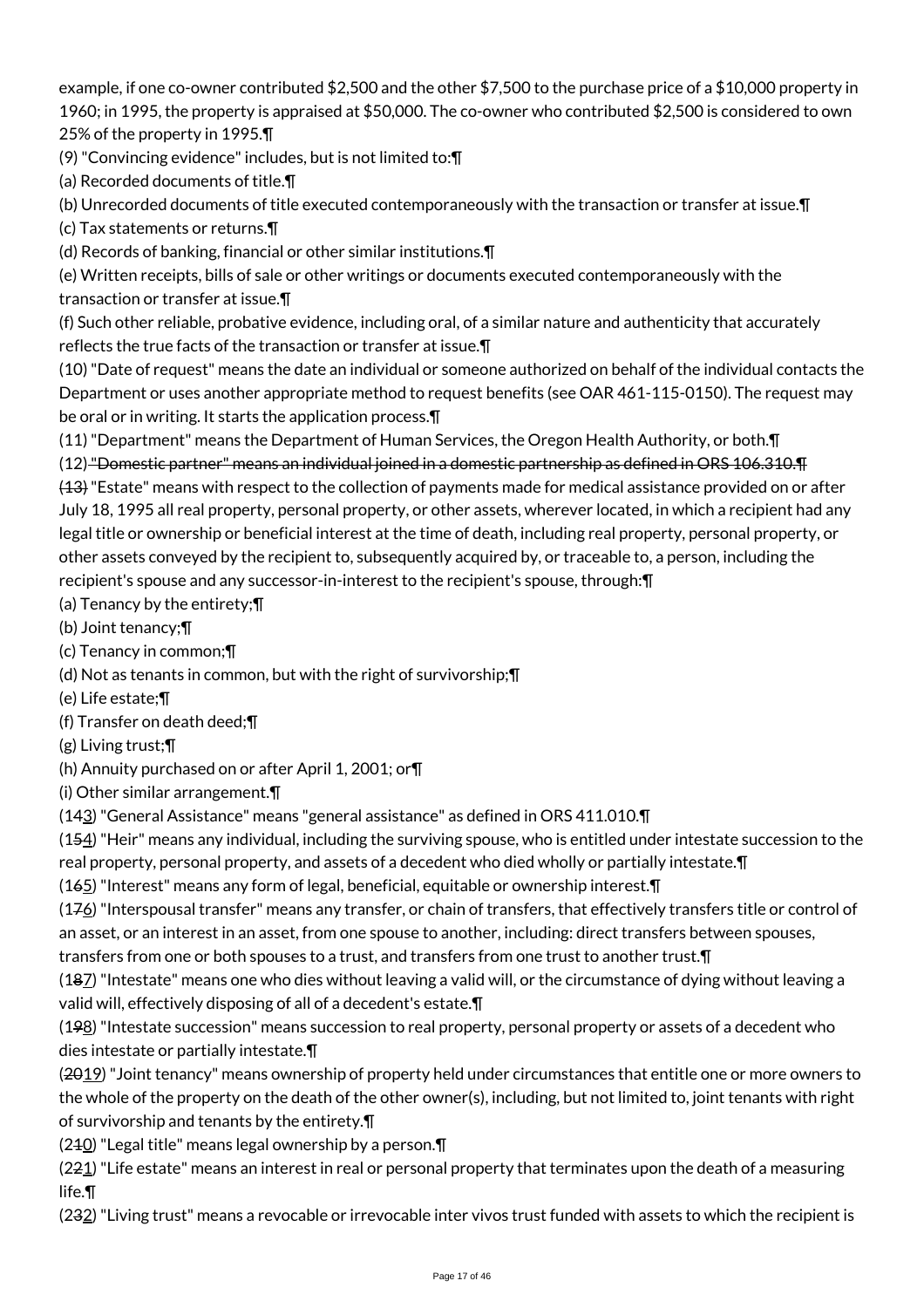legally entitled.¶

(243) "Medical Assistance" (MA) is defined in ORS 414.025 and incorporated by this reference.¶ (254) "Medical institution" means a facility that provides care and services equivalent to those received in a nursing facility. "Medical institution" does not apply to home and community-based care (see OAR 461-001- 0030), in-home services, adult foster home (AFH) care, residential care facility (RCF) services, or assisted living facility (ALF) care.¶

(265) "Medicare cost sharing" means medical assistance funds used to pay Medicare premiums, coinsurance, copayments and deductibles.¶

 $(276)$  "Ownership documents" mean any applicable documents, certificates or written evidence of title or ownership such as, but not limited to, recorded deeds, stock certificates, certificates of title, bills of sale, or other similar documents evidencing ownership or legal title held by a person.¶

(287) "Permanently institutionalized" means an individual, regardless of age, who, at the time of his or her death, had resided in a nursing facility, intermediate care facility for the mentally retarded, or other medical institution, for 180 days or more.¶

(298) "Person" means any individual, corporation, association, firm, partnership, trust, estate or other form of entity.¶

(3029) "Personal property" means all tangible and intangible personal property wherever located, including, but not limited to, chattels and movables, boats, vehicles, furniture, personal effects, livestock, tools, farming implements, cash, currency, negotiable papers, securities, contracts, and contract rights.

(340) "Probate estate" means all real property, personal property, or other assets included in a decedent's estate as it is defined by applicable state probate law.¶

 $(321)$  "Real property" means all land wherever situated, including improvements and fixtures thereon, and every estate, Interest, and right, whether legal or equitable, therein including, but not limited to, fee simple, terms for years, life estates, leasehold interests, condominiums or time share properties. "Real property" includes property conveyed by the individual to, subsequently acquired by, or traceable to, a person, including the individual's surviving spouse and any successor-in-interest to the individual's surviving spouse, if the "real property" may be included in the individual's, or the individual's surviving spouse's, estate, as defined in this rule.¶

(332) "Recipient of property" means:¶

(a) Any survivor, heir, assign, devisee under a will, beneficiary of a trust, transferee or other person to whom real property, personal property or other assets pass upon the death of the decedent either by law, intestate succession, contract, will, trust instrument or otherwise; and¶

(b) Any subsequent transferee of such real property, personal property, or asset, or proceeds from the sale thereof, through any form of conveyance, that is not a bona fide purchaser for value.¶

(33) "Registered Domestic Partner" means an individual joined in a domestic partnership as defined in ORS 106.310.¶

(34) "Survivor" means any person who, as a co-tenant, is automatically entitled to an expanded share of real or personal property upon the death of a fellow co-tenant.¶

(35) "Survivorship" means an interest in real or personal property that expires upon the death of an individual whereby the Interest of the individual's co-owners automatically expands to the same extent without necessity for any act of transfer or distribution.¶

(36) "Tenancy in common" means ownership of real or personal property by an individual together with one or more other persons which ownership interest shall not pass by survivorship upon the death of the individual.¶ (37) "Time of death" means the instant of death, the time and date of which shall be established in the place of the decedent's residence; in no case shall time of death be construed to mean a time after which an interest in real or personal property or other assets may:¶

(a) Pass by survivorship or other operation of law due to the death of the decedent; or¶

(b) Terminate by reason of the decedent's death.¶

(38) "Transfer on death deed" has the meaning set out in ORS 93.949.¶

(39) "Value" means the fair market value. Fair market value is the price at which real or personal property would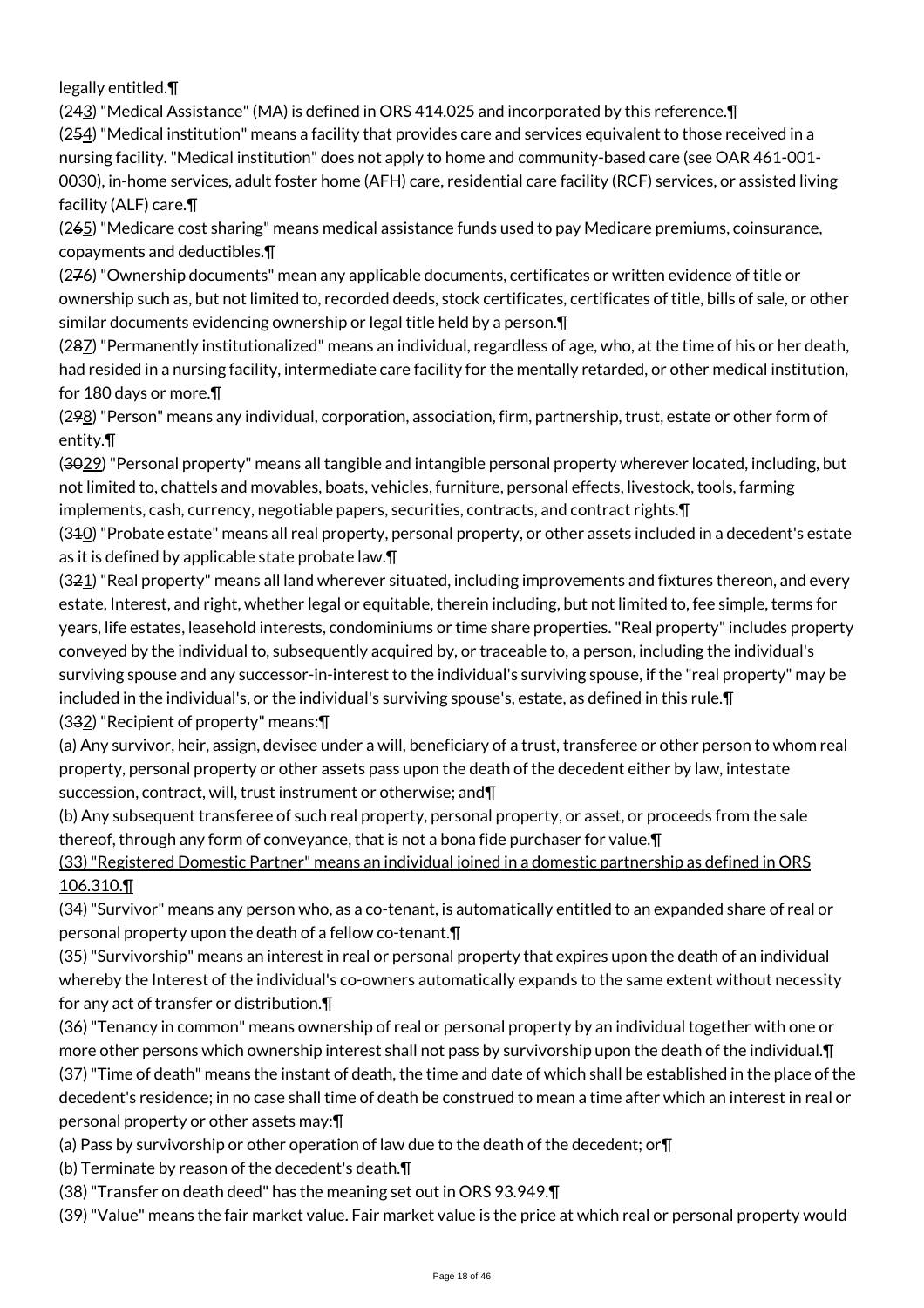change hands between a willing buyer and a willing seller. In the event the real or personal property was not reported to the Department by the deceased Medicaid recipient, the "value" would be established based on its fair market value at the time of discovery.

Statutory/Other Authority: ORS 410.075, 411.060, 411.070, 413.042, 416.340, 416.350, 2013 OL 14 Sec. 10 Statutes/Other Implemented: ORS 93.969, 410.070, 410.075, 411.010, 411.060, 411.708, 411.795, 416.310, 416.340, 416.350, 2013 OL 14 Sec. 10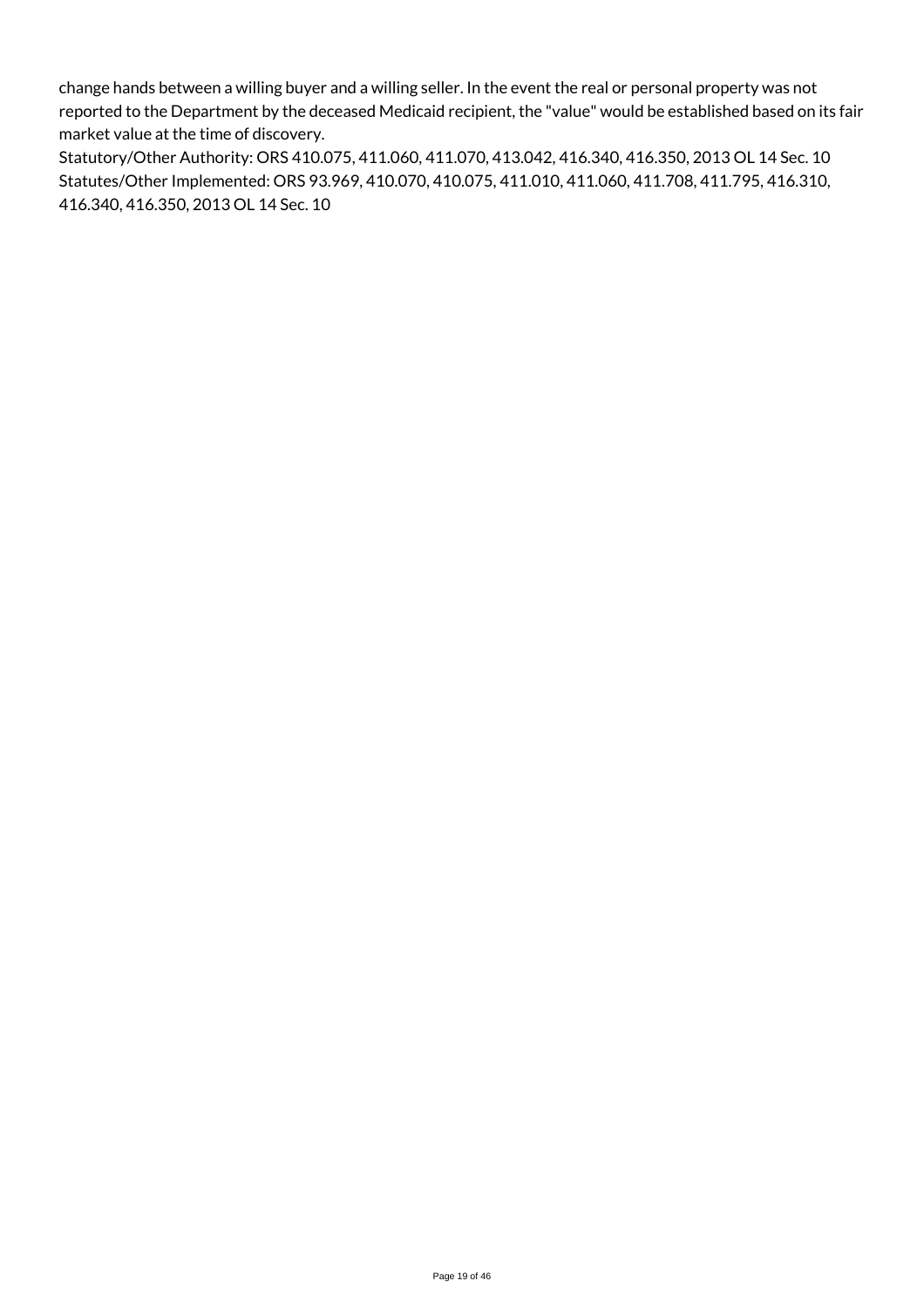#### AMEND: 461-135-0835

#### NOTICE FILED DATE: 10/30/2020

RULE SUMMARY: OAR 461-135-0835 about Limits on Estate Claims, is being amended as the Department is changing the term "domestic partner" to "registered domestic partner" in its Estate Administration rules, OARs 461-135-0832 to 461-135-0847.

CHANGES TO RULE:

# 461-135-0835 Limits on Estate Claims ¶

(1) The Estate Administration Unit is designated and authorized to administer the estate recovery program for the Oregon Health Authority and the Department of Human Services, and to present and file claims for payment. The Manager and Assistant Manager of the Estate Administration Unit, Estate Administrators, Assistant Estate Administrators, and Accounts Receivable Specialist are authorized to present, file, and resolve claims for the Estate Administration Unit. The Manager or Assistant Manager may designate other individuals to present, file, or resolve claims. This rule sets out some of these claims.¶

(2) For the OSIP program (see OAR 461-101-0010):¶

(a) The amount of any payments or benefits, including an overpayment (see OAR 461-195-0501), are a claim against the probate estate (see OAR 461-135-0832) of any deceased recipient.¶

(b) The claim for correctly paid payments or benefits under OSIP are deferred until the death of the spouse (see OAR 461-001-0000) or registered domestic partner (see OAR 461-135-0832), if any, of the deceased recipient.¶ (c) If the deceased recipient has no probate estate, the enforcement of the claim has been deferred, or there are insufficient resources in the probate estate to pay the claim in full, the probate estate of the spouse or registered domestic partner of the deceased recipient, if any, is charged for any payments or benefits paid under OSIP to the deceased recipient, the spouse, or registered domestic partner.¶

(d) The claim for correctly paid payments or benefits under OSIP may not be enforced if the deceased recipient is survived by a child under age 21 (see OAR 461-135-0832), a child with a disability (see OAR 461-135-0832), or a child with a visual impairment (see OAR 461-135-0832); and the child survives to the closing of the probate estate.¶

(e) Transfers of real or personal property without adequate consideration, by recipients of payments or benefits under OSIP, are voidable and may be set aside under ORS 411.620.¶

(f) Except when there is a surviving spouse or registered domestic partner, or a surviving child under age 21, a child with a disability, or a child with a visual impairment, the amount of any payments or benefits provided is a claim against the estate (see OAR 461-135-0832) in any conservatorship proceedings and may be paid pursuant to ORS 125.495.¶

(3) For General Assistance (see OAR 461-135-0832):¶

(a) The amounts of any payments or benefits, including overpayments, are a claim against the probate estate of any deceased recipient. The amount includes the state's monthly contribution, paid prior to January 1, 2014, to the federal government for the recipient's Medicare Part D prescription drug coverage. Effective July 1, 2016, any correctly paid benefits under Oregon Laws 2016, chapter 93, section 1 are excluded, except than an overpayment of benefits under Oregon Laws 2016, chapter 93, section 1 is included in a claim against the probate estate.¶ (b) The claim for correctly paid payments or benefits under the General Assistance program is deferred until the death of the spouse or registered domestic partner, if any, of the deceased recipient. T

(c) If the deceased recipient has no probate estate, the enforcement of the claim has been deferred, or there are insufficient resources in the probate estate to pay the claim in full, then the probate estate of the spouse or registered domestic partner of the deceased recipient, if any, is charged for any payments or benefits to the deceased recipient, the spouse, or registered domestic partner.¶

(d) The claim for correctly paid payments or benefits under the General Assistance program may not be enforced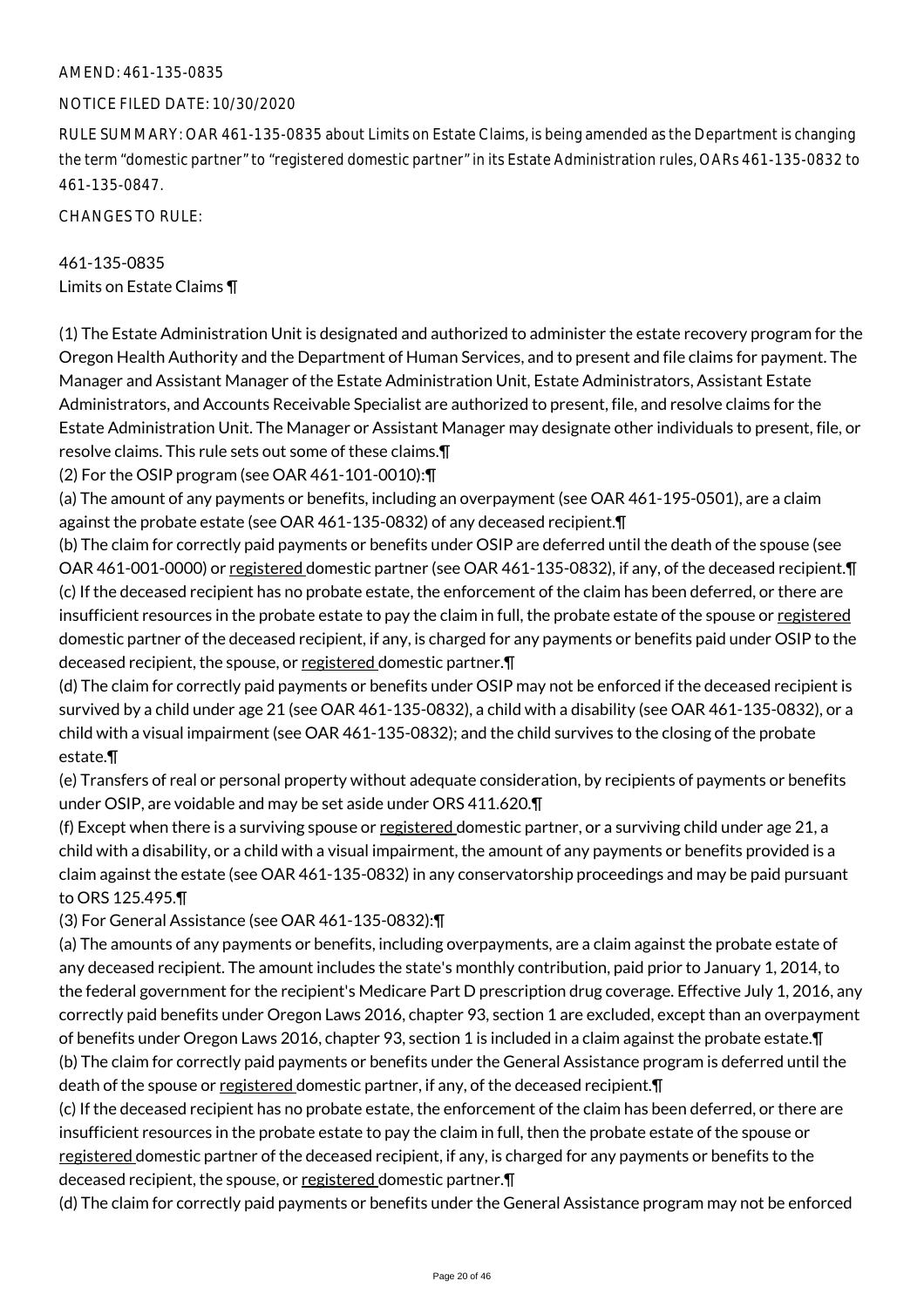if the deceased recipient is survived by a child under age 21, a child with a disability, or a child with a visual impairment; and the child survives to the closing of the probate estate.¶

(e) Except when there is a surviving spouse or registered domestic partner, or a surviving child under age 21, a child with a disability, or child with a visual impairment, the amount of any assistance paid is a claim against the estate in any conservatorship proceedings and may be paid pursuant to ORS 125.495.¶

(4) For Medical Assistance (MA, as defined in OAR 461-135-0832):¶

(a) In determining the extent of the estate resources subject to the claim of the Department for correctly paid benefits, except as provided in subsection (b) of this section, the Department must disregard resources in an amount equal to the value (see OAR 461-135-0832) of resources excluded in the most recent eligibility determination under OAR 461-160-0855, based on payments received under a qualified partnership policy (see OAR 461-001-0000). The disregard of resources specific to the estate recovery claim applies to MA benefits received after the effective date of the MA eligibility determination in which a qualified partnership policy was considered and approved. The amount of any MA incurred in a prior MA eligibility period where qualified partnership policy benefits were not considered is not subject to the estate resource disregard.¶ (b) There is no disregard of resources under subsection (a) of this section if the recipient, or the spouse of the recipient, at any time transferred the value of the qualified partnership policy excluded resource amount to another individual for less than fair market value prior to the death of the recipient or the recipient's spouse, or exhausted the disregarded resource amount by purchasing things of value to the recipient or the recipient's

spouse while either was living.¶

(c) The amount of any incorrectly paid payments or benefits, excluding an administrative error overpayment, are a claim, against the probate estate of any deceased recipient.¶

(d) The claim for correctly paid payments or benefits under MA is deferred until the death of the surviving spouse, if any, of the deceased recipient. After the death of a surviving spouse, the deferred claim of the deceased recipient is a claim against the following assets (see OAR 461-135-0832) or their proceeds in the estate of the spouse. The Department has a claim against the estate of the spouse for medical assistance (see OAR 461-135- 0832) paid to the recipient, but only to the extent that the spouse received property or other assets from the recipient through any of the following:¶

(A) Probate.¶

(B) Operation of law.¶

(e) The claim for correctly paid payments or benefits under MA may not be enforced if the deceased recipient is survived by a child under age 21, a child with a disability, or a child with a visual impairment.¶ (f) An MA claim in an estate includes:¶

(A) The amount of any payments or benefits paid prior to October 1, 1993 to or on behalf of a recipient 65 years of age or older are a claim against the probate estate of any deceased recipient.¶

(B) The amount of any payments or benefits, paid on or after October 1, 1993 and prior to July 18, 1995, to or on behalf of a recipient 55 years of age or older are a claim against the probate estate of any deceased recipient.¶ (C) The amount of any payments or benefits, paid on or after July 18, 1995 and prior to October 1, 2013, to or on behalf of a recipient 55 years of age or older are a claim against the estate of any deceased recipient. All correctly made payments on or after January 1, 2010 for Medicare cost sharing (see OAR 461-135-0832) are excluded from a claim.¶

(D) The amount of any payments or benefits, paid October 1, 2013 or later, to or on behalf of a recipient 55 years of age or older, during the time the Department was paying any of the cost of care of the individual in a nursing facility, home and community based care (see OAR 461-001-0030), or in home services through the State Plan Personal Care Services (see OAR 411-034-0010), are a claim against the estate of any deceased recipient. All correctly made payments on or after January 1, 2010 for Medicare cost sharing are excluded from a claim.¶ (5) The amount paid, for a recipient age 55 or older, after December 31, 2013, to the federal government for the recipient's Medicare Part D prescription drug coverage is a claim against the estate of the deceased recipient.¶ (6) For trusts under OAR 461-145-0540(10), upon termination of the trust or upon the death of the original beneficiary the trust pays to the State or States from such remaining amounts in the trust an amount equal to the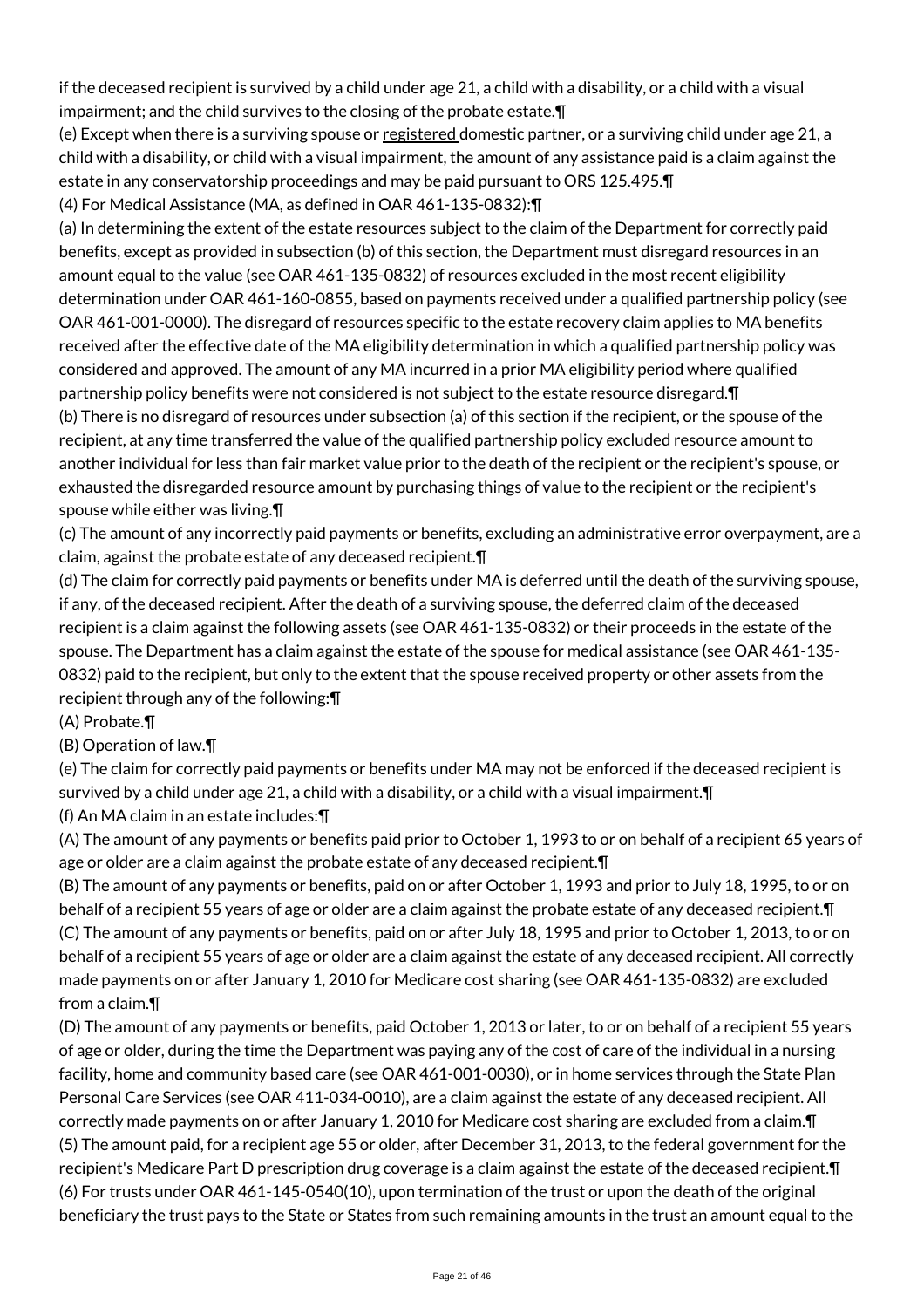total amount of medical assistance paid on behalf of the original beneficiary. The State or States must be listed as the first payee or payees and first remainder beneficiary or beneficiaries, and have priority over payment of other debts and administrative expenses, and other beneficiaries, except as allowed in subsection (a) of this section. Subsections (4)(d) and(4)(e) of this rule do not apply to this section.¶

(a) Allowable administrative expenses payable before any State include:¶

(A) Taxes due from the trust, excluding taxes due from the beneficiary, to the State or States or federal government because of the death of the beneficiary; and¶

(B) Reasonable fees for administration of the trust estate such as an accounting of the trust to a court, completion and filing of documents, or other required actions associated with termination and wrapping up of the trust. Trustee fees or conservator fees, not both, are limited to the month of the original beneficiary's death and the

prior month.¶

(i) For a person that is a trustee, but not a conservator, trustee fees after the month of death, if claimed, must be reasonable and approved by the by the Department prior to payment.¶

(ii) For a person that is a conservator and trustee, conservator fees after the month of death, if claimed, must be approved by the court, after the Department is given notice and opportunity to object.¶

(b) Upon the death of the original beneficiary, the following expenses and payments are examples of some of the types not permitted prior to reimbursement of the State or States for medical assistance:¶

(A) Taxes due from the estate of the beneficiary other than those arising from inclusion of the trust in the estate;¶ (B) Payment of debts owed to third parties;¶

(C) Trustee or conservator fees, except as allowed by subsection (a) of this section;¶

(D) Funeral expenses; and¶

(E) Payments to residual beneficiaries.

Statutory/Other Authority: ORS-409.050, 411.060, 411.070, 411.404, 413.042, 413.085, 416.340, ORS 409.050, 416.350, 414.685

Statutes/Other Implemented: ORS 93.969, 125.495, 411.404, 411.620, 411.630, 411.708, 411.795, 413.085, 416.310, 416.350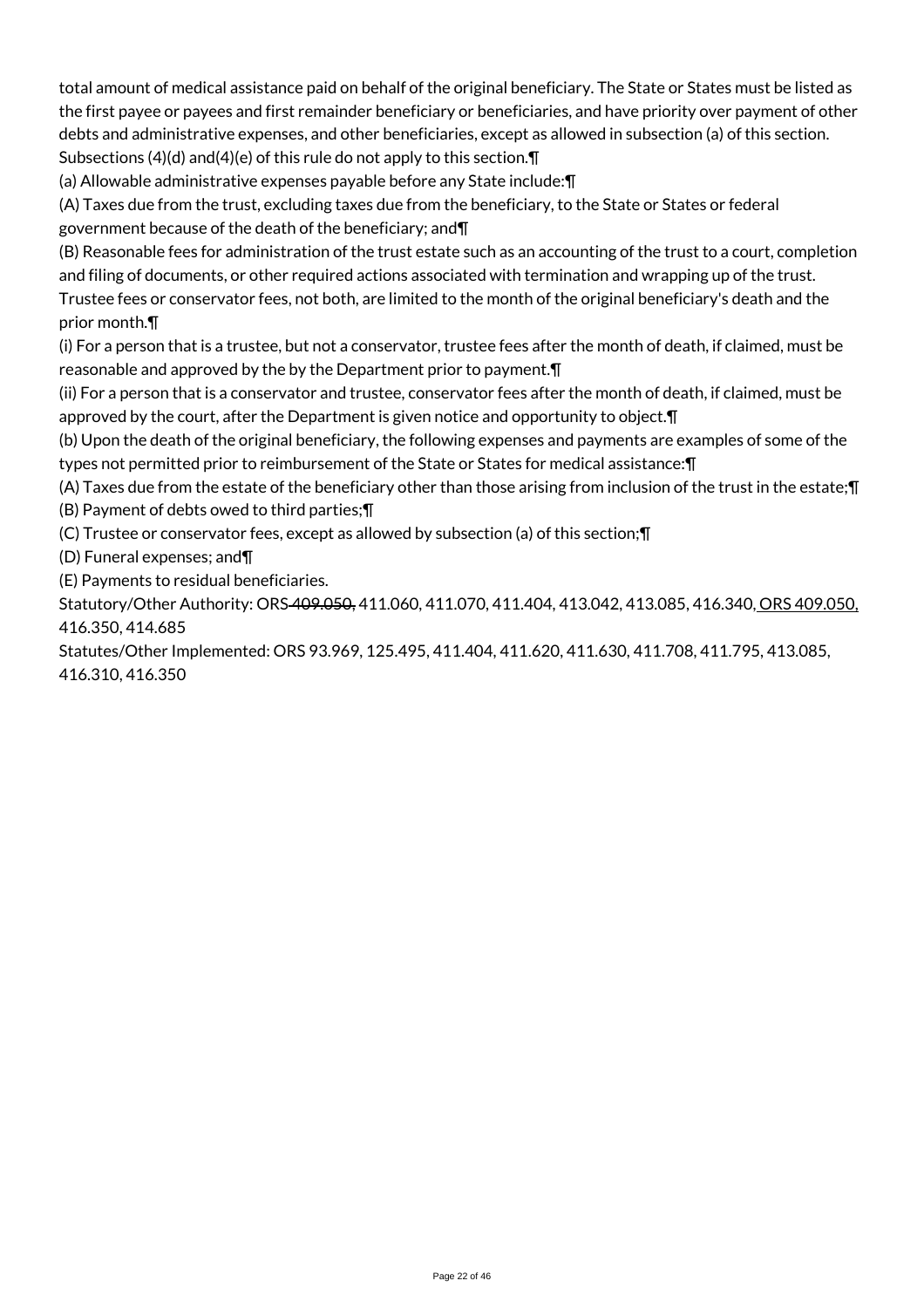#### AMEND: 461-135-0845

#### NOTICE FILED DATE: 10/30/2020

RULE SUMMARY: OAR 461-135-0845 about Valuation of Life Estate, Transfer on Death Deeds, Reversionary Interest and Property, is being amended as the Department is changing the term "domestic partner" to "registered domestic partner" in its Estate Administration rules, OARs 461-135-0832 to 461-135-0847.

CHANGES TO RULE:

#### 461-135-0845

Valuation of Life Estate, Reversionary Interest, and Property ¶

(1) In this rule, "spouse" or "spouses":¶

(a) For federally-funded programs, has the meaning defined in OAR 461-001-0000,¶

(b) For programs not federally-funded, has the meaning defined in OAR 461-001-0000 but also includes a registered domestic partner (see OAR 461-135-0832).¶

(2) Effective July 18, 1995, the value (see OAR 461-135-0832) of a life estate (see OAR 461-135-0832) or other interest (see OAR 461-135-0832) in real property (see OAR 461-135-0832), personal property (see OAR 461- 135-0832),or other assets (see OAR 461-135-0832) measured by or valued with respect to a life span, including that of the relevant recipient of assistance (see OAR 461-135-0832), is established by reference to the life estate valuation tables in this section and is valued as of the time of death (see OAR 461-135-0832) of the recipient of assistance irrespective of the actual life span of the measuring life. [Table not included. See ED. NOTE.]¶ (3) Excluding accounts under section (4) of this rule or property under section (6) of this rule, for assistance recovery purposes, the interest of a person (see OAR 461-135-0832) in real property, personal property, or other assets held in joint tenancy (see OAR 461-135-0832) (including transfers with right of survivorship covered by ORS 93.180), tenancy in common (see OAR 461-135-0832), or other form of concurrent ownership with one or more other persons with right of survivorship (see OAR 461-135-0832), other than a spouse, is presumed to be the fractional share held by the person. The fractional share of a person is presumed to be the share reflected in the ownership documents (see OAR 461-135-0832). Such presumption may be rebutted under the consideration furnished test (see OAR 461-135-0832) using convincing evidence (see OAR 461-135-0832) of the actual consideration contributed by another co-owner of the property or assets. In the absence of any stated fractional share on the ownership documents, each co-owner is presumed to have an equal fractional share of ownership of the whole, unless rebutted by the consideration furnished test using convincing evidence.¶

(4) For medical assistance (see OAR 461-135-0832) recovery purposes, the interest of a recipient in multi-party accounts with an insured institution or credit union is presumed to be one-hundred percent, and the account's value shall be determined at time of death. The presumption may be rebutted by the consideration furnished test using convincing evidence.¶

(5) With respect to real property, personal property, or assets held jointly by spouses, as tenants in common, tenants by the entirety, or other concurrent ownership, the interest of a person in such property or assets is conclusively deemed to be one-half; provided, however, that in the event the ownership documents expressly set forth a different fractional share of ownership, and such fractional share is lawful in the appropriate jurisdiction, then the interest of a person is presumed to be the fractional share set forth in such ownership documents. Such presumption may be rebutted using convincing evidence. The consideration furnished test does not apply to this section of the rule.¶

(6) With respect to real property, personal property, or other assets conveyed by a transfer on death deed or other similar arrangement, including, but not limited to, payable on death accounts with financial institutions; the interest of the transferor is presumed to be one-hundred percent, except that if there is more than one transferor their respective interests are determined in accordance with sections (3), (4), and (5) of this rule.¶

(7) The value of real property is determined by establishing the value of the property to the satisfaction of the department (see OAR 461-135-0832). The burden of proof for establishing the value of the real property to the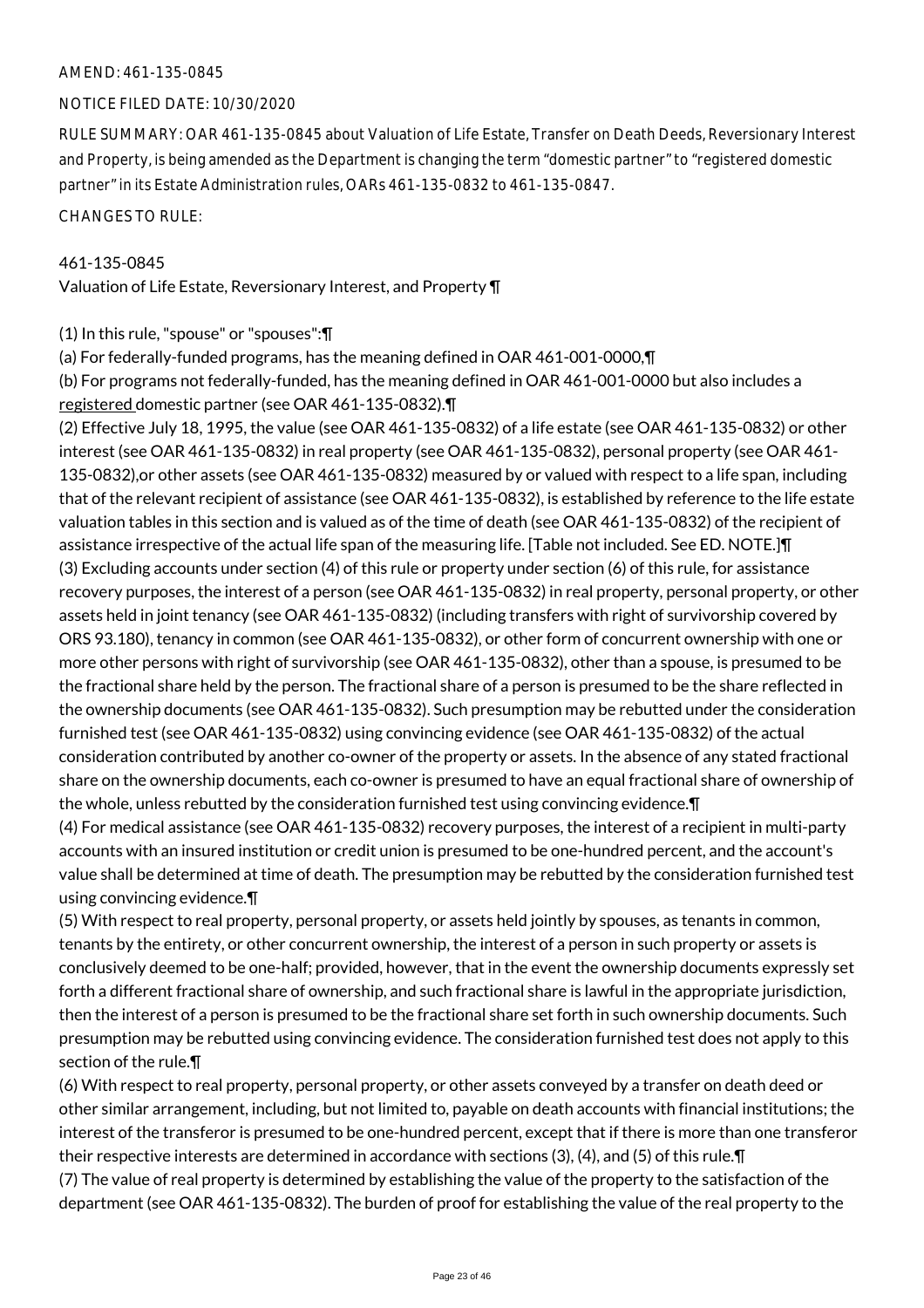satisfaction of the department lies with the person or, after the time of death of the person, with the person's representative, and may be established by any methodology, including an appraisal performed by an appraiser certified or licensed in the applicable jurisdiction, that the department determines most accurately reflects the value of the real property. The sum of liens or other encumbrances, if any, attached to the real property established using convincing evidence, is subtracted from the value of the real property to determine a net value of the real property.¶

(8) The value of personal property consisting of shares of stock or other securities traded on an exchange is evidenced by the average of the bid and ask prices. If such bid and ask prices are unavailable for certain stocks or securities, the value may be established by a written estimate from the corporation or other entity issuing such shares or securities of the value, or if such estimate is unobtainable, an estimate from a broker, trader or other person with knowledge in the field. The sum of liens or other encumbrances established using convincing evidence, is subtracted from the value of such stock or securities to determine a net value of the personal property consisting of stock or other securities.¶

(9) Subject to section (8) of this rule, the value of tangible personal property, including, but not limited to, livestock, furniture, vehicles and other tangible items may be established:¶

(a) By a written estimate from a person knowledgeable in the field of appraising such items of personal property; or¶

(b) From published sources such as catalogs of antiques or collectibles, blue books or other convincing evidence that accurately establishes the value of the property.¶

(10) The sum of liens or other encumbrances, if any, attached to such property in section (9), established using convincing evidence, is subtracted from the value of the tangible personal property to determine a net value of the tangible personal property. ¶

(11) The value of intangible personal property not otherwise provided for in this rule, is established by a written estimate from a person knowledgeable in the field of appraising such items of intangible personal property. The sum of liens or other encumbrances, if any, attached to such property, established using convincing evidence, is subtracted from the value of the intangible personal property to determine a net value of the intangible personal property. ¶

(12) Notwithstanding anything to the contrary in this rule, any real property, personal property, or other assets in a probate estate is valued in accordance with the probate code of the jurisdiction of the probate proceeding.¶

(13) Notwithstanding anything to the contrary in this rule, if a claim under OAR 461-135-0835 is deferred until a recipient's spouse dies; the value of any real property, personal property or other assets, subject to the deferred claim, is established as follows:¶

(a) For real property, personal property, or other assets in the probate estate of the deceased spouse; the value is the current value at the time of probate; or¶

(b) For real property, personal property, or other assets not in the probate estate of the deceased spouse; the value is determined on the later of the date of the claim or the sale of the real property, personal property, or other assets.¶

(14) The amount of a claim of the department that is recoverable from a person other than the recipient of assistance is calculated through the following steps:¶

(a) Step One: Determine the value of the real property, personal property, or other assets received by the person from the recipient of assistance. ¶

(b) Step Two: Deduct from the value the amount of any liens or encumbrances. ¶

(c) Step Three: Multiply the result by the fraction or percentage that constitutes the interest received from the recipient of assistance.

Statutory/Other Authority: ORS 411.060, 416.350, 413.085, 414.685, ORS 409.050, 413.042

Statutes/Other Implemented: ORS 416.340, 416.350, 411.708, 411.795, 416.310, 413.085, 414.685, 106.300 to 106.340, ORS 93.969

RULE ATTACHMENTS DO NOT SHOW CHANGES. PLEASE CONTACT AGENCY REGARDING CHANGES.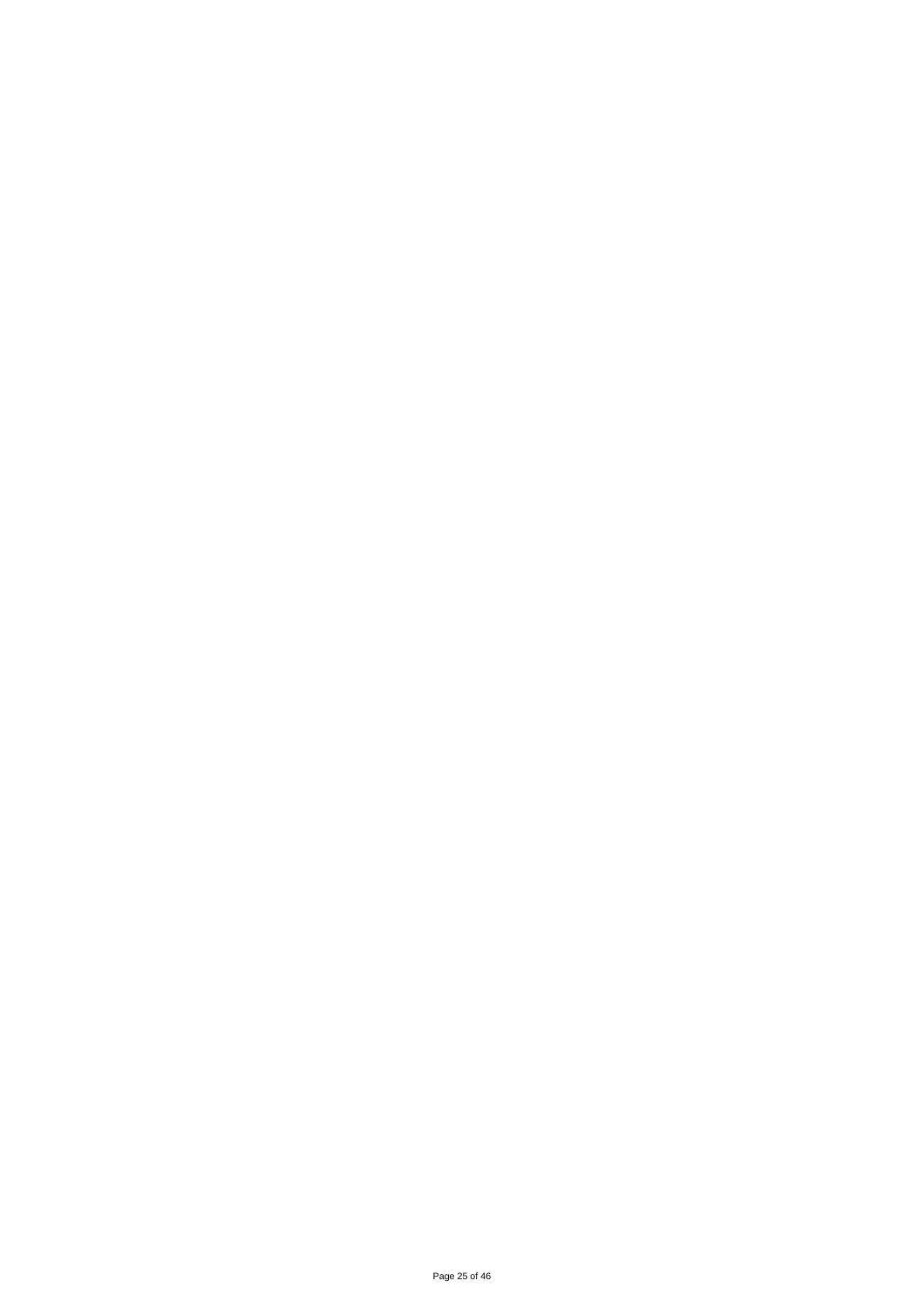(2)

| Age            | <b>Life Estate</b> | Remainder |
|----------------|--------------------|-----------|
| 0              | .97188             | .02812    |
| $\mathbf{1}$   | .98988             | .01012    |
| $\sqrt{2}$     | .99017             | .00983    |
| 3              | .99008             | .00992    |
| $\overline{4}$ | .98981             | .01019    |
| 5              | .98938             | .01062    |
| 6              | .98884             | .01116    |
| 7              | .98822             | .01178    |
| 8              | .98748             | .01252    |
| 9              | .98663             | .01337    |
| 10             | .98565             | .01435    |
| 11             | .98453             | .01547    |
| 12             | .98329             | .01671    |
| 13             | .98198             | .01802    |
| 14             | .98066             | .01934    |
| 15             | .97937             | .02063    |
| 16             | .97815             | .02185    |
| 17             | .97700             | .02300    |
| 18             | .97590             | .02410    |
| 19             | .97480             | .02520    |
| 20             | 97365              | .02635    |
| 21             | .97245             | .02755    |
| 22             | .97120             | .02880    |
| 23             | .96986             | .03014    |
| 24             | .96841             | .03159    |
| 25             | .96678             | .03322    |
| 26             | .96495             | .03505    |
|                |                    |           |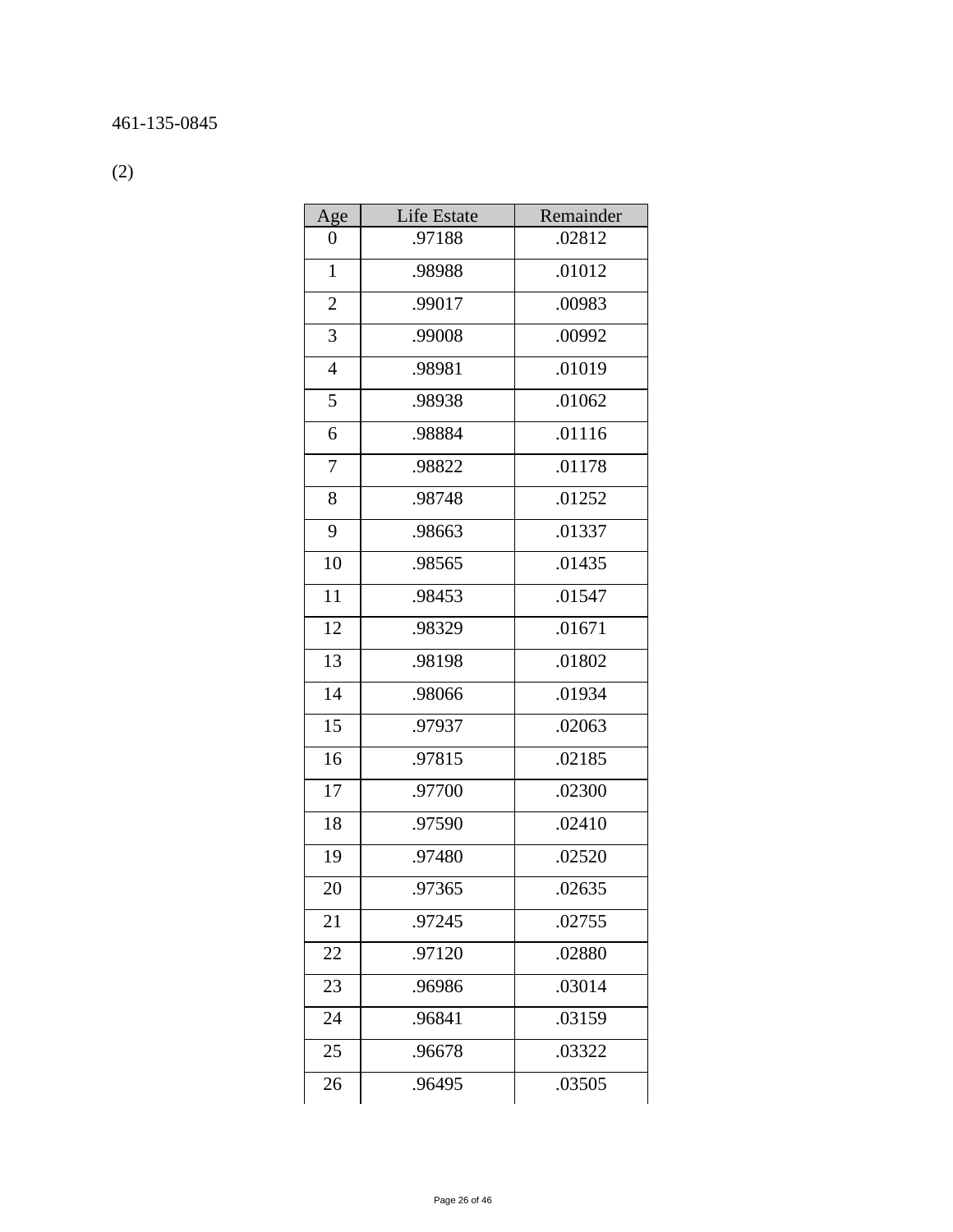| Age | Life Estate | Remainder |
|-----|-------------|-----------|
| 27  | .96290      | .03710    |
| 28  | .96062      | .03938    |
| 29  | .95813      | .04187    |
| 30  | .95543      | .04457    |
| 31  | .95254      | .04746    |
| 32  | .94942      | .05058    |
| 33  | .94608      | .05392    |
| 34  | .94250      | .05750    |
| 35  | .93868      | .06132    |
| 36  | .93460      | .06540    |
| 37  | .93026      | .06974    |
| 38  | .92567      | .07433    |
| 39  | .92083      | .07917    |
| 40  | .91571      | .08429    |
| 41  | .91030      | .08970    |
| 42  | .90457      | .09543    |
| 43  | .89855      | .10145    |
| 44  | .89221      | .10779    |
| 45  | .88558      | .11442    |
| 46  | .87863      | .12137    |
| 47  | .87137      | .12863    |
| 48  | .86374      | .13626    |
| 49  | .85578      | .14422    |
| 50  | .84743      | .15257    |
| 51  | .83874      | .16126    |
| 52  | .82969      | .17031    |
| 53  | .82028      | .17972    |
| 54  | .81054      | .18946    |
| 55  | .80046      | .19954    |
| 56  | .79006      | .20994    |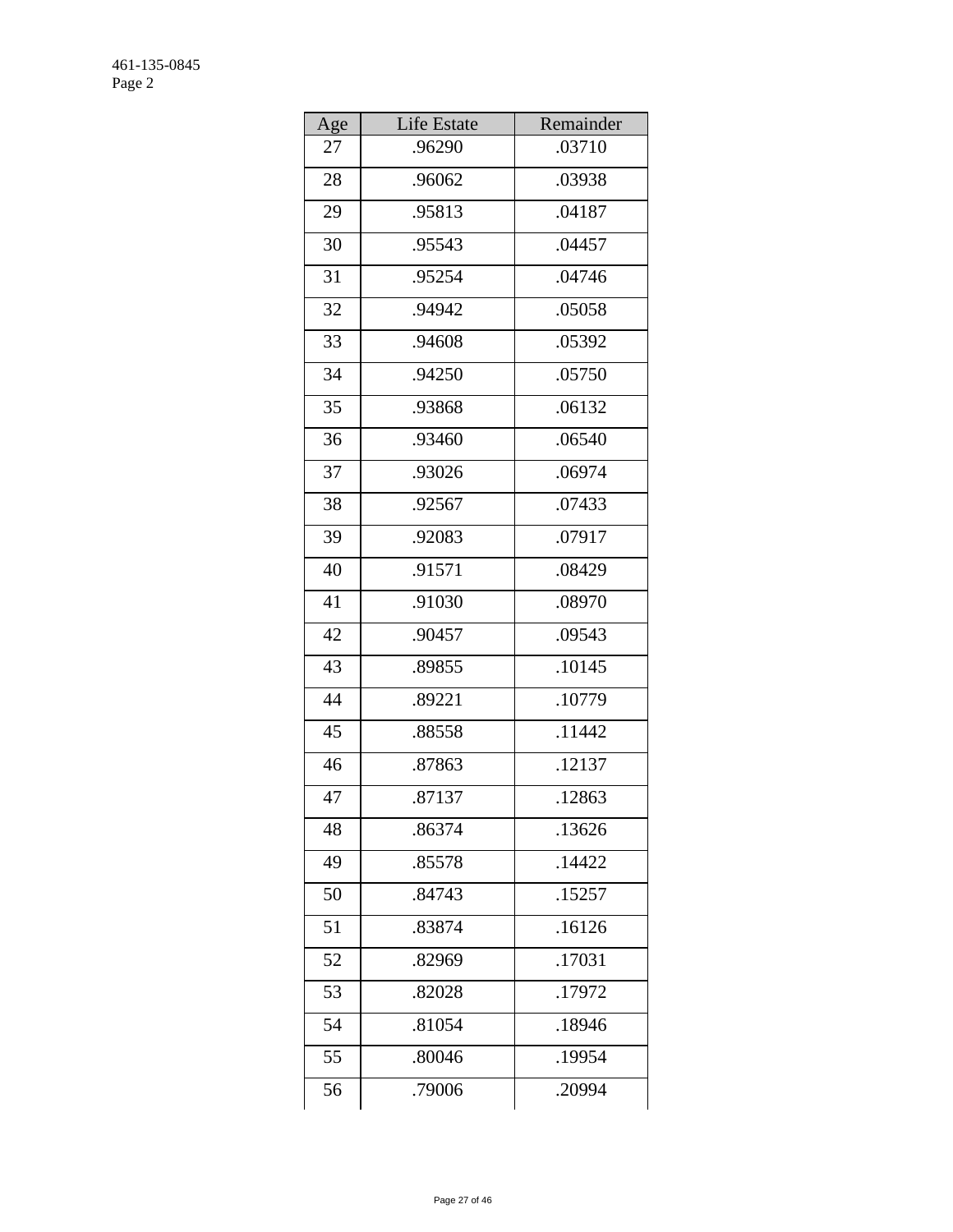| Age | Life Estate | Remainder |
|-----|-------------|-----------|
| 57  | .77931      | .22069    |
| 58  | .76822      | .23178    |
| 59  | .75675      | .24325    |
| 60  | .74491      | .25509    |
| 61  | .73267      | .26733    |
| 62  | .72002      | .27998    |
| 63  | .70696      | .29304    |
| 64  | .69352      | .30648    |
| 65  | .67970      | .32030    |
| 66  | .66551      | .33449    |
| 67  | .65098      | .34902    |
| 68  | .63610      | .36390    |
| 69  | .62086      | .37914    |
| 70  | .60522      | .39478    |
| 71  | .58914      | .41086    |
| 72  | .57261      | .42739    |
| 73  | .55571      | .44429    |
| 74  | .53862      | .46138    |
| 75  | .52149      | .47851    |
| 76  | .50441      | .49559    |
| 77  | .48742      | .51258    |
| 78  | .47049      | .52951    |
| 79  | .45357      | .54643    |
| 80  | .43659      | .56341    |
| 81  | .41967      | .58033    |
| 82  | .40295      | .59705    |
| 83  | .38642      | .61358    |
| 84  | .36998      | .63002    |
| 85  | .35359      | .64641    |
| 86  | .33764      | .66236    |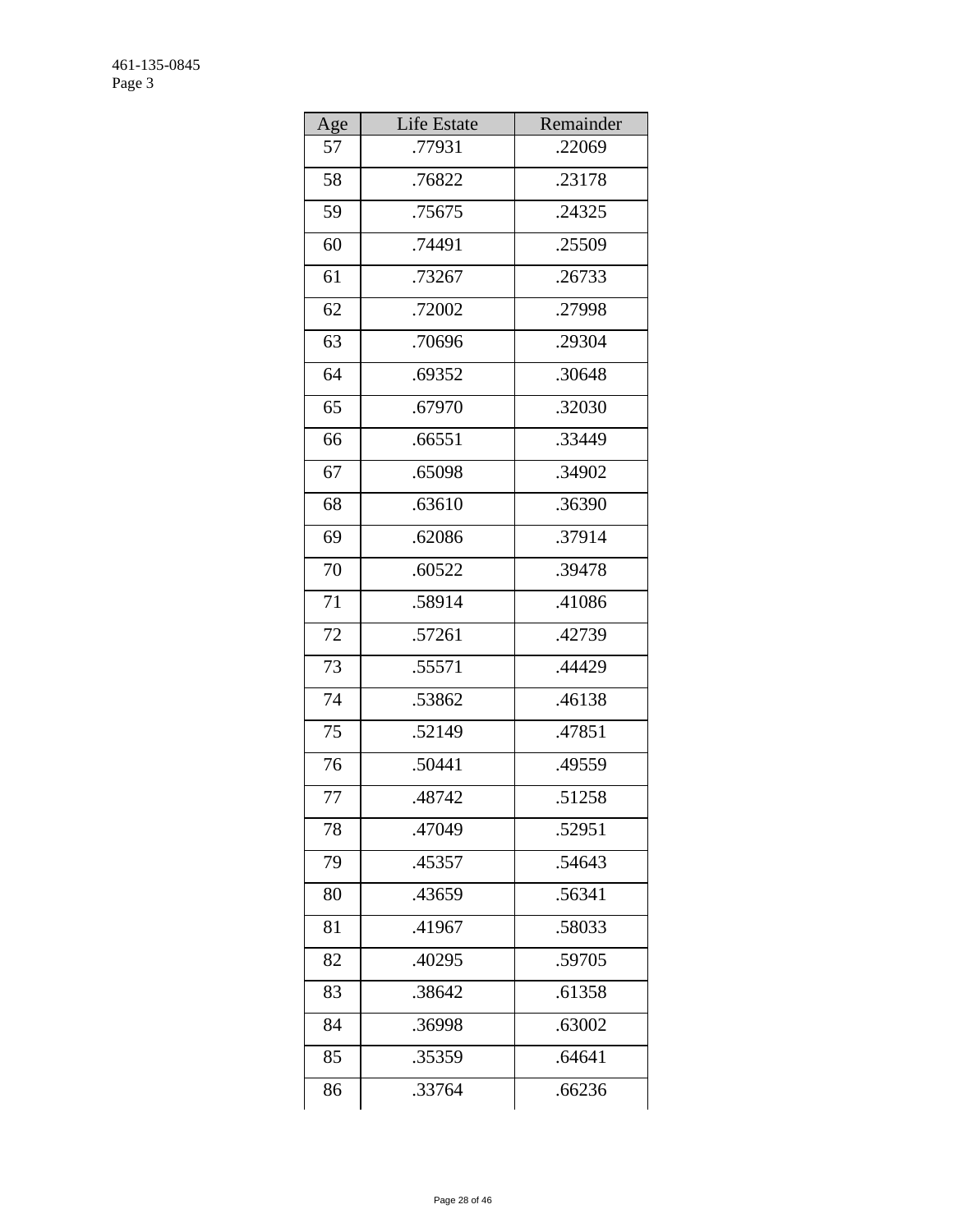| Age | Life Estate | Remainder |
|-----|-------------|-----------|
| 87  | .32262      | .67738    |
| 88  | .30859      | .69141    |
| 89  | .29526      | .70474    |
| 90  | .28221      | .71779    |
| 91  | .26955      | .73045    |
| 92  | .25771      | .74229    |
| 93  | .24692      | .75308    |
| 94  | .23728      | .76272    |
| 95  | .22887      | .77113    |
| 96  | .22181      | .77819    |
| 97  | .21550      | .78450    |
| 98  | .21000      | .79000    |
| 99  | .20486      | .79514    |
| 100 | .19975      | .80025    |
| 101 | .19532      | .80468    |
| 102 | .19054      | .80946    |
| 103 | .18437      | .81563    |
| 104 | .17856      | .82144    |
| 105 | .16962      | .83038    |
| 106 | .15488      | .84512    |
| 107 | .13409      | .86591    |
| 108 | .10068      | .89932    |
| 109 | .04545      | .95455    |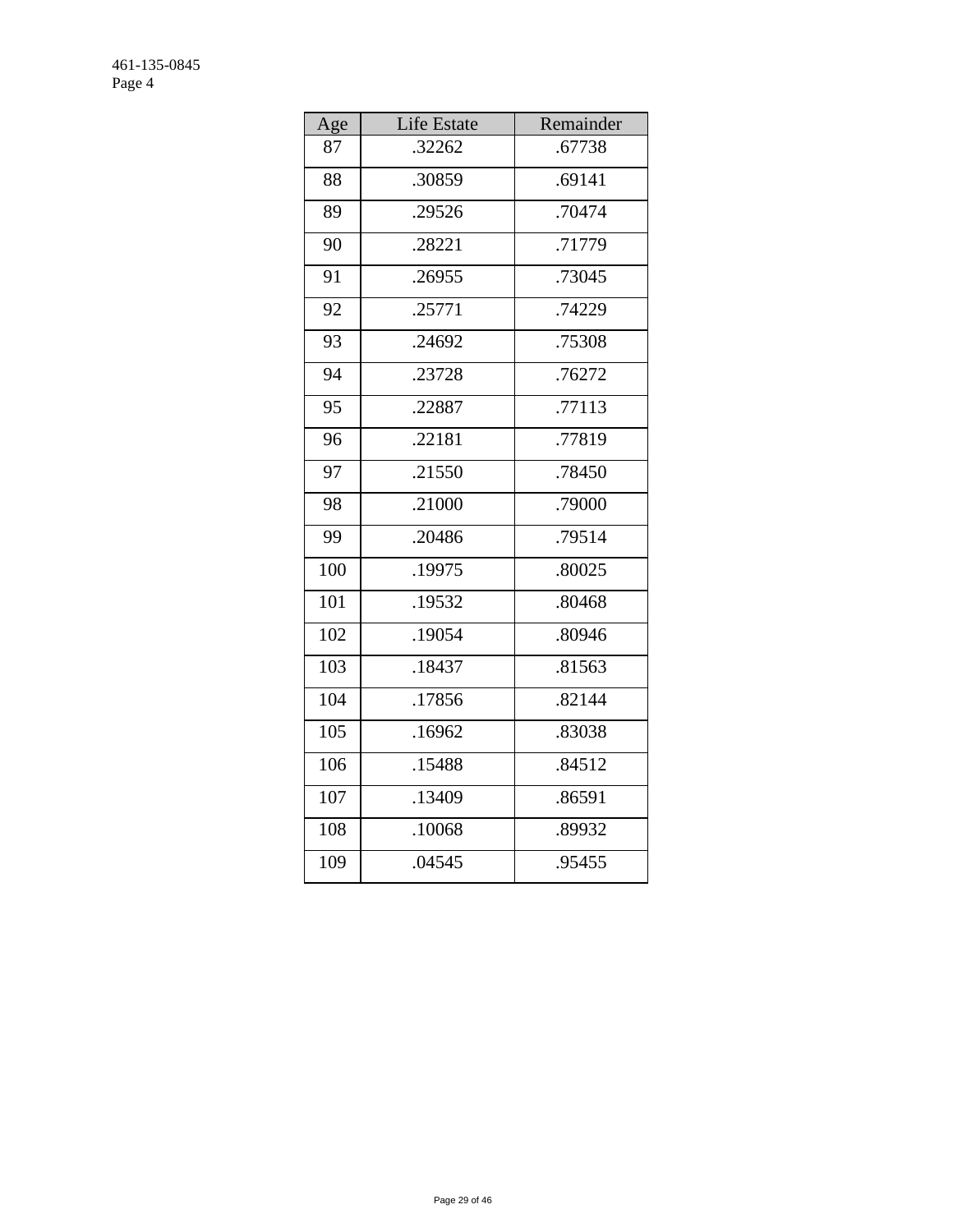#### AMEND: 461-140-0296

#### NOTICE FILED DATE: 10/30/2020

RULE SUMMARY: OAR 461-140-0296 about Length of Disqualification Due to an Asset Transfer; OSIP and OSIPM is being changed to permanently correct the number "one" to "zero."

CHANGES TO RULE:

#### 461-140-0296

Length of Disqualification Due to an Asset Transfer; OSIP and OSIPM ¶

(1) This rule applies to individuals in the OSIP and OSIPM programs who live in a nonstandard living arrangement (see OAR 461-001-0000) and is retroactively effective July 6, 2020.¶

(2) A financial group (see OAR 461-110-0530) containing a member disqualified due to the transfer of an asset is disqualified from receiving benefits. The length of a disqualification period resulting from the transfer is the number of months equal to the uncompensated value (see OAR 461-140-0250) for the transfer divided by the following dollar amount:¶

(a) If the initial month (see OAR 461-001-0000) is prior to October 1, 1998-\$2,595.¶

(b) If the initial month is on or after October 1, 1998 and prior to October 1, 2000-\$3,320.¶

(c) If the initial month is on or after October 1, 2000 and prior to October 1, 2002-\$3,750.¶

(d) If the initial month is on or after October 1, 2002 and prior to October 1, 2004-\$4,300.¶

(e) If the initial month is on or after October 1, 2004 and prior to October 1, 2006-\$4,700.¶

(f) If the initial month is on or after October 1, 2006 and prior to October 1, 2008-\$5,360.¶

(g) If the initial month is on or after October 1, 2008 and prior to October 1, 2010-\$6,494.¶

(h) If the initial month is on or after October 1, 2010 and prior to October 1, 2016-\$7,663.¶

(i) If the initial month is on or after October 1, 2016 and prior to October 1, 2018--\$8,425.¶

(j) If the initial month is on or after October 1, 2018 and prior to October 1, 2020 ---\$8,784,¶

(k) If the initial month is on or after October 1, 2020---\$9,551.¶

(3) For transfers by an individual and the spouse of an individual that occurred before July 1, 2006:¶

(a) Add together the uncompensated value of all transfers made in one calendar month and treat this total as one transfer.¶

(b) If the uncompensated value of the transfer is less than the applicable dollar amount identified in subsections  $(2)(a)$  to  $(2)(k)$  of this rule, there is no disqualification. $\P$ 

(c) If there are multiple transfers in amounts equal to or greater than the applicable dollar amount identified in subsections (2)(a) to (2)(k) of this rule, each disqualification period is calculated separately. $\P$ 

(d) The number of months resulting from the calculation in section (2) of this rule is rounded down to the next whole number.¶

(e) Except as provided in subsection (3)(f) of this rule, the first month of the disqualification is the month the asset was transferred.¶

(f) If disqualification periods calculated in accordance with this rule overlap, the periods are applied sequentially so that no two penalty periods overlap.¶

(g) If both spouses of a couple are in a nonstandard living arrangement, part of the disqualification is apportioned to each of them. If one member of the couple is serving a disqualification when the other member of the couple begins living in a nonstandard living arrangement, any remaining disqualification is apportioned equally to each member of the couple. If one spouse is unable to serve the resulting disqualification period for any reason, the remaining disqualification applicable to both spouses must be served by the remaining spouse.¶

(4) For transfers by an individual and the spouse of an individual that occurred on or after July 1, 2006 and for income cap trusts under OAR 461-145-0540(10)(c) that accumulate funds in excess of the applicable dollar amount identified in subsections (2)(a) to (2)(k) of this rule:¶

(a) If there are multiple transfers by the individual and the spouse of the individual, including any transfer less than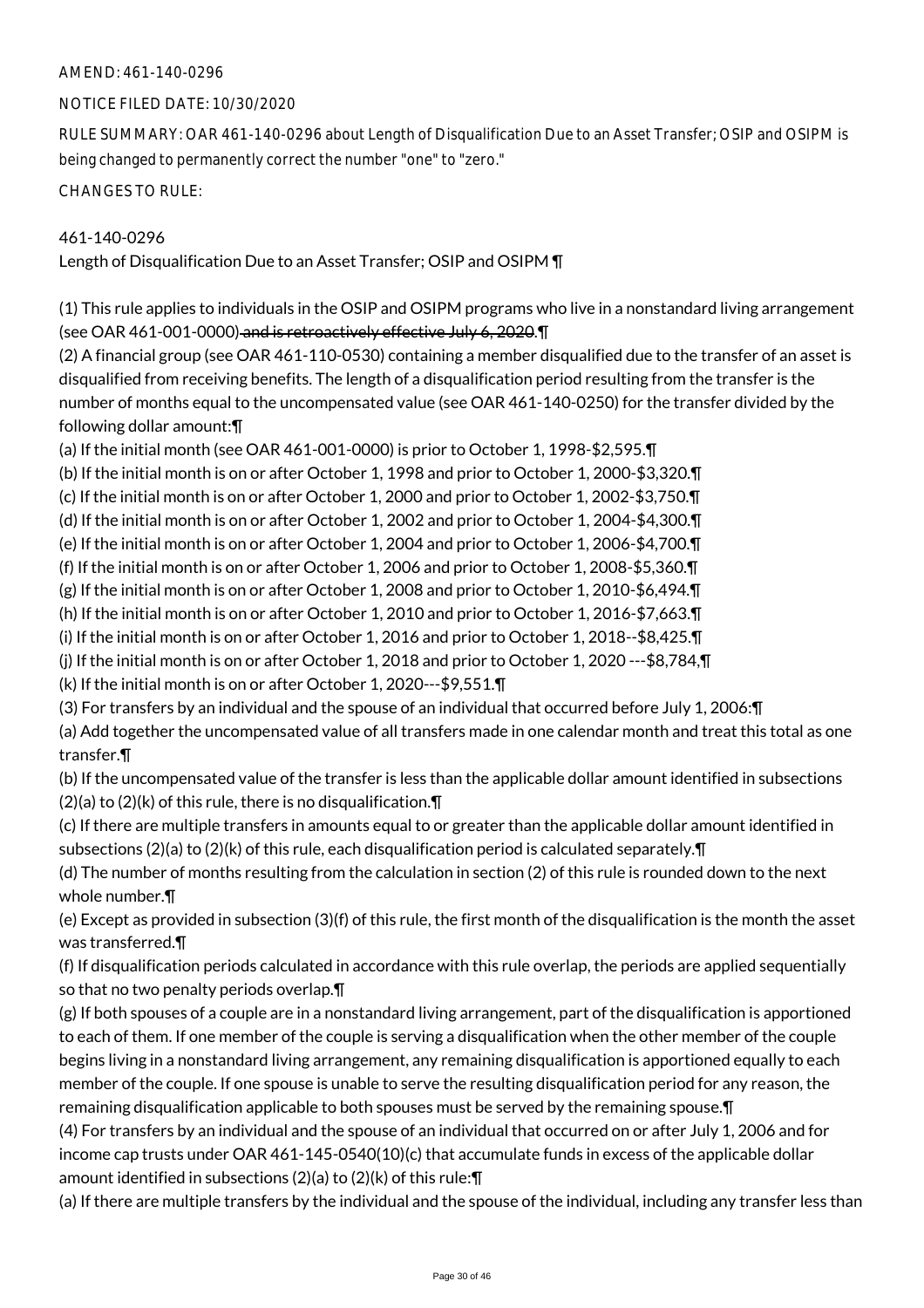the applicable dollar amount identified in subsections  $(2)(a)$  to  $(2)(k)$  of this rule, the value of all transfers are added together before dividing by the applicable dollar amount identified in subsections (2)(a) to (2)(k) of this rule. For an income cap trust, the calculation in section (2) of this rule is performed as soon as, but not before, funds have accumulated to at least the applicable dollar amount identified in subsections (2)(a) to (2)(k) of this rule.¶ (b) The quotient resulting from the calculation in section (2) of this rule is not rounded. The whole number of the quotient is the number of full months the financial group is disqualified. This number might be zero full months. The remaining decimal or fraction of the quotient is used to calculate a partial month disqualification, which may be in addition to one or more full months. This remaining decimal or fraction is converted to a number of days by multiplying the decimal or fraction by the number of days in the month following the last full month of the disqualification period, if any. If this calculation results in a fraction of a day, the fraction of a day is rounded down.¶

(c) Notwithstanding when the Department learns of a disqualifying transfer, the first month of the disqualification is:¶

(A) For an individual who transfers an asset while he or she is already receiving Department-paid long-term care (see OAR 461-001-0000) or home and community-based care (see OAR 461-001-0030) in a nonstandard living arrangement, the month following the month the asset was transferred, except that if disqualification periods calculated in accordance with this rule overlap, the periods are applied sequentially so that no two penalty periods overlap.¶

(B) For an applicant who transfers an asset prior to submitting an application and being determined eligible and for an individual who transfers an asset while he or she is already receiving benefits in a standard living arrangement (see OAR 461-001-0000), the date of request (see OAR 461-115-0030) for long-term care or home and community-based care as long as the applicant or individual would otherwise be eligible but for this disqualification period. If the applicant or individual is not otherwise eligible on the date of request, the disqualification begins the first date following the date of request that the applicant or individual would be otherwise eligible but for the disqualification period.¶

(d) If both spouses of a couple are in a nonstandard living arrangement, part of the disqualification is apportioned to each of them. If one member of the couple is serving a disqualification when the other member of the couple begins living in a nonstandard living arrangement, any remaining disqualification is apportioned equally to each member of the couple. If one spouse is unable to serve the resulting disqualification period for any reason, the remaining disqualification applicable to both spouses must be served by the remaining spouse.¶

(5) If an asset is owned by more than one person, by joint tenancy, tenancy in common, or similar arrangement, the share of the asset owned by the individual is considered transferred when any action is taken either by the individual or any other person that reduces or eliminates the individual's control or ownership in the individual's share of the asset.¶

(6) For an annuity that is a disqualifying transfer under section (11) of OAR 461-145-0022, the disqualification period is calculated based on the uncompensated value as calculated under OAR 461-140-0250, unless the only requirement that is not met is that the annuity pays beyond the actuarial life expectancy of the annuitant. If the annuity pays beyond the actuarial life expectancy of the annuitant, the disqualification is calculated according to section (7) of this rule.¶

(7) If an individual or the spouse of an individual purchases an annuity on or before December 31, 2005, and the only requirement that is not met is that the annuity pays benefits beyond the actuarial life expectancy of the annuitant, as determined by the Period Life Table of the Office of the Chief Actuary of the Social Security Administration, a disqualification period is assessed for the value of the annuity beyond the actuarial life expectancy of the annuitant.

Statutory/Other Authority: ORS 413.085, 414.685, ORS 409.050, 411.060, 411.704, 411.706 Statutes/Other Implemented: 42 USC 1396p, ORS 409.010, 411.060, 411.704, 411.706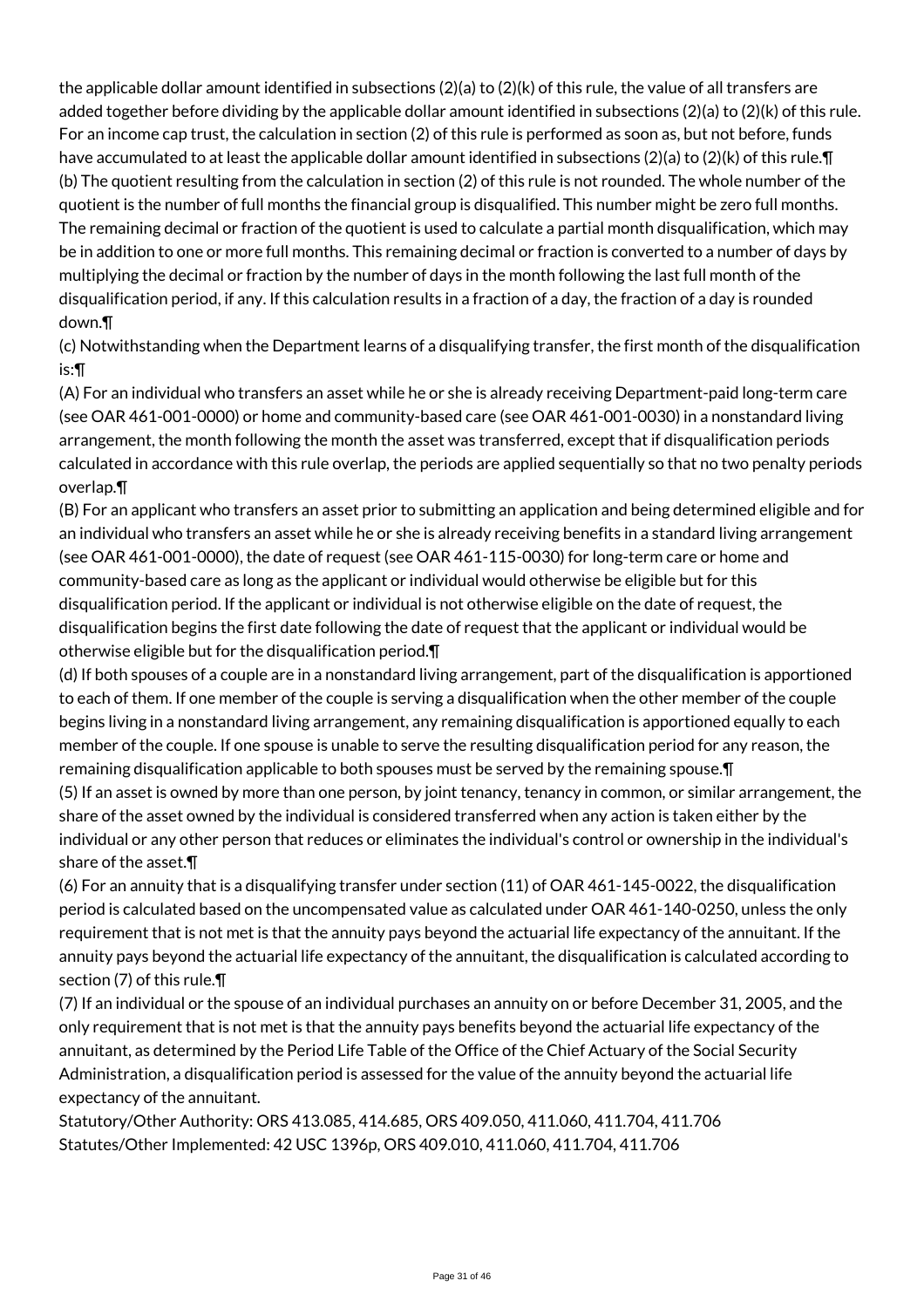#### AMEND: 461-145-0022

REPEAL: Temporary 461-145-0022 from SSP 27-2020

NOTICE FILED DATE: 10/30/2020

RULE SUMMARY: OAR 461-145-0022 about Annuities; OSIPM, is being amended to permanently add an omission which makes clear that certain types of annuities that list the first remainder beneficiary as the annuitant's child, must name the Department as the second remainder beneficiary for up to the total amount of medical assistance paid on behalf of the individual, in order for the annuity to be treated as mentioned in that section of the rule. This change aligns the rule text with current policy.

CHANGES TO RULE:

461-145-0022 Annuities; OSIPM ¶

#### Retroactively effective July 6, 2020, in the OSIPM program:¶

(1) For the purposes of this rule:¶

(a) "Actuarially sound" means a commercial annuity which pays principal and interest out in equal monthly installments over the actuarial life expectancy of the annuitant, with no deferral and no balloon payments. For purposes of this definition, the actuarial life expectancy is established by the Periodic Life Table of the Office of the Chief Actuary of the Social Security Administration, and, for transactions (including the purchase of an annuity) occurring on or after July 1, 2008, the payout period must be within 12 months of the actuarial life expectancy, measured at the time of purchase.¶

(b) For an individual, an annuity does not include benefits that are set up and accrued in a regularly funded retirement account while an individual is working, whether maintained in the original account or used to purchase an annuity, if the Internal Revenue Service recognizes the account as dedicated to retirement or pension purposes. (The treatment of pension and retirement plans is covered in OAR 461-145-0380.)¶

(c) The definition of "child" in OAR 461-001-0000 does not apply.¶

(d) "Child" means a biological or adoptive child who is:¶

(A) Under age 21; or¶

(B) Any age and meets the Social Security Administration criteria for blindness or disability.¶

(e) "Commercial annuity" means a contract or agreement (not related to employment) by which an individual receives annuitized payments on an investment for a lifetime or specified number of years.¶

(2) An annuity that does not make regular payments for a lifetime or specified number of years will not be excluded from countable resources under this rule.¶

(3) When an individual applies for medical assistance, both initially and at periodic redetermination (see OAR 461- 115-0050 and 461-115-0430), the individual must report any annuity owned by the individual or a spouse of the individual.¶

(4) By signing the application for assistance, an individual and the spouse of an individual agree that the Department, by virtue of providing medical assistance, becomes a remainder beneficiary as described in sections (8) and (10) of this rule, under any commercial annuity purchased on or after February 8, 2006, unless the annuity is included in the community spouse's resource allowance under OAR 461-160-0580(2)(c).¶

(5) If the Department is notified about a commercial annuity, the Department will notify the issuer of the annuity about the right of the Department as a preferred remainder beneficiary, as described in sections (8) and (10) of this rule, in the amount of medical assistance provided to the individual.¶

(6) If an individual or a spouse of an individual purchases or transfers a commercial annuity prior to January 1, 2006, the following applies:¶

(a) If the individual is in a nonstandard living arrangement (see OAR 461-001-0000), the transaction may be subject to the rules on asset transfers at OAR 461-140-0210 and following. For an annuity that is not disqualifying or the disqualification period has already been served, the annuity is not counted as a resource; payments are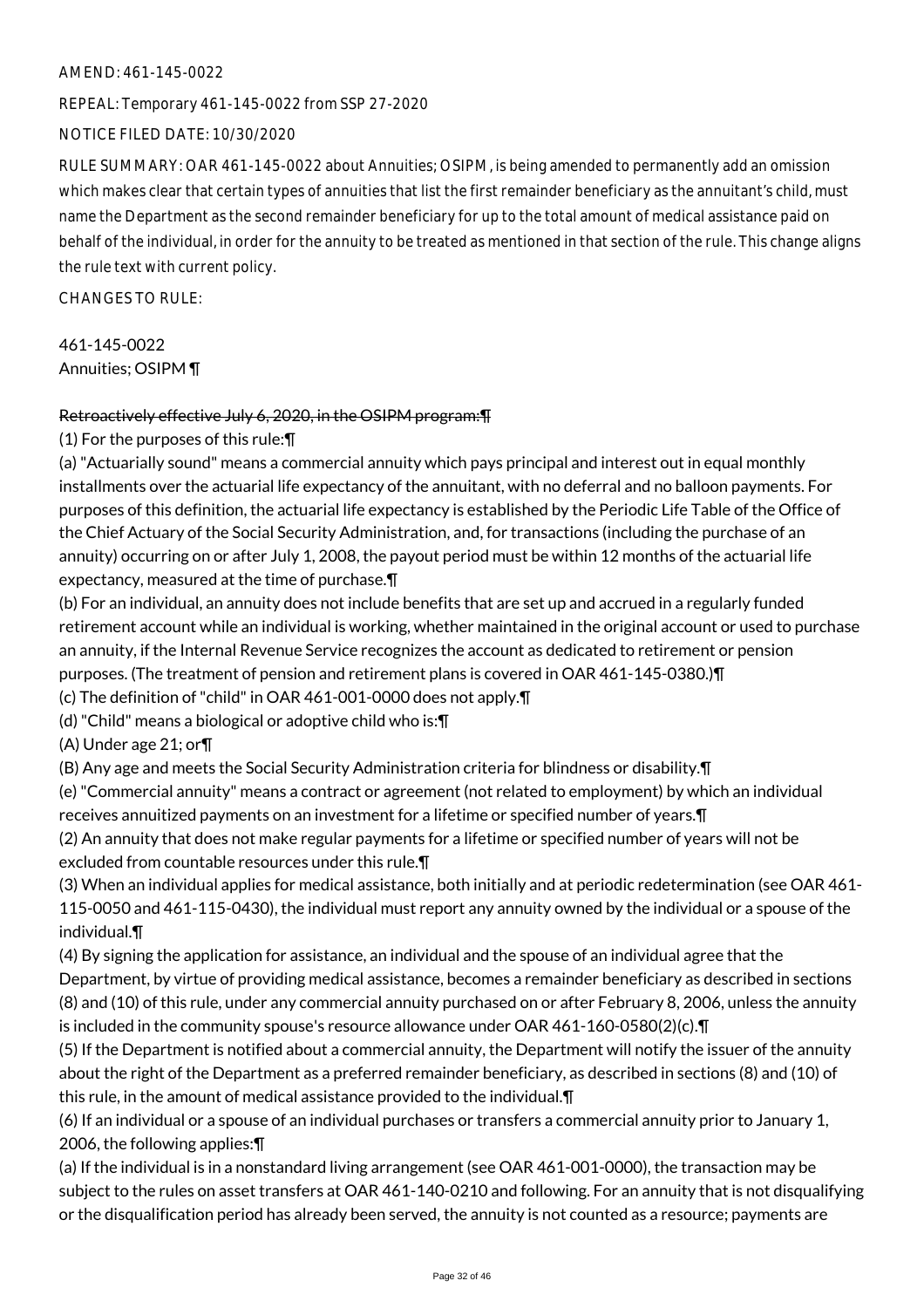counted as unearned income to the payee.¶

(b) If the individual is in a standard living arrangement, the annuity payments are counted as unearned income to the payee.¶

(7) Sections 8 and 9 of this rule apply to a commercial annuity if:¶

(a) The individual is in a nonstandard living arrangement, and the individual or the spouse of the individual purchases an annuity from January 1, 2006 through June 30, 2006; or¶

(b) The individual is in a standard living arrangement (see OAR 461-001-0000), and the individual or the spouse of an individual purchase an annuity on or after January 1, 2006.¶

(8) A commercial annuity covered by section (7) of this rule is counted as a resource unless the annuity is excluded by meeting the following requirements:¶

(a) If a married individual is an annuitant, the annuity must meet the requirements of subsection (8)(d) of this rule.¶

(b) If an unmarried individual is an annuitant, the annuity must meet the requirements of subsection (8)(d) of this rule, and the annuity must specify that upon the death of the individual, the first remainder beneficiary is either of the following:¶

(A) The Department, for all funds remaining in the annuity up to the amount of medical assistance provided on behalf of the individual.¶

(B) The child of the individual, if the Department is the next remainder beneficiary (after this child), up to the amount of medical assistance provided on behalf of the individual, in the event that the child does not survive the individual.¶

(c) If a spouse of an individual is the annuitant, the annuity must meet the requirements of subsection (8)(d) of this rule, and the annuity must specify that, upon the death of the spouse of the individual, the first remainder beneficiaries are either of the following:¶

(A) The individual, in the event that the individual survives the spouse; and the Department, in the event that the individual does not survive the spouse, for all funds remaining in the annuity up to the amount of medical assistance provided on behalf of the individual.¶

(B) A child of the spouse; and the individual in the event that this child does not survive the spouse.¶

(d) An annuity covered by section (7) of this rule may not be excluded unless the annuity meets all of the following requirements:¶

(A) The annuity is irrevocable.¶

(B) The annuity must be actuarially sound.¶

(C) The annuity is issued by a business that is licensed and approved to issue a commercial annuity by the state in which the annuity is purchased.¶

(9) If an annuity is excluded as a resource under section (8) of this rule, the annuity payments are counted as unearned income to the payee. If an annuity is a countable resource under section (8) of this rule, the cash value is equal to the amount of money used to establish the annuity, plus any additional payments used to fund the annuity, plus any earnings, minus any regular monthly payments already received, minus early withdrawals, and minus any surrender fees.¶

(10) This section lists the requirements for a commercial annuity purchased by the individual or the spouse of the individual on or after July 1, 2006, when an individual is in a nonstandard living arrangement, and the annuity names the individual or the community spouse as the annuitant. Annuities that meet all of the requirements of this section are counted as unearned income to the payee. The treatment of annuities that do not meet all requirements of this section is covered in sections (11) and (12) of this rule.¶

(a) The annuity must comply with one of the following paragraphs:¶

(A) The first remainder beneficiary is the spouse of the individual; the Department is named as the second remainder beneficiary for up to the total amount of medical assistance paid on behalf of the individual; and in the event that the spouse transfers any of the remainder of the annuity for less than fair market value (see OAR 461- 001-0000), the Department is the second remainder beneficiary for up to the total amount of medical assistance paid on behalf of the individual.¶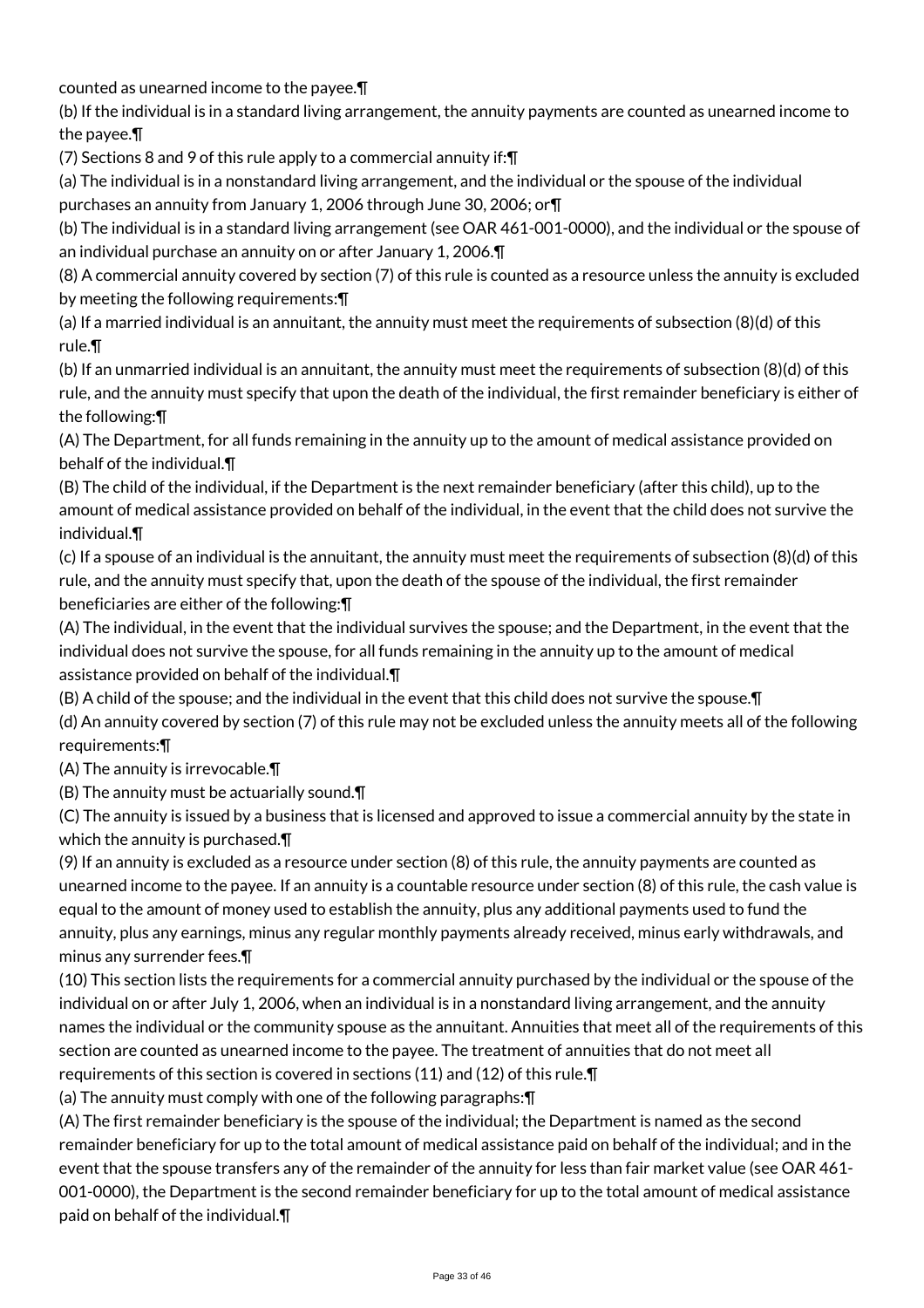(B) The first remainder beneficiary is the annuitant's child<sub> $\ddot{i}$ </sub>, the Department is named as the second remainder beneficiary for up to the total amount of medical assistance paid on behalf of the individual; and in the event that the child or a representative on behalf of the child transfers any of the remainder of the annuity for less than fair market value, the Department is the second remainder beneficiary for up to the total amount of medical assistance paid on behalf of the individual.¶

(C) The first remainder beneficiary is the Department for up to the total amount of medical assistance paid on behalf of the individual.¶

(b) The annuity must be irrevocable.¶

(c) The annuity must be non-assignable.¶

(d) The annuity must be actuarially sound.¶

(e) The annuity is issued by a business that is licensed and approved to issue a commercial annuity by the state in which the annuity is purchased.¶

(11) If the individual is the annuitant and a commercial annuity does not meet all of the requirements of subsections (10) (a), (10)(d), and (10)(e) of this rule, or the spouse of the individual is the annuitant and a commercial annuity does not meet the requirements of subsections (10)(a), (10)(d), and (10)(e) of this rule, there is a disqualifying transfer of assets under OAR 461-140-0210 and following. See OAR 461-140-0296(6) and (7) for calculation of the disqualification period. To the extent to which there is a disqualifying transfer of assets under this section, the annuity is not counted as a resource.¶

(12) If the annuity does not meet all of the requirements of subsections (10)(b) or (10)(c) of this rule, the annuity is counted as a resource with cash value equal to the amount of money used to establish the annuity, plus any additional payments used to fund the annuity, plus any earnings, minus any regular monthly payments already received, minus early withdrawals, and minus any surrender fees.

Statutory/Other Authority: ORS 411.060, 411.070, 411.083, 411.404

Statutes/Other Implemented: ORS 411.060, 411.070, 411.083, 411.404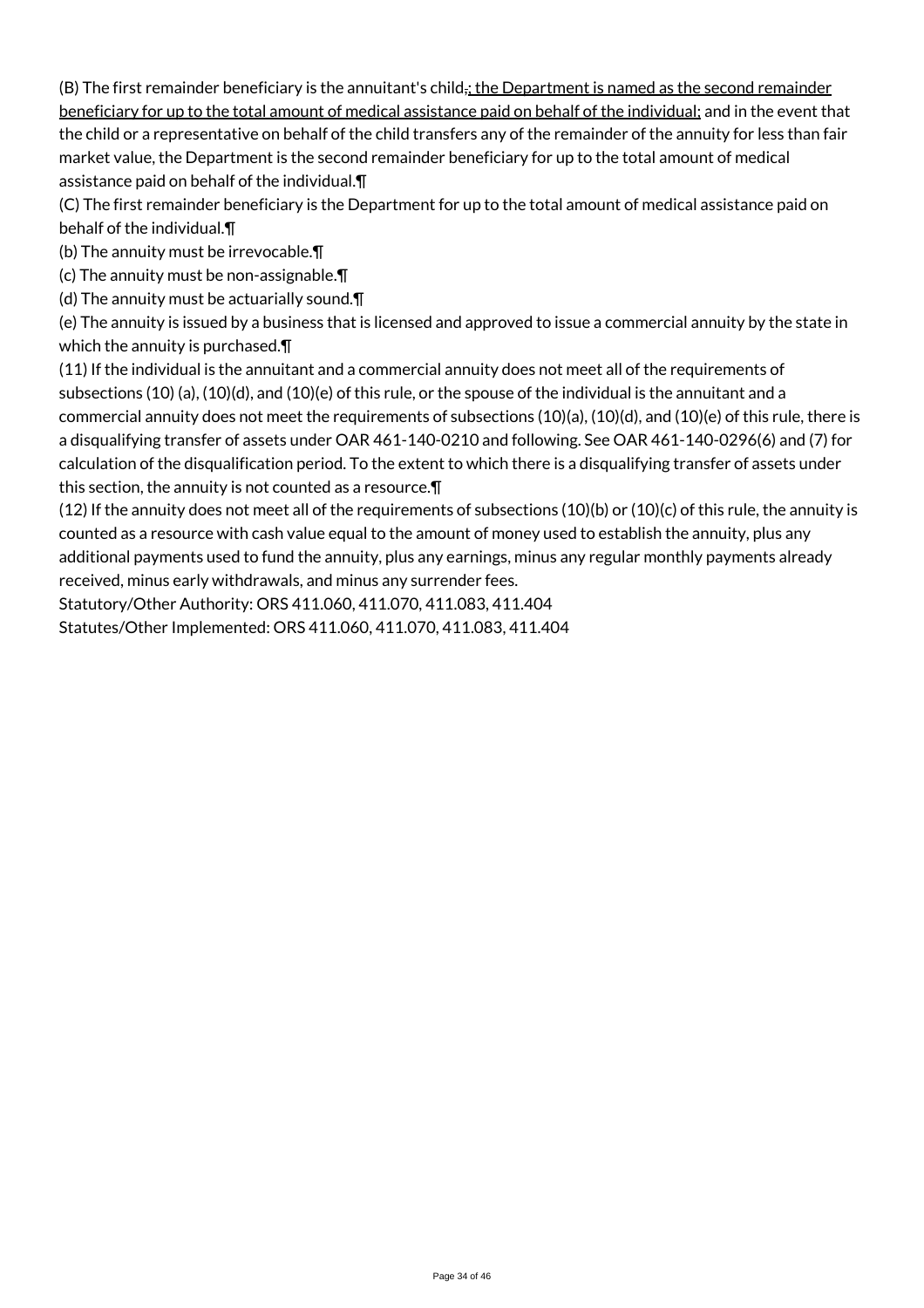#### AMEND: 461-145-0220

#### NOTICE FILED DATE: 10/30/2020

RULE SUMMARY: OAR 461-145-0220 about treatment of the home, is being amended to adjust standards to reflect the annual federal cost of living adjustments that happen every January. These amendments keep Oregon in line with current federal standards for Department Medicaid programs and changes in the cost of living. These amendments will take effect January 1.

CHANGES TO RULE:

461-145-0220 Home ¶

#### Retroactively effective July 6, 2020:¶

(1) Home defined: A home is the place where the filing group (see OAR 461-110-0310) lives. A home may be a house, boat, trailer, mobile home, or other habitation. A home also includes the following:¶

(a) Land on which the home is built and contiguous property.¶

(A) In all programs except the OSIP, OSIPM, QMB, and SNAP programs, property must meet all the following criteria to be considered contiguous property:¶

(i) It must not be separated from the land on which the home is built by land owned by people outside the financial group (see OAR 461-110-0530).¶

(ii) It must not be separated by a public right-of-way, such as a road.¶

(iii) It must be property that cannot be sold separately from the home.¶

(B) In the OSIP, OSIPM, QMB, and SNAP programs, contiguous property is property not separated from the land on which the home is built by land owned by people outside the financial group.¶

(b) Other dwellings on the land surrounding the home that cannot be sold separately from the home.¶

(2) Exclusion of home and other property:¶

(a) For an individual who has an initial month (see OAR 461-001-0000) of long-term care (see OAR 461-001-

0000) or home and community-based care (see OAR 461-001-0030) on or after January 1, 2006:¶

(A) For purposes of this subsection, "child" means a biological or adoptive child who is:¶

(i) Under age 21; or¶

(ii) Any age and meets the Social Security Administration criteria for blindness or disability.¶

(B) The equity value (see OAR 461-001-0000) of a home is excluded if the requirements of at least one of the following subparagraphs are met:¶

(i) The child (see paragraph (A) of this subsection) of the individual or relative dependent on the individual for support occupies the home.¶

(ii) The spouse (see OAR 461-001-0000) of the individual occupies the home.¶

(iii) The equity in the home is \$595603,000 or less, and the requirements of at least one of the following subsubparagraphs are met:¶

(I) The individual occupies the home.¶

(II) The home equity is excluded under OAR 461-145-0252.¶

(III) The home is listed for sale per OAR 461-145-0420.¶

(iv) Notwithstanding OAR 461-120-0330, the equity in the home is more than \$595603,000 and the individual is unable legally to convert the equity value in the home to cash.¶

(b) For all other filing groups, the value of a home is excluded when the home is occupied by any member of the filing group.¶

(c) In the SNAP program, the value of land is excluded while the group is building or planning to build their home on it, except that if the group owns (or is buying) the home they live in and has separate land they intend to build on, only the home in which they live is excluded, and the land they intend to build on is treated as real property in accordance with OAR 461-145-0420.¶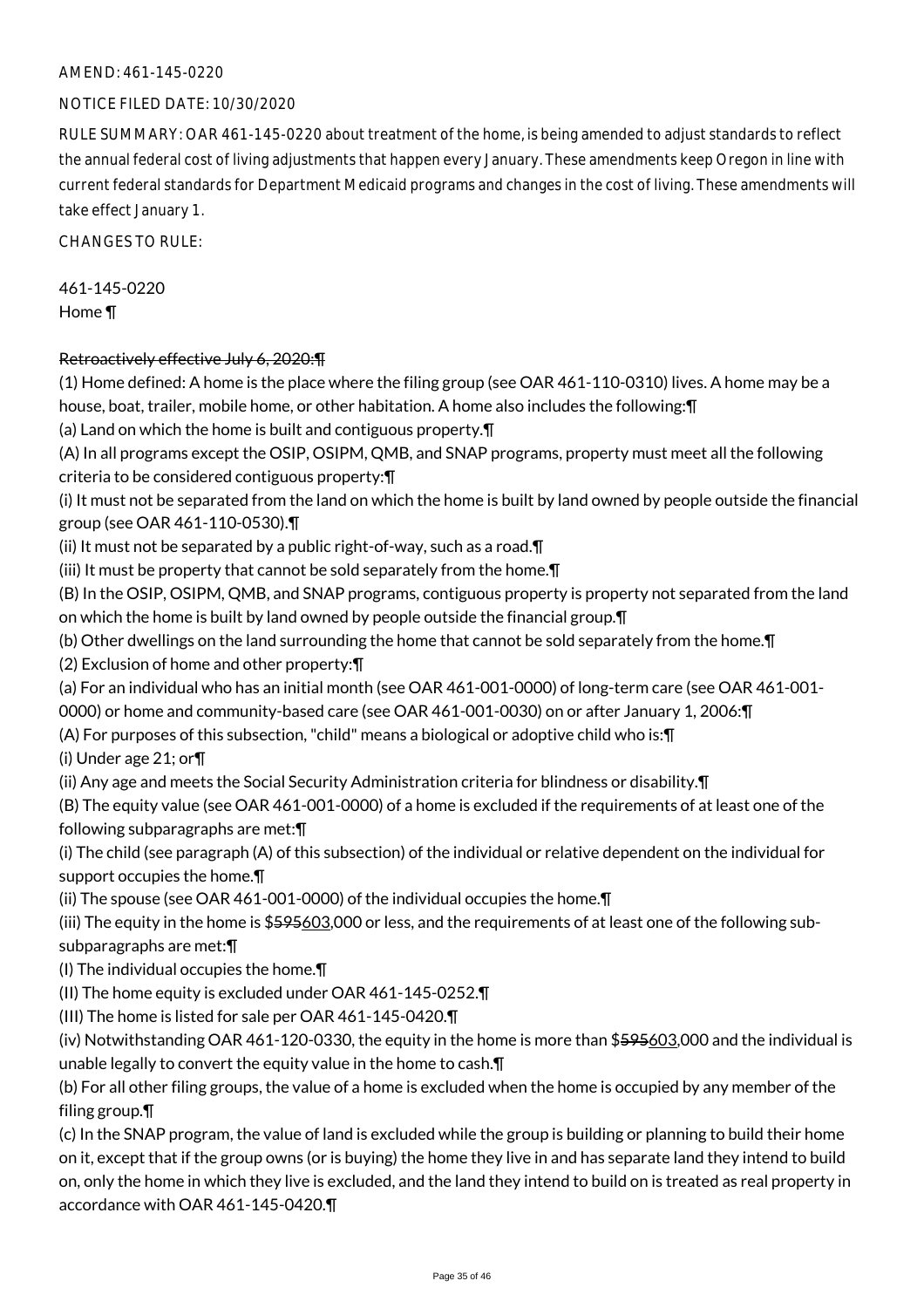(3) Exclusion during temporary absence: If the value of a home is excluded under section (2) of this rule, the value of this home remains excluded in each of the following situations:¶

(a) For the purposes of this section, "evidence" includes a written statement from a competent individual.¶

(b) In all programs except the OSIP, OSIPM, and QMB-DW programs, during the temporary absence of all members of the filing group from the property, if the absence is due to illness or uninhabitability (from casualty or natural disaster), and the filing group intends to return home.¶

(c) In the OSIP, OSIPM, and QMB-DW programs, when the individual is absent to receive long-term care or home and community-based care, under one of the following conditions:¶

(A) The absent individual has provided evidence that the individual will return to the home. The evidence must reflect the subjective intent of the individual, regardless of the individual's medical condition.¶

(B) The home remains occupied by the individual's spouse, child, or a relative dependent on the individual for support. The child must be less than 21 years of age or, if over the age of 21, blind or an individual with a disability as defined by SSA criteria.¶

(d) In the OSIP, OSIPM, and QMB-DW programs, when the individual is absent due to illness, employment or training for future employment, seasonal employment, or uninhabitability; and both of the following conditions are met:¶

(A) The absent individual has provided evidence that the absent individual will return home, and¶

(B) The evidence reflects the subjective intent of the individual, regardless of the individual's medical condition.¶ (e) In the REF, REFM, and TANF programs, when all members of the filing group are absent because:¶

(A) The members are employed in seasonal employment and intend to return to the home when the employment ends; or¶

(B) The members are searching for employment, and the search requires the members to relocate away from their home. If all members of the filing group are absent for this reason, the home may be excluded for up to six months from the date the last member of the filing group leaves the home to search for employment. After the six months, if a member of the filing group does not return, the home is no longer excluded.¶

(f) In the SNAP program, when the financial group is absent because of employment or training for future employment.

Statutory/Other Authority: ORS 409.050, 410.070, 411.060, 411.070, 411.404, 411.816, 412.049, 413.085, 414.685

Statutes/Other Implemented: ORS 409.010, 409.050, 410.010, 410.020, 410.070, 410.080, 411.060, 411.070, 411.404, 411.816, 412.049, 413.085, 414.685, 414.839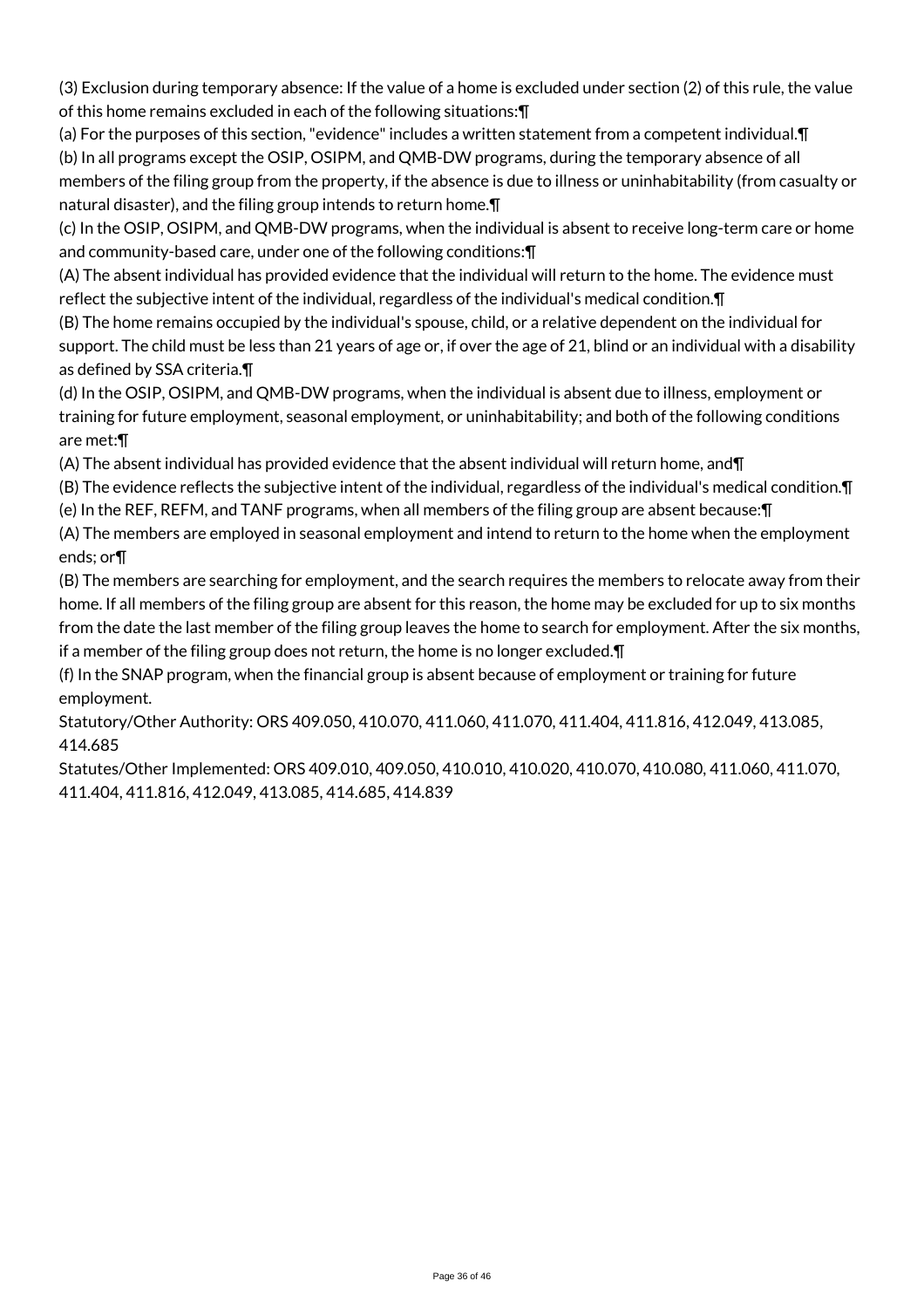#### AMEND: 461-155-0210

#### NOTICE FILED DATE: 10/30/2020

RULE SUMMARY: OAR 461-155-0210 about Payment Standards and Methods of Issuance; GA, is being changed to make the rule provisions more clear by adding the definition of "eligible spouse," adding the GA payment standard separate from any calculations, and making clear how the payment is arrived at for both one and two people.

CHANGES TO RULE:

#### 461-155-0210

Payment Standards and Methods of Issuance; GA ¶

In the GA program:(1) For purposes of this rule, "eligible spouse" means a spouse (see OAR 461-001-0000) who is eligible for and receiving OSIPM under OAR 461-125-0370(c).¶  $(42)$  The GA payment standards are: $\P$ (a) \$545 for one person.¶ (b) \$818 for two persons.¶ (3) The payments for one person are as follows:¶ (a) The Housing Assistance Payment is the lesser of the individual's rent orast of: [1] (A) The amount of monthly rent the individual owes,¶ (B) \$545 minus the adjusted income determined under OAR 461-165-0500, or¶ (C) \$545.¶ (b) The Utility Allowance is \$90.¶ (c) The Personal Incidental Fund is \$60.¶  $(24)$  The payment standards for two people are as follows:  $\P$ (a) The Housing Assistance Payment is the lesser of the couple's rent or \$818For a married individual whose spouse is in the OSIPM household group and is considered an eligible spouse, the Housing Assistance Payment for each eligible spouse is half of the total Housing Assistance Payment, which is the least of:¶ (A) The amount of monthly rent the individual and spouse owe;¶ (B) \$818 minus the adjusted income determined under OAR 461-160-0500, or¶ (C) \$818.¶ (b) For a married individual whose spouse is in the OSIPM household group and is not considered an eligible spouse, the Housing Assistance Payment is the least of:¶ (A) The amount of monthly rent the individual and spouse owe;¶ (B) \$818 minus the adjusted income determined under OAR 461-160-0500, or¶ (C) \$545.¶ (bc) The Utility Allowance is \$139.¶ (cd) The Personal Incidental Fund is \$93.¶ (35) The Housing Assistance Payment is issued directly to the landlord and is contingent upon the receipt of a signed and valid Rental Agreement.¶ (46) The Utility Allowance is issued directly to the individual.¶ (57) The Personal Incidental Fund is issued directly to the individual.

Statutory/Other Authority: ORS 409.050, 411.060

Statutes/Other Implemented: ORS 411.010, 411.060, 411.710, 411.730, 411.740[ED. NOTE: Table referenced are available from the agency.]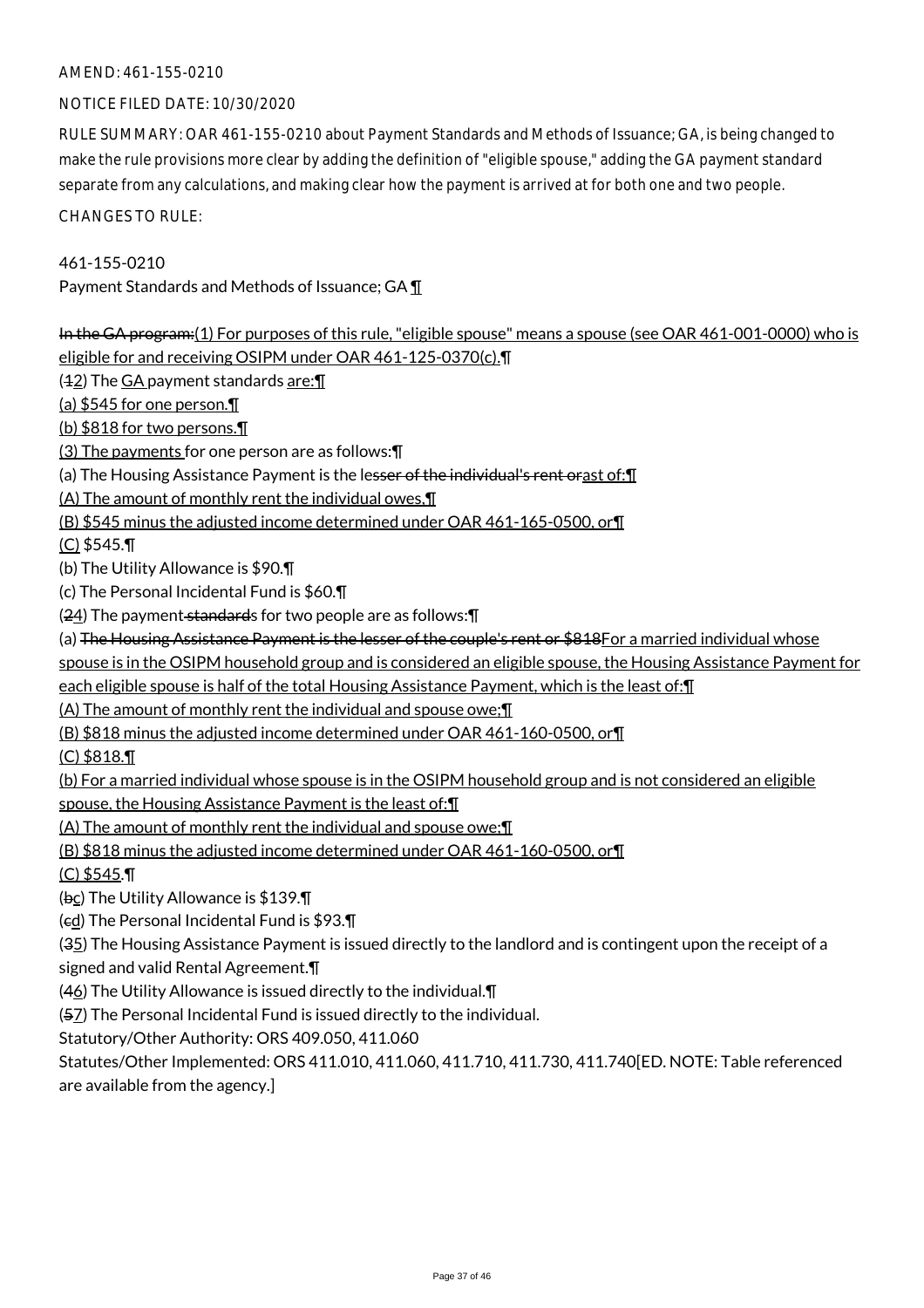#### AMEND: 461-155-0250

#### NOTICE FILED DATE: 10/30/2020

RULE SUMMARY: OAR 461-155-0250 about income and payment standard for OSIPM, is being amended to adjust standards to reflect the annual federal cost of living adjustments that happen every January. These amendments keep Oregon in line with current federal standards for Department Medicaid programs and changes in the cost of living. The rule is also being changed to update the name "Intermediate Care Facility - Mental Retardation" (ICF-MR) to "Intermediate Care Facility - Intellectual Disabilities" (ICF-ID). These amendments will take effect January 1.

 $CHANGESTORUIF$ 

461-155-0250 Income and Payment Standard; OSIPM ¶

In the OSIPM program:¶

(1) An individual who is assumed eligible per OAR 461-135-0010 is presumed to meet the income limits for the OSIPM program.¶

(2) An individual meeting the requirements of OAR 461-135-0745 or OAR 461-135-0750, who is not assumed eligible and does not meet the income standards set out in sections (3) or (5) of this rule, must have countable (see OAR 461-001-0000) income that is equal to or less than 300 percent of the full SSI standard for a single individual or have established a qualifying trust as specified in OAR 461-145-0540(10)(c).¶

(3) An individual, other than one identified in sections (1), (2), (5), or (6) of this rule, must have adjusted income (see OAR 461-001-0000) below the standard in this section. [see attached table]¶

(4) In the OSIPM (except OSIPM-EPD) program, an individual receiving Medicaid services in a nursing facility or an ICF-ID is allowed the following amounts for clothing and personal incidentals:¶

(a) For an individual who receives a VA pension based on unreimbursed medical expenses (UME), \$90 is allowed.¶ (b) For all other individuals,  $$64.1194$  is allowed.  $\P$ 

(c) For an individual identified in subsection (b) of this section with countable income (including any SSI) that is less than \$64.<del>1194</del>, the payment standard is equal to the difference between the individual's countable income (including any SSI) and \$64.1194. For the purposes of this subsection, countable income includes income that would otherwise be countable for an individual who is assumed eligible under OAR 461-135-0010.¶ (5) In the OSIPM-EPD program, an individual must have adjusted earned income equal to or below 250 percent of

the federal poverty level for a family of one.¶

(6) An individual who meets the requirements of OAR 461-135-0755, is not assumed eligible, and does not meet the income standard set out in section (3) of this rule, must have adjusted income equal to or below 150 percent of the federal poverty level for a family of one.

Statutory/Other Authority: ORS 411.060, ORS 409.050, 411.070, 411.404, 411.704, 411.706, 413.085, 414.685 Statutes/Other Implemented: ORS 411.060, ORS 409.010, 411.070, 411.404, 411.704, 411.706, P.L. 92-336

RULE ATTACHMENTS DO NOT SHOW CHANGES. PLEASE CONTACT AGENCY REGARDING CHANGES.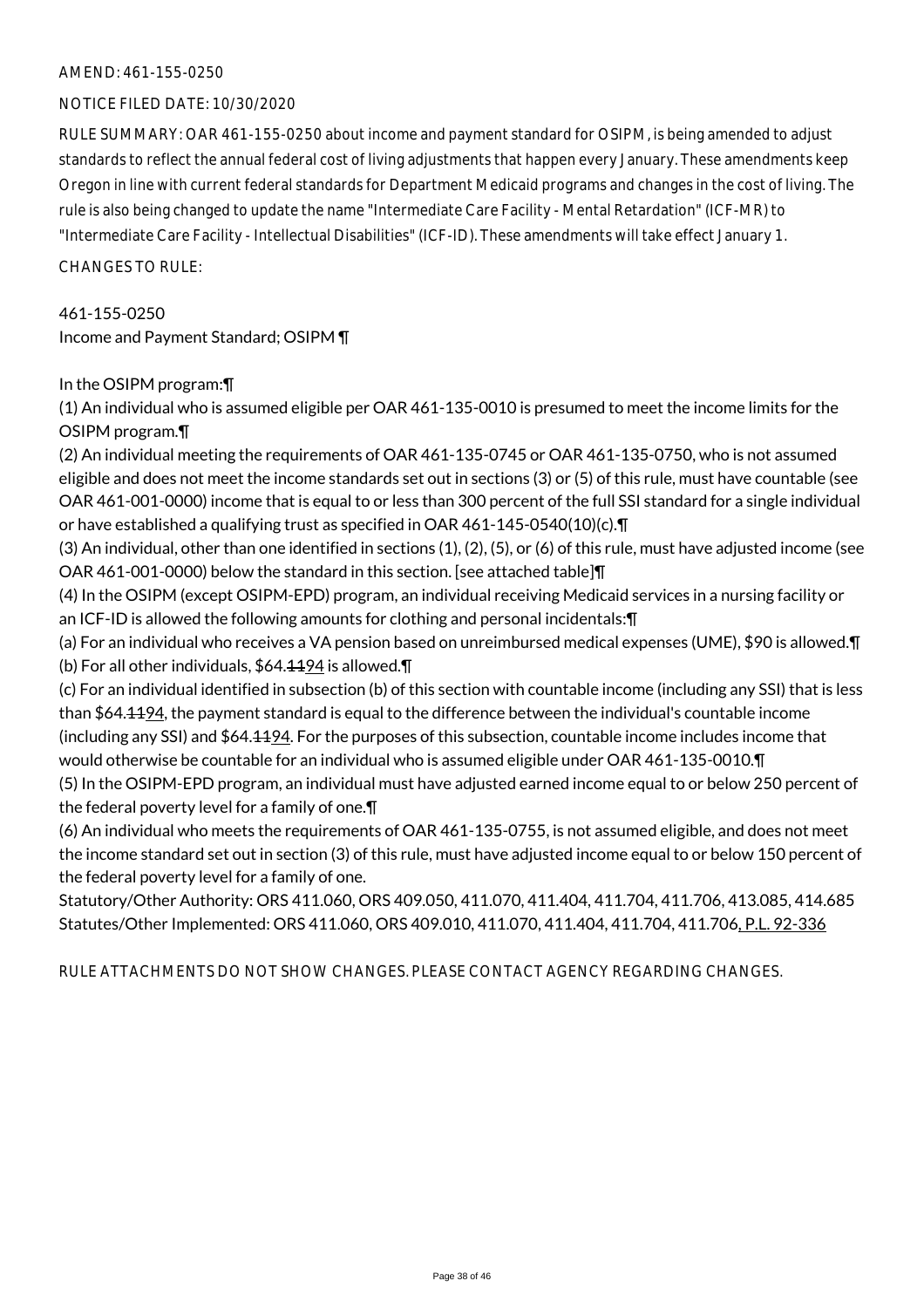| <b>OSIPM</b>              |        |          |
|---------------------------|--------|----------|
| Adjusted Income Standards |        |          |
| Number in Need<br>Group   | One    | Two      |
| AB/AD/OAA                 | 794.00 | 1,191.00 |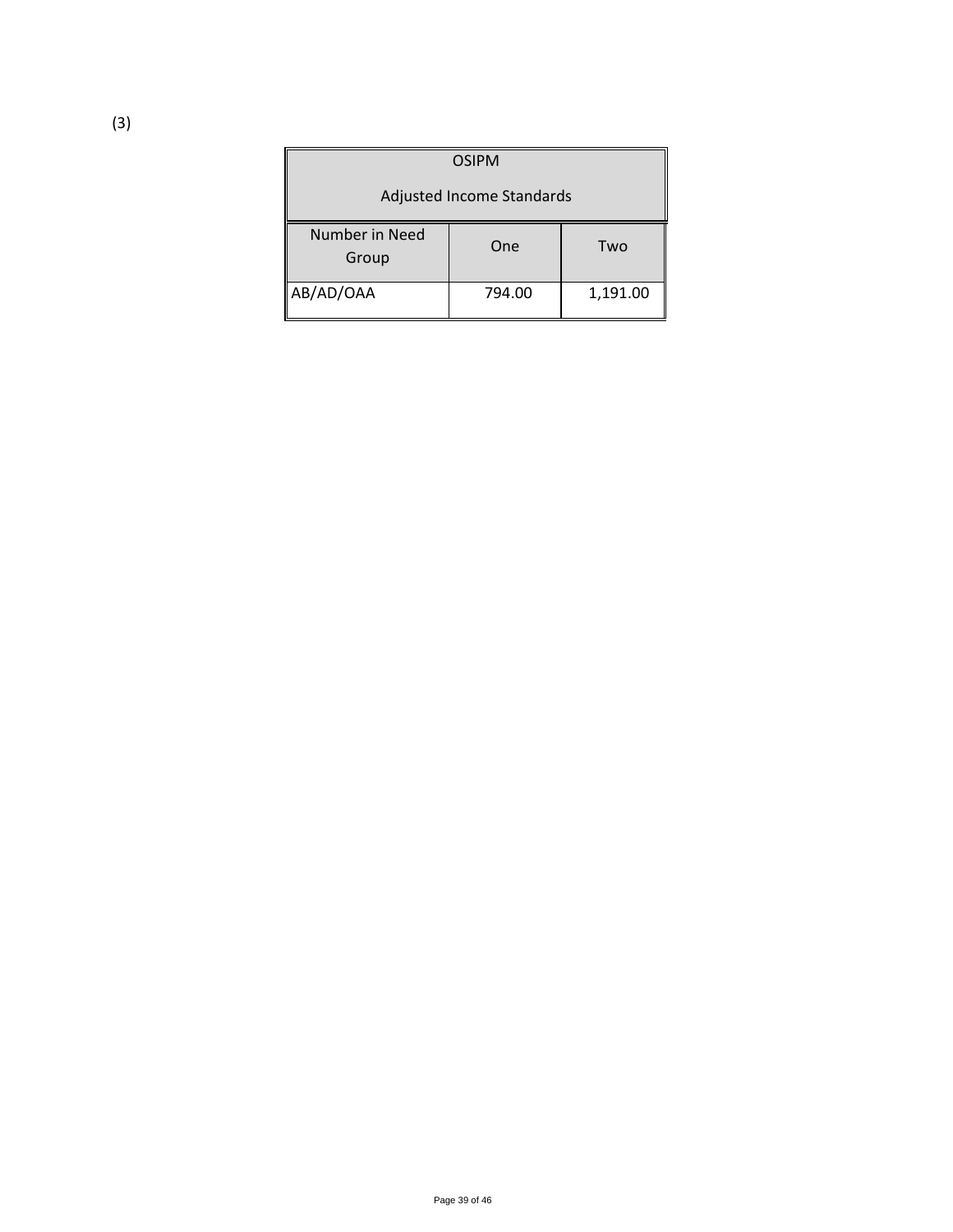#### AMEND: 461-155-0270

#### NOTICE FILED DATE: 10/30/2020

RULE SUMMARY: OAR 461-155-0270 about room and board standards for OSIPM, is being amended to reflect the annual federal cost of living adjustments that happen every January. These amendments keep Oregon in line with current federal standards for Department Medicaid programs and changes in the cost of living. These amendments will take effect January 1.

CHANGES TO RULE:

461-155-0270 Room and Board Standard; OSIPM ¶

For an OSIPM program client in a community based care (see OAR 461-001-0000) facility, the room and board standard is \$60817.00. A client residing in a community based care facility must pay room and board. Statutory/Other Authority: ORS 411.060, 411.070, 411.704, 411.706, ORS 409.050, 411.404, 413.085, 414.685 Statutes/Other Implemented: ORS 411.060, 411.070, 411.704, 411.706, ORS 409.010, 411.404, P.L. 92-336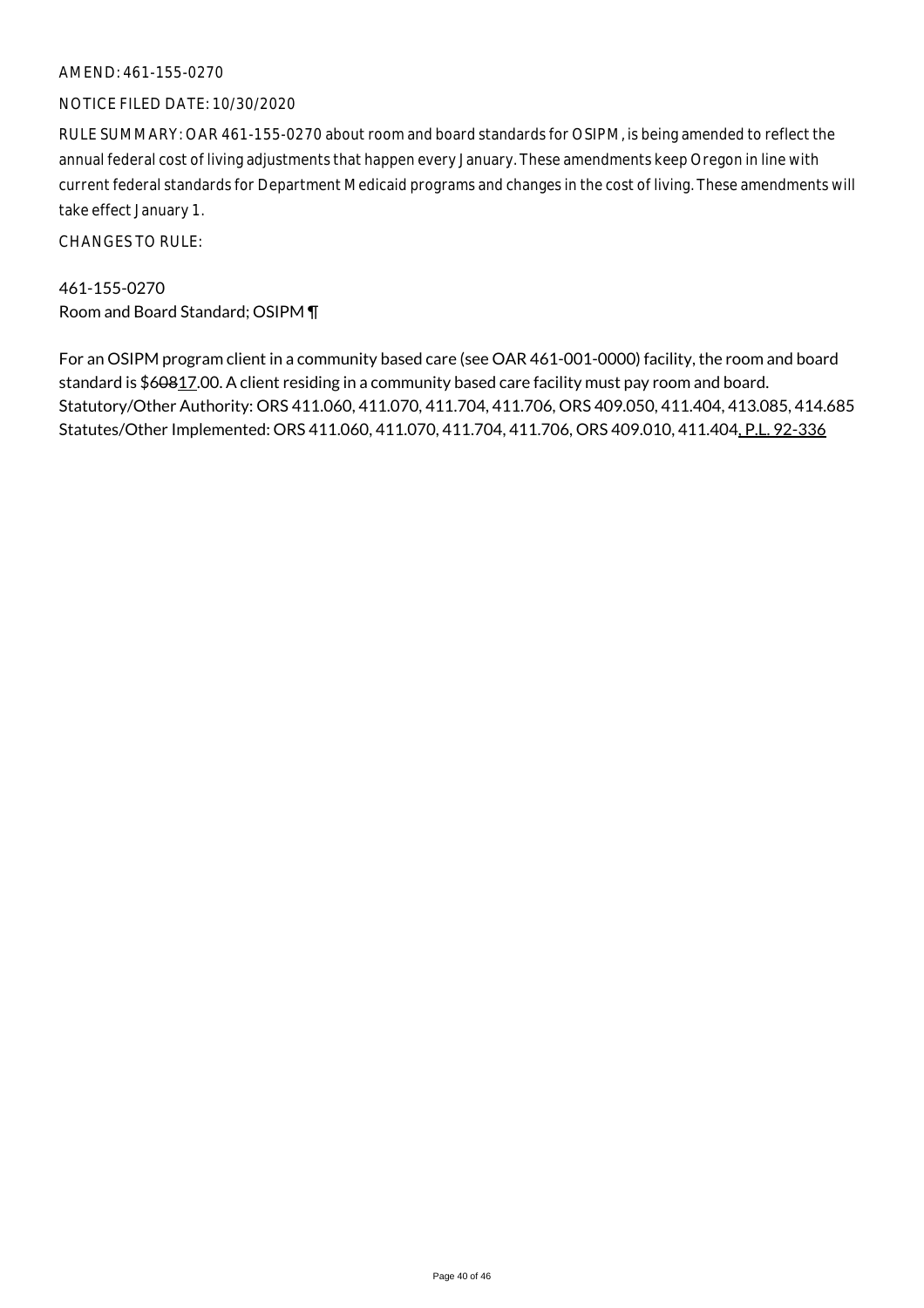#### AMEND: 461-160-0580

#### NOTICE FILED DATE: 10/30/2020

RULE SUMMARY: OAR 461-160-0580 about excluded resources (community spouse provision) OSIPM program (except OSIP-EPD and OSIPM-EPD), is being amended to adjust these standards to reflect the annual federal cost of living adjustments that happen every January. These amendments keep Oregon in line with current federal standards for Department Medicaid programs and changes in the cost of living. These amendments will take effect January 1.

CHANGES TO RULE:

# 461-160-0580

Excluded Resource; Community Spouse Provision (OSIPM except OSIPM-EPD) ¶

#### Retroactively effective July 6, 2020, iln the OSIPM (except OSIPM-EPD) program: [

(1) This rule applies to an institutionalized spouse (see OAR 461-001-0030) who has applied for benefits because the individual is in or will be in a continuous period of care (see OAR 461-001-0030).¶

(2) Whether a legally married (see OAR 461-001-0000) couple lives together or not, the determination of whether the value of the couple's resources exceeds the eligibility limit for the institutionalized spouse for the OSIPM program is made as follows:¶

(a) The first step is the determination of what the couple's combined countable (see OAR 461-001-0000) resources were at the beginning of the most recent continuous period of care. (The beginning of the continuous period of care is the first month of that continuous period.)¶

(A) Division 461-140 and 461-145 rules applicable to OSIPM describe which of the couple's resources are countable resources, and are applicable to determine whether a community spouse's resources are countable, even if the rule only applies to OSIPM individuals.¶

(B) The countable resources of both spouses are combined.¶

(C) At this point in the computation, the couple's combined countable resources are considered available equally to both spouses.¶

(b) The second step is the calculation of one half of what the couple's combined countable resources were at the beginning of the continuous period of care. The community spouse's half of the couple's combined resources is treated as a constant amount when determining eligibility.¶

(c) The third step is the determination of the community spouse's resource allowance. The community spouse's resource allowance is the largest of the four following amounts:¶

(A) The community spouse's half of what the couple's combined countable resources were at the beginning of the continuous period of care, but not more than \$128,6430,380.¶

(B) \$25,7286,076 (the state community-spouse resource allowance).¶

(C) A court-ordered community spouse resource allowance. In this paragraph and paragraph (2)(f)(C) of this rule, the term "court-ordered community spouse resource allowance" means a "court-ordered community spouse resource allowance" that, in relation to the income generated, would raise the community spouse's income to a court-approved monthly maintenance needs allowance. In cases where the individual became an institutionalized spouse on or after February 8, 2006, this resource allowance must use all of the individual's available income and the community spouse's income to meet the community spouse's monthly maintenance needs allowance before any resources are used to generate interest income to meet the allowance.¶

(D) After considering the income of the community spouse (see OAR 461-001-0030) and the income available from the institutionalized spouse, an amount which, if invested, would raise the community spouse's income to the monthly maintenance needs allowance. The amount described in this paragraph is the amount required to purchase a single premium immediate annuity to make up the shortfall; and the amount described in this paragraph is considered only if the amount described in subparagraph (i) of this paragraph is larger than the amount described in subparagraph (ii); it is the difference between the following:¶

(i) The maintenance needs allowance computed in accordance with OAR 461-160-0620.¶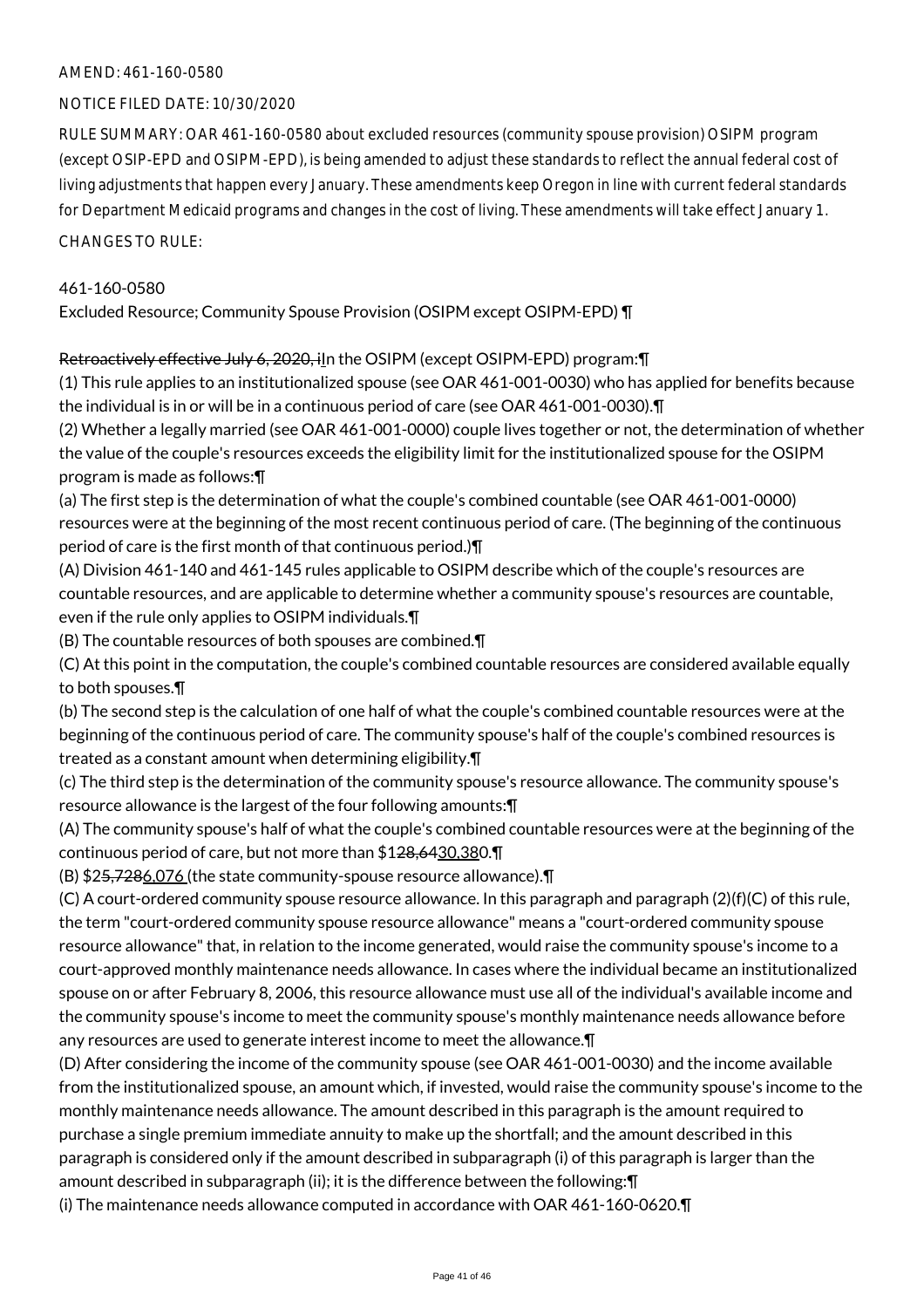(ii) The difference between:¶

(I) The sum of gross countable income of the community spouse and the institutionalized spouse; and  $\P$ 

(II) The applicable need standard under OAR 461-160-0620(3)(c).¶

(d) The fourth step is the determination of what the couple's current combined countable resources are when a resource assessment is requested or the institutionalized spouse applies for OSIPM. The procedure in subsection  $(2)(a)$  (first step) of this rule is used. $\P$ 

(e) The fifth step is the subtraction of the community spouse's resource allowance from the couple's current combined countable resources. The resources remaining are considered available to the institutionalized spouse.¶ (f) The sixth step is a comparison of the value of the remaining resources to the OSIPM resource standard for one person (under OAR 461-160-0015). If the value of the remaining resources is at or below the standard, the institutionalized spouse meets this eligibility requirement. If the value of the remaining resources is above the standard, the institutionalized spouse cannot be eligible until the value of the couple's combined countable resources is reduced to the largest of the four following amounts:¶

(A) The community spouse's half of what the couple's combined countable resources were at the beginning of the continuous period of care (but not more than \$1<del>28,64</del>30,380) plus the OSIPM resource standard for one person. T (B) \$2<del>5,7286,076</del> (the state community-spouse resource allowance), plus the OSIPM resource standard for one person.¶

(C) A "court-ordered community spouse resource allowance" plus the OSIPM resource standard for one person. (See paragraph  $(2)(c)(C)$  of this rule for a description of the "court-ordered community spouse resource allowance".)¶

(D) The OSIPM resource standard for one person plus the amount described in the remainder of this paragraph. After considering the income of the community spouse and the income available from the institutionalized spouse, add an amount which, if invested, would raise the community spouse's income to the monthly maintenance needs allowance. This amount is the amount required to purchase a single premium immediate annuity to make up the shortfall. Add this amount only if the amount described in subparagraph (i) of this paragraph is larger than the amount described in subparagraph (ii); it is the difference between the following:¶

(i) The monthly income allowance computed in accordance with OAR 461-160-0620.¶

(ii) The difference between:¶

(I) The sum of gross countable income of the community spouse and the institutionalized spouse; and¶

(II) The applicable need standard under OAR 461-160-0620(3)(c).¶

(3) Once eligibility has been established, resources equal to the community spouse's resource allowance (under subsection (2)(c) of this rule) must be transferred to the community spouse if those resources are not already in that spouse's name. The institutionalized spouse must indicate his or her intent to transfer the resources and must complete the transfer to the community spouse within 90 days. This period may be extended for good cause. These resources are excluded during this period. After this period, resources owned by the institutionalized spouse but not transferred out of that spouse's name will be countable and used to determine ongoing eligibility.¶ (4) The provisions of paragraph  $(2)(c)(C)$  of this rule requiring income to be considered first may be waived if the Department determines that the resulting community resource allowance would create an undue hardship on the spouse (see OAR 461-001-0000) of the individual.

Statutory/Other Authority: ORS 411.070, 411.083, 411.404, 411.706, ORS 411.060, ORS 409.050, 413.085, 414.685

Statutes/Other Implemented: ORS 411.060, 411.070, 411.083, 411.404, 411.706, ORS 409.010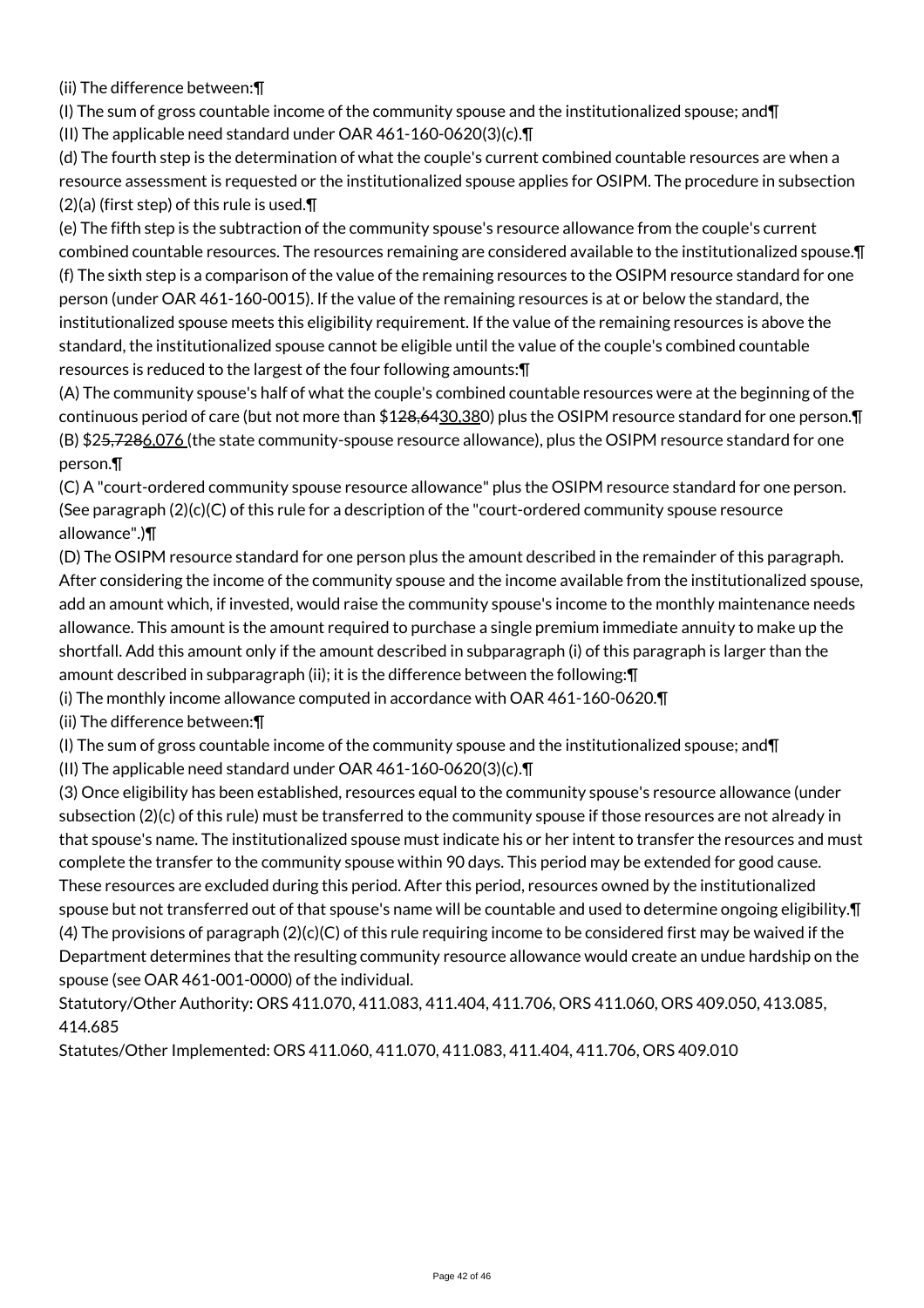#### AMEND: 461-160-0620

#### NOTICE FILED DATE: 10/30/2020

RULE SUMMARY: OAR 461-160-0620 and income deductions and client liability for Long Term Care Services and Waivered Services is being amended to adjust standards to reflect the annual federal cost of living adjustments that happen every January. These amendments keep Oregon in line with current federal standards for Department Medicaid programs and changes in the cost of living. These amendments will take effect January 1.

CHANGES TO RULE:

#### 461-160-0620

Income Deductions and Client Liability; Long-Term Care Services or Home and Community-Based Care; OSIPM ¶

#### In the OSIPM program:¶

(1) Deductions from income are made for an individual residing in or entering a long-term care facility or receiving home and community-based care (see OAR 461-001-0030) as explained in subsections (3)(a) to (3)(h) of this rule.¶

(2) Except as provided otherwise in OAR 461-160-0610, the liability of the individual is determined according to subsection (3)(i) of this rule.¶

- (3) Deductions are made in the following order:¶
- (a) One standard earned income deduction of \$65 is made from the earned income in the OSIPM program.¶
- (b) The deductions under the plan for self-support as allowed by OAR 461-145-0405.¶
- (c) One of the following need standards:¶
- (A) A \$64.1194 personal needs allowance for an individual receiving long-term care services.¶

(B) A \$90 personal needs allowance for an individual receiving long-term care services who is eligible for VA benefits based on unreimbursed medical expenses. The \$90 allowance is allowed only when the VA benefit has been reduced to \$90.¶

(C) For an individual who receives home and community-based care:¶

(i) Except as provided in subparagraph (ii) of this paragraph, the OSIPM maintenance standard.¶

(ii) For an individual who receives in-home services, the OSIPM maintenance standard plus \$500.¶

(d) A community spouse (see OAR 461-001-0030) monthly income allowance is deducted from the income of the institutionalized spouse (see OAR 461-001-0030) to the extent that the income is made available to or for the benefit of the community spouse, using the following calculation.¶

(A) Step 1 - Determine the maintenance needs allowance. \$2,155.00 is added to the amount over \$646.50 that is needed to pay monthly shelter expenses for the principal residence of the couple. This sum or \$3,2<del>16.059.5</del>0, whichever is less, is the maintenance needs allowance. For the purpose of this calculation, shelter expenses are the rent or home mortgage payment (principal and interest), taxes, insurance, required maintenance charges for a condominium or cooperative, and the full standard utility allowance for the SNAP program (see OAR 461-160- 0420). If an all-inclusive rate covers items that are not allowable shelter expenses, including meals or housekeeping in an assisted living facility, or the rate includes utilities, to the extent they can be distinguished, these items must be deducted from the all-inclusive rate to determine allowable shelter expenses.¶ (B) Step 2 - Compare maintenance needs allowance with community spouse's countable income. The countable (see OAR 461-001-0000) income of the community spouse is subtracted from the maintenance needs allowance determined in step 1. The difference is the income allowance unless the allowance described in step 3 is greater.¶ (C) Step 3 - If a spousal support order or exceptional circumstances resulting in significant financial distress require a greater income allowance than that calculated in step 2, the greater amount is the allowance.¶ (e) A dependent income allowance as follows:¶

(A) For a case with a community spouse, a deduction is permitted only if the monthly income of the eligible dependent is below \$2,155.00. To determine the income allowance of each eligible dependent:¶ (i) The monthly income of the eligible dependent is deducted from \$2,155.00.¶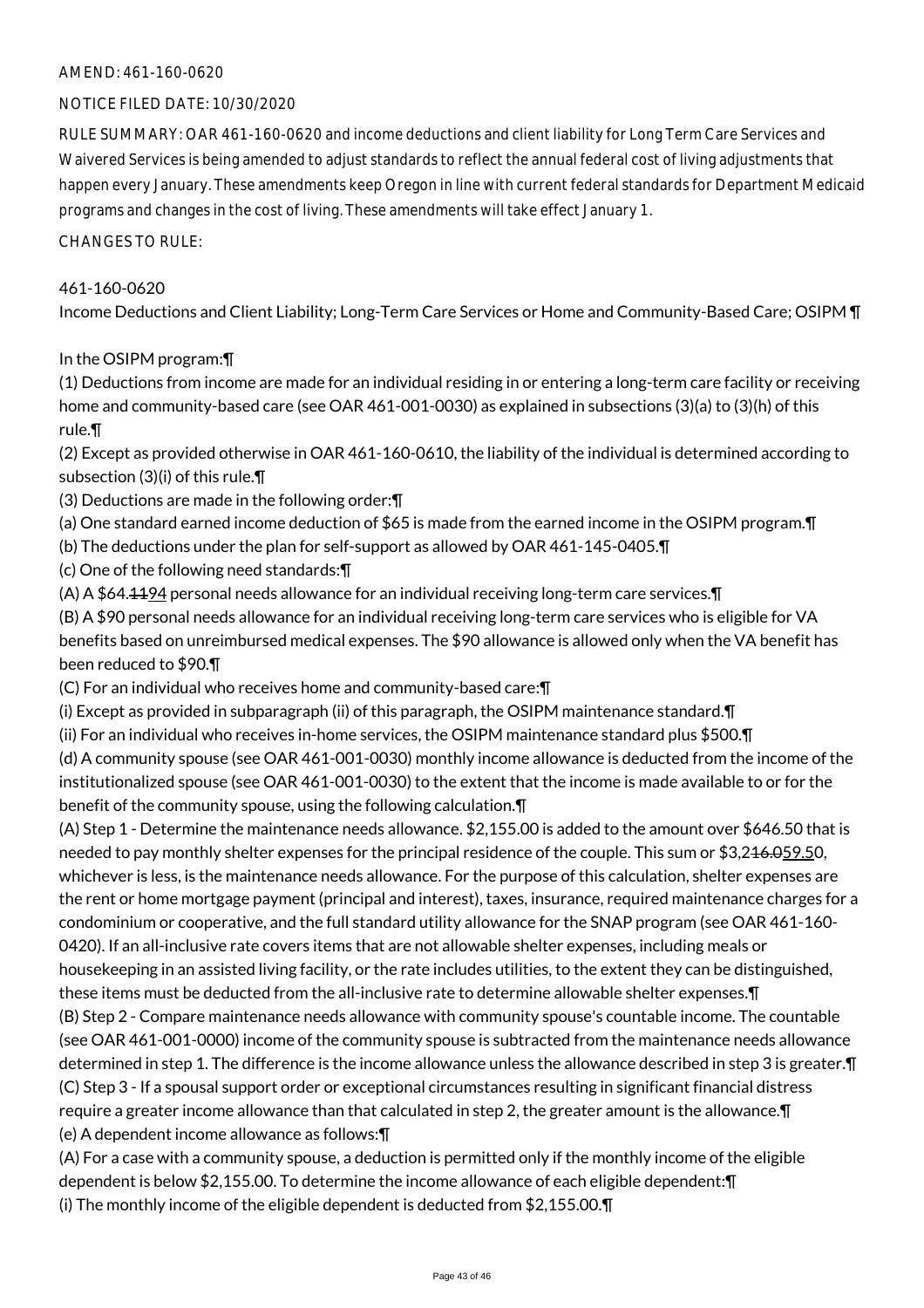(ii) One-third of the amount remaining after the subtraction in paragraph (A) of this subsection is the income allowance of the eligible dependent.¶

(B) For a case with no community spouse:¶

(i) The allowance is the TANF adjusted income standard (see OAR 461-155-0030) for the individual and eligible dependents.¶

(ii) The TANF standard is not reduced by the income of the dependent.¶

(f) Costs for maintaining a home if the individual meets the criteria in OAR 461-160-0630.¶

(g) Medical deductions allowed by OAR 461-160-0030 and 461-160-0055 are made for costs not covered under the state plan.¶

(h) After taking all the deductions allowed by this rule, the remaining balance is the adjusted income (see OAR 461-001-0000).¶

(i) The individual's liability is determined as follows:¶

(A) For an individual receiving home and community-based care (except an individual identified in OAR 461-160- 0610(4)), the liability is the actual cost of the home and community-based care or the adjusted income of the individual, whichever is less. This amount must be paid to the Department or the home and community-based care facility each month as a condition of being eligible for home and community-based care. In OSIPM-IC, the liability is subtracted from the gross monthly benefit.¶

(B) For an individual who resides in a nursing facility, the liability is the actual cost of services or the adjusted income of the individual, whichever is less. This amount must be paid to the facility each month as a condition of being eligible for nursing facility services.

Statutory/Other Authority: ORS 409.050, 413.085, 411.060, 411.070, 411.404, 414.065, 414.685, 411.706 Statutes/Other Implemented: ORS 409.010, 413.085, 411.060, 411.070, 411.404, 414.065, 414.685, 42 USC 1396r-5, 411.706, 42 CFR 435.725 - 435.735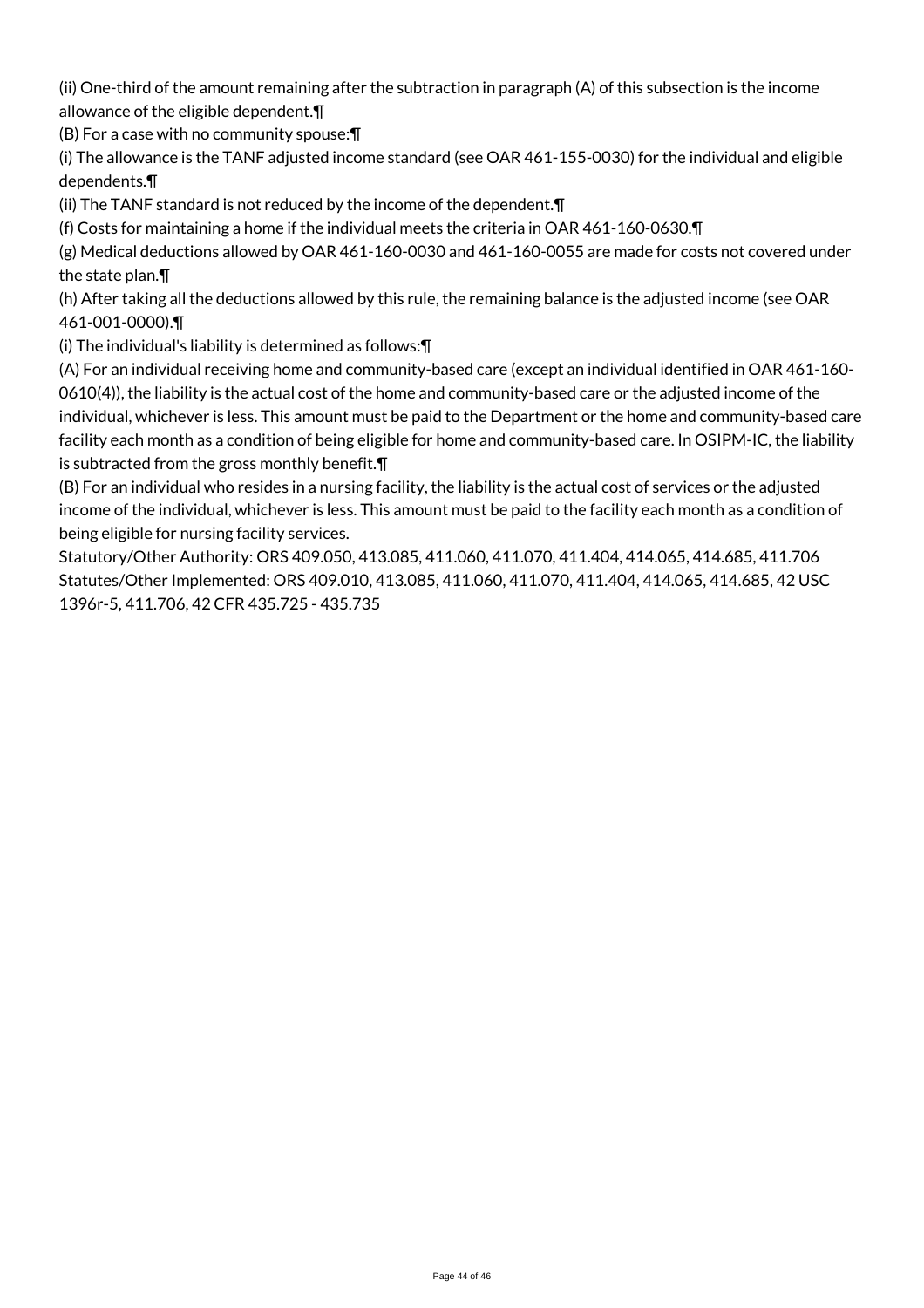#### REPEAL: 461-175-0206

#### NOTICE FILED DATE: 10/30/2020

RULE SUMMARY: OAR 461-175-0206 about Notice Situation; Benefit Standard Changes; Not SNAP is being repealed as its provisions are being updated and absorbed into OAR 461-175-0050. This will make the notice situation provisions more accurate, clear, and concise.

CHANGES TO RULE:

#### 461-175-0206

Notice Situation; Benefit Standard Changes; Not SNAP

(1) If the basis for a decision to reduce, suspend, or close a grant of public assistance or medical assistance is a change to a benefit standard, a timely continuing benefit decision notice is sent at least 30 calendar days before the effective date of the action, or if the Department has fewer than 60 days before the effective date to implement a change to a benefit standard: F

(a) At least 15 working days before the effective date of the action for clients in the Address Confidentiality Program (see OAR 461-001-0000).¶

(b) At least 10 working days before the effective date of the action for clients not in the Address Confidentiality Program.¶

(2) For purposes of this rule, the term "change to a benefit standard" means a change to the applicable inflationadjusted contribution, income, or payment standard. It does not include the annual adjustment to a standard based on a federal or state inflation rate.¶

(3) This rule does not apply in the SNAP program.

Statutory/Other Authority: ORS 409.050, 411.060, 411.404, 412.014, 412.049

Statutes/Other Implemented: ORS 192.856, 409.010, 411.060, 411.095, 411.404, 412.014, 412.049